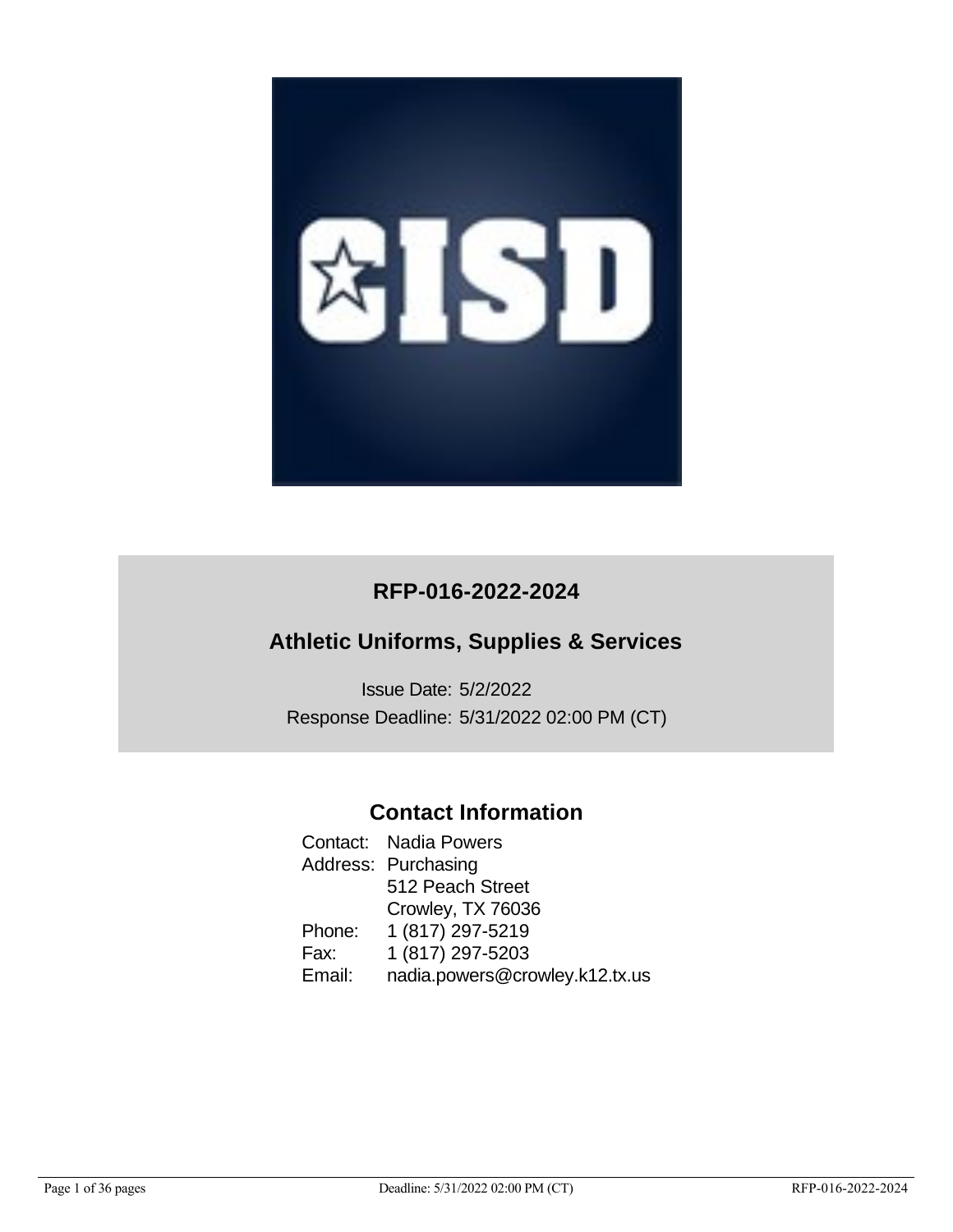# **Event Information**

| Number:            | RFP-016-2022-2024                          |
|--------------------|--------------------------------------------|
| Title:             | Athletic Uniforms, Supplies & Services     |
| Type:              | <b>Request for Proposal</b>                |
| <b>Issue Date:</b> | 5/2/2022                                   |
|                    | Response Deadline: 5/31/2022 02:00 PM (CT) |
| Notes:             |                                            |

**Crowley ISD is receiving RFP's (Request for Proposals) from vendors that can provide to Crowley ISD on an "as needed basis" athletic uniforms, supplies & services. Categories such as but not limited to are below:**

- **Athletic Apparel**
- **Athletic Footwear**
- **Athletic Supplies**
- **Athletic Equipment**
- **Athletic Misc. Contracted Services**
- **Athletic Subscriptions**
- **Athletic Apps**

**The District reserves the right to reject any or all proposals, and all proposals submitted are subject to this reservation. Proposals may be rejected, among other reasons, for any of the following specific reasons:**

**A. Proposal received after the time limit for receiving proposals as stated in the advertisement.**

**B. Proposal containing any irregularities.**

- **C. Unbalanced value of any items.**
- **D. Improper or insufficient proposal guaranty, if required.**

**E. Where the Proposer, any Sub-contractor or Supplier, or the surety on any bond given, or to be given, is in litigation with the District or where such litigation is contemplated or imminent, in the sole opinion of the District.**

All questions must be submitted in writing (email) and received prior 5/13/2022 at 12:00pm. No verbal responses will be provided. Please address all questions to: nadia.powers@crowley.k12.tx.us. Bid will close promptly at 2pm on 5-31-2022. No prices will be read aloud as this is a catalog bid.

# **Billing Information**

Address: Accounts Payable 512 Peach Street Attention-Accounts Payable Dept. Crowley, TX 76036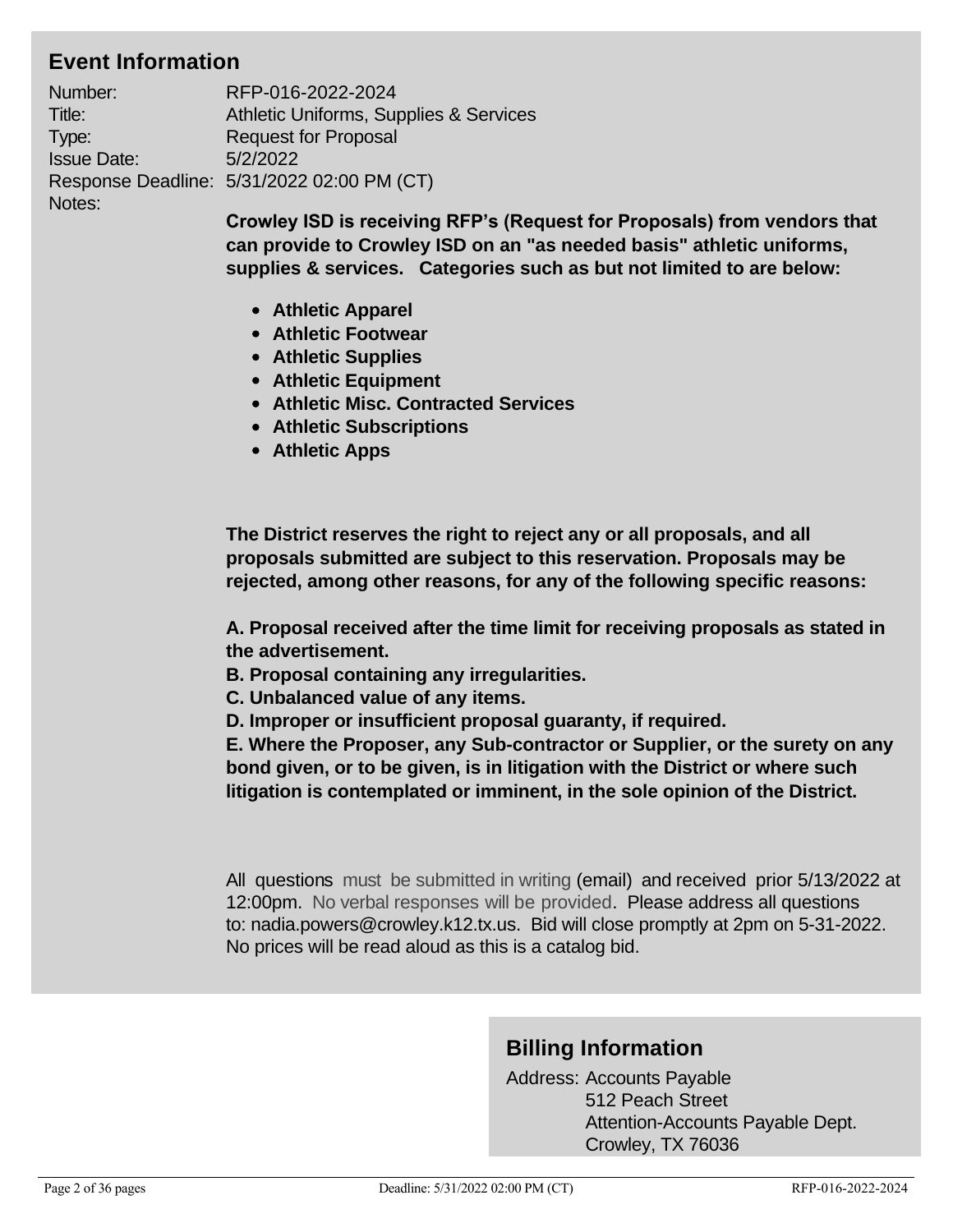# **Bid Attachments**

| <b>Blank CIQ.pdf</b>                           | <b>View Online</b> |
|------------------------------------------------|--------------------|
| <b>Blank CIQ</b>                               |                    |
| CISD Main Vendor Info Form Update2-10-2020.pdf | <b>View Online</b> |
| Main Vendor Info Form                          |                    |
| <b>Blank W9.pdf</b>                            | <b>View Online</b> |
| Blank W9 Form                                  |                    |
| <b>Instructions to Proposers.pdf</b>           | <b>View Online</b> |
| Instructions to Proposers                      |                    |
| <b>General Conditions.pdf</b>                  | <b>View Online</b> |
| <b>General Conditions</b>                      |                    |
| Indemnification-Fingerprinting Info.pdf        | <b>View Online</b> |
| Indemnification-Fingerprinting Info            |                    |
| <b>Insurance Provisions.pdf</b>                | <b>View Online</b> |
| <b>Insurance Provisions</b>                    |                    |
| <b>Disclosure of Lobbying Activities.pdf</b>   | <b>View Online</b> |
| Disclosure of Lobbying Activities              |                    |

# **Requested Attachments**

# **W9 Form**

## *(Attachment required)*

Vendor is required to upload a completed copy of W9 here.

# **M/WBE/HUB Certificates**

Vendor shall upload any minority/women business enterprises & or historically underutilized business certifications here.

# **Additional Certification and or License**

If vendor holds additional certifications or license required by the state, please attach here.

# **Main Vendor Info form**

*(Attachment required)*

Vendor is required to download the main vendor information form from the Attachments tab and upload a completed copy here.

# **Certificate of Insurance**

Copy of insurance of certificate per insurance provisions.

# **Conflict of Interest Questionnaire**

If required, download the CIQ from the Attachments tab and upload a completed copy here.

# **Disclosure of Lobbying Activities**

Please include Disclosure of Lobbying Activities form here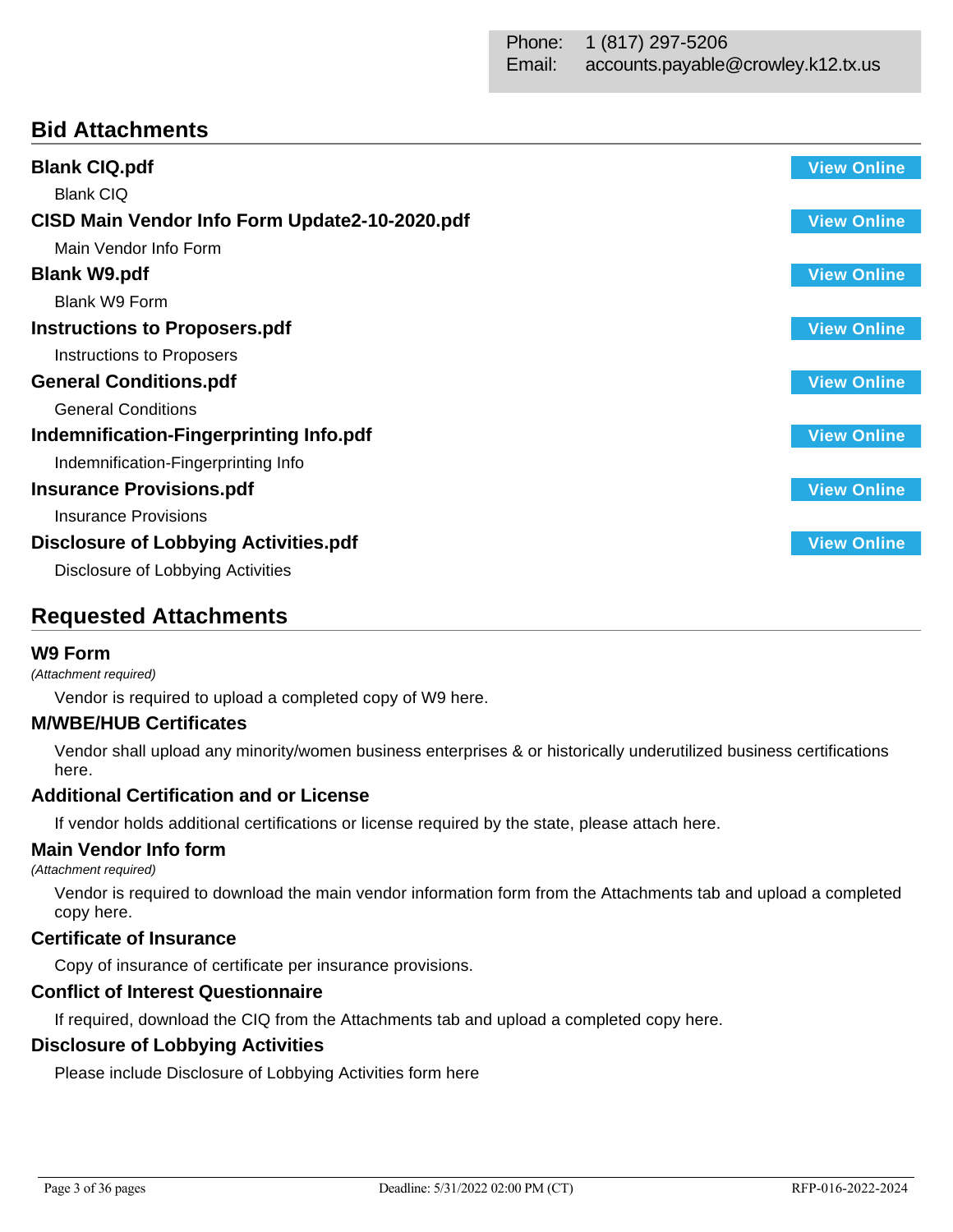# **Bid Attributes**

# **1 1**

# **SECTION 1.0 - PROPOSAL REQUIREMENTS**

# **2 Authorized Signature**

The undersigned, in submitting this Request for Proposals and endorsement of same, represents that he/she is authorized to obligate his/her Firm, that he/she is an equal opportunity employer and will not discriminate with regard to race, color, religion, sex, national origin, age or disability unrelated to job performance of this Bid/Proposal; that he/she will abide by all the policies and procedures of CISD; and that he/she has read this entire Bid/Proposal package, is aware of the covenants contained herein and will abide by and adhere to the expressed requirements in ALL sections of this RFP.

~~~This is your electronic signature.

**□** I Agree *(Required: Check if applicable)*

# **3 Authorized Representative Name and Title**

Name and title of authorized official signing this document.

*(Required: Maximum 1000 characters allowed)*

# **4 Crowley ISD Instructions to Proposers**

Crowley ISD is receiving RFP's (Request for Proposals) for athletic uniforms, supplies and service vendors. Interested vendor must review and agree to the Instructions document located in the Attachment tab of this RFP.

Please check if you agree to CISD Instructions to Proposers. ~~~This is your electronic signature.

I Agree

*(Required: Check if applicable)*

# **5 Crowley ISD Standard Terms and Conditions**

Crowley ISD standard terms and conditions are listed in an attachment. Please check if you agree to CISD standard terms and conditions.

~~~This is your electronic signature.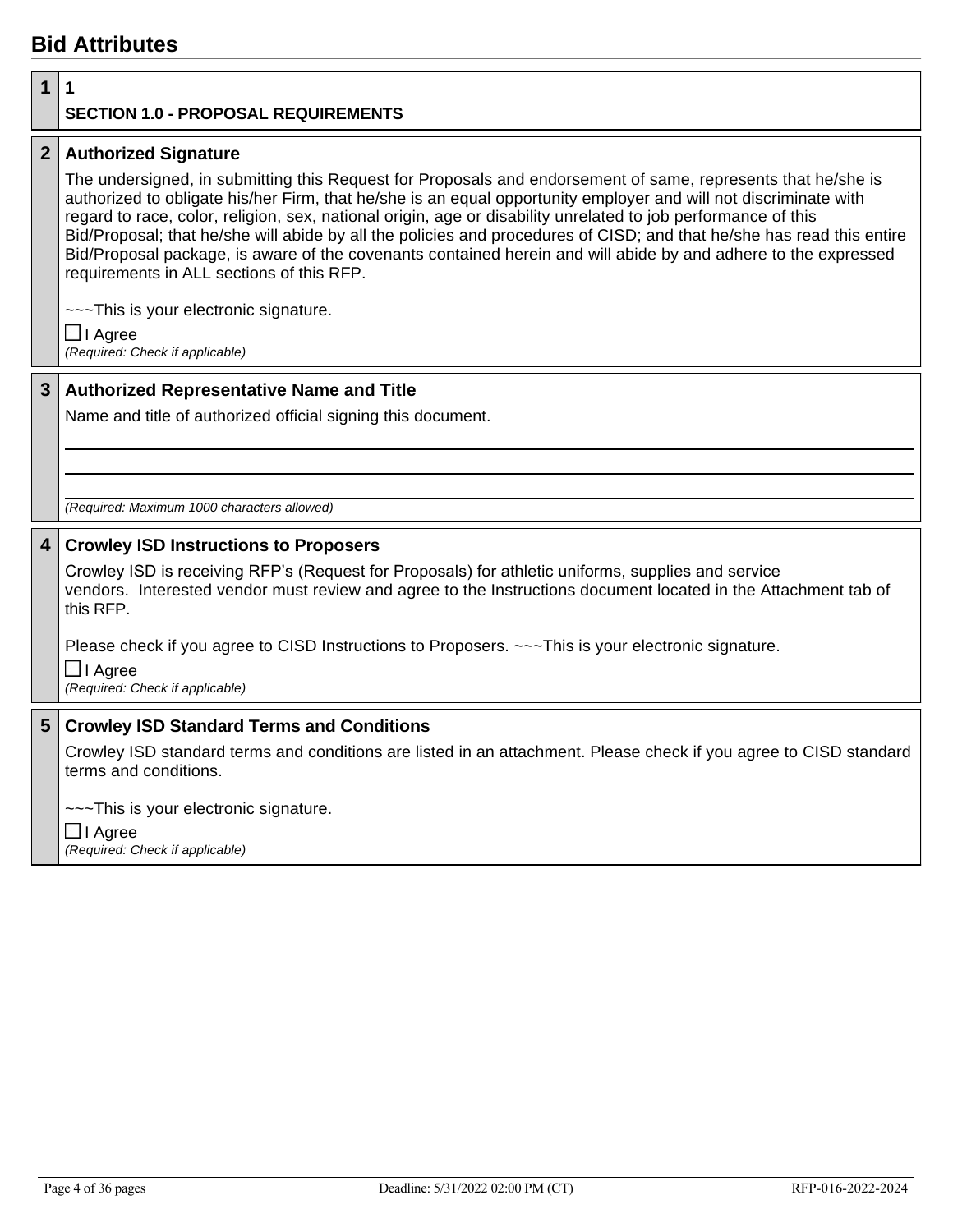# **6 Additional General Conditions**

1. If any work is completed on District premises, when the Vendor arrives at any school/facility, it is required that Vendor's representatives report to the District designated project manager, and to the main office when open, and sign in. If the Vendor is working multiple days, they are required to report on a daily basis and sign in. Proper clothing will be worn at all times. Sleeved t-shirts and long pants are the preferred attire with the company logo on the shirts. Any deviation from this will be reviewed for acceptance. CISD requires all Vendors doing business on CISD property to have their employees and vehicles easily identifiable from company logos on items such as vehicles, ball caps, shirts, and/or ID badges.

2. Alcohol, tobacco, and firearms are prohibited on all District property.

3. Any damage done to CISD property or its customer's property is the sole responsibility of the Vendor.

4. Vendors response shall include any and all costs within their proposal response, including but not limited to costs of bonding, delivery, permits, specialized equipment, or any other cost necessary.

5. Any product provided is to be factory new, and carry full factory warranty. No refurbished units.

6. The Vendor shall be solely responsible for its use of any subcontractor or any third-party acting on behalf of the Vendor.

7. Once a project begins, the Vendor selected must finish the work.

8. Vendor is to adhere to all specifications within this proposal request or otherwise attached. Any instance where any requirement is unclear or not specified, it shall not affect adherence to any other specification, and the Vendor shall use commercially reasonable efforts to satisfy any such requirement.

~~~This is your electronic signature.

~~~This is your electronic signature.

**□** I Agree *(Required: Check if applicable)*

# **7 Crowley ISD District Overview**

The Crowley Independent School District, established in the late 1800's and serves the southwest Fort Worth and portions of Johnson County. More than one-third (9.7 miles) of the new Chisholm Trail Parkway runs through Crowley ISD with 18 exchanges located within our district. Crowley ISD has 25 campuses, including 15 elementary schools, four middle schools, two ninth grade schools, two high schools, an alternative learning center and a career and technology education center along with a transportation center, and a distribution/maintenance center, with one (1) administration building. Crowley ISD has approximately 2100 employees to date.

## **8 Communications Statement**

Communications: Contact between vendors and Crowley ISD personnel during the proposal process or evaluation process is prohibited. Any attempt by vendors during the proposal process to contact CISD personnel may result in disqualification. All communication shall go through the Purchasing Department during this competitive process. All questions received and the corresponding answers will be distributed to all bidders. No verbal responses will be provided. The deadline for questions about this proposal is prior to the closing date of this proposal and the district will not respond to questions after this time and date. Response to questions will be posted in the form of an addendum to this proposal via Ionwave should there be any questions received. The vendors will be responsible for reviewing any posted applicable addenda.

~~~This is your electronic signature.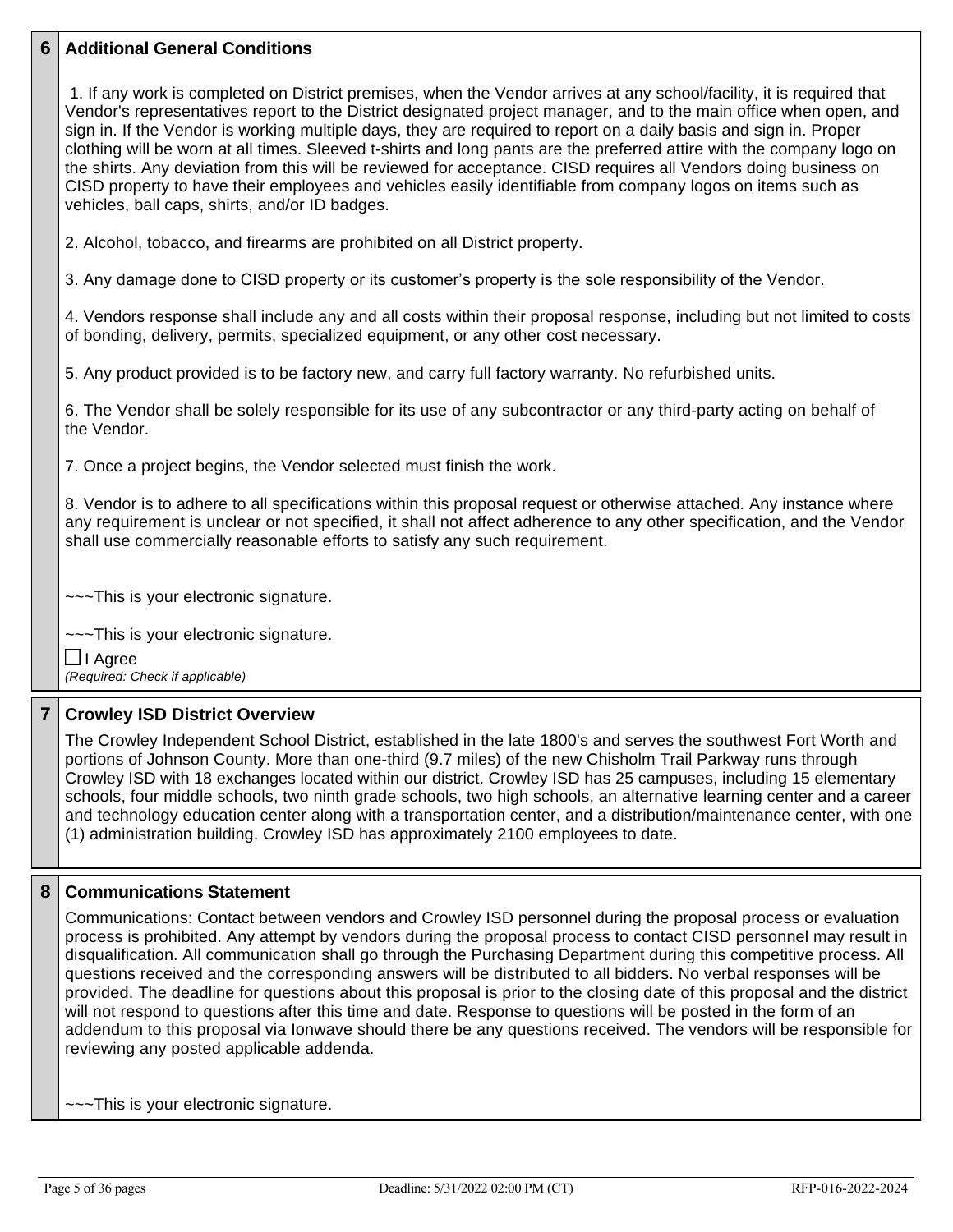## **9 Period of Performance**

The period of performance will be from June 1, 2022 through May 31, 2024 with the option to renew for an additional three (3) years in one (1) year increments at the discretion of the district. Crowley ISD has the option to extend this RFP at the end of any period of performance for up to 120 days if determined to be in the best interest of the district to ensure availability of products and or services. All purchases will be subject to the terms and conditions of this RFP.

Optional years will be mutually agreed upon. Optional year requests will be submitted from Crowley ISD Purchasing Department to the awarded vendors at least 45 days prior to the start of each optional year via email.

**The District may elect to issue subsequent proposals and approve additional vendors for the same or similar items/services during the agreement period if it is determined to be in the best interest of the District. Subsequent proposals will have the same proposal number followed by an alpha character. i.e. (RFP-016-2022-2024-B) Vendors that have responded successfully to the original or subsequent of this proposal do not have to respond to other subsequent of this proposal.**

I Agree *(Required: Check if applicable)*

#### **1 0 RFP Closing**

The bid will close promptly at 2:00 pm on May 31, 2022. This RFP will not be publicly opened. Discounts will not be read nor disclosed in any manner. Proposal offer must remain valid for at least 180 days. All awarded vendors will receive an award letter via Ionwave once bid has been evaluated and awarded.

#### **1 1 Award Information**

This proposal will be awarded to multiple responsive vendors. CISD has the right to terminate said contract at any time with any vendor if it is in the best interest of the District. If contract will be terminated, vendor will receive a notice 30 days prior to termination from the Purchasing Department. The District reserves the right to publish subsequent solicitations. Crowley ISD has the option to extend this RFP at the end of any period of performance for up to 120 days if determined to be in the best interest of the district to ensure availability of products and or services. This RFP will be utilized on an "as needed" basis of the District.

# **Do not provide any goods and or services without a bona-fide purchase order signed by the Director of Purchasing.**

**\*\*The issuance of this RFP is not a contract and does not commit the District to enter into a contract with any proposer. This awarded RFP will be the purchasing mechanism utilized to make legal purchases with awarded vendors.\*\***

~~~This is your electronic signature.

~~~This is your electronic signature.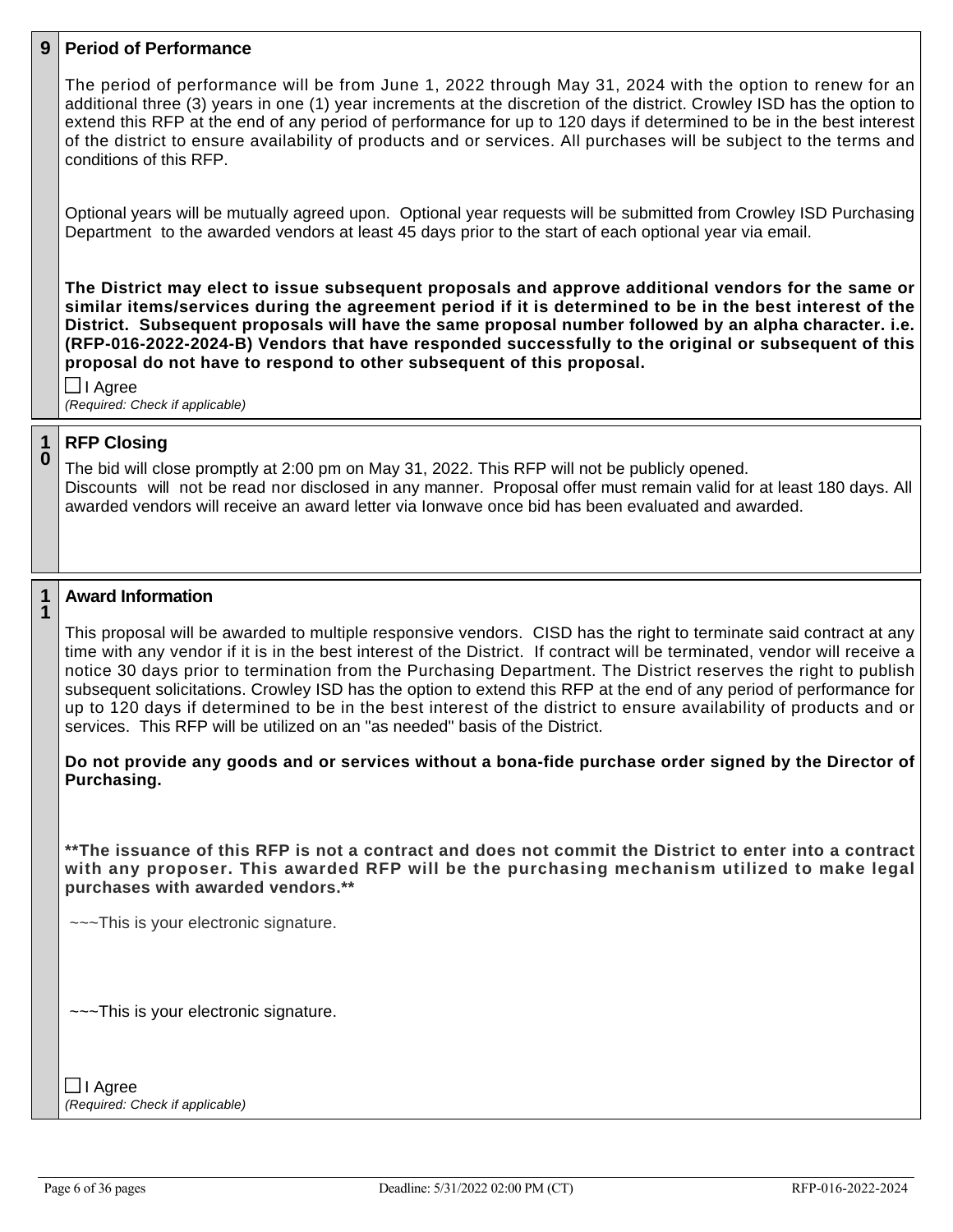### **1 2 Scope of Work**

Crowley ISD is receiving RFP's (Request for Proposals) from vendors that can provide to Crowley ISD on an "as needed" basis athletic uniforms, supplies & services.

Categories such as but not limited to are below:

- Athletic Apparel
- Athletic Footwear
- Athletic Supplies
- Athletic Equipment
- Athletic Misc. Contracted Services
- Athletic Subscriptions
- Athletic Apps

**Athletic Uniforms, Supplies and Service vendors may be removed from the authorized list for failure to comply with District specifications/requirements or poor performance or lack of cooperation, etc.**

This is your signature stating you agree to the scope of work.

**□** I Agree *(Required: Check if applicable)*

### **1 3 District Purchase Orders**

Does your company accept district purchase orders?

Vendor must type "Yes" or "No" as an answer

*(Required: Maximum 1000 characters allowed)*

#### **1 4 Proposal Preparation and Response Costs**

All travel, proposal preparation costs, and any costs related to the Vendors submitting a response to this proposal request shall be borne by the Vendor. The District will not be responsible for any Vendor expenses attributable to the preparation or response to this proposal request.

~~~This is your electronic signature.

I Agree *(Required: Check if applicable)*

#### **1 5 Contract Dispute Resolution**

All disputes arising in connection with the contract formed as a result of this proposal shall first be resolved through good faith negotiation. If, after negotiating in good faith for a period of thirty (30) calendar days, the parties are unable to resolve the dispute, then each party may seek resolution by exercising any rights or remedies available by law or in equity.

~~~This is your electronic signature.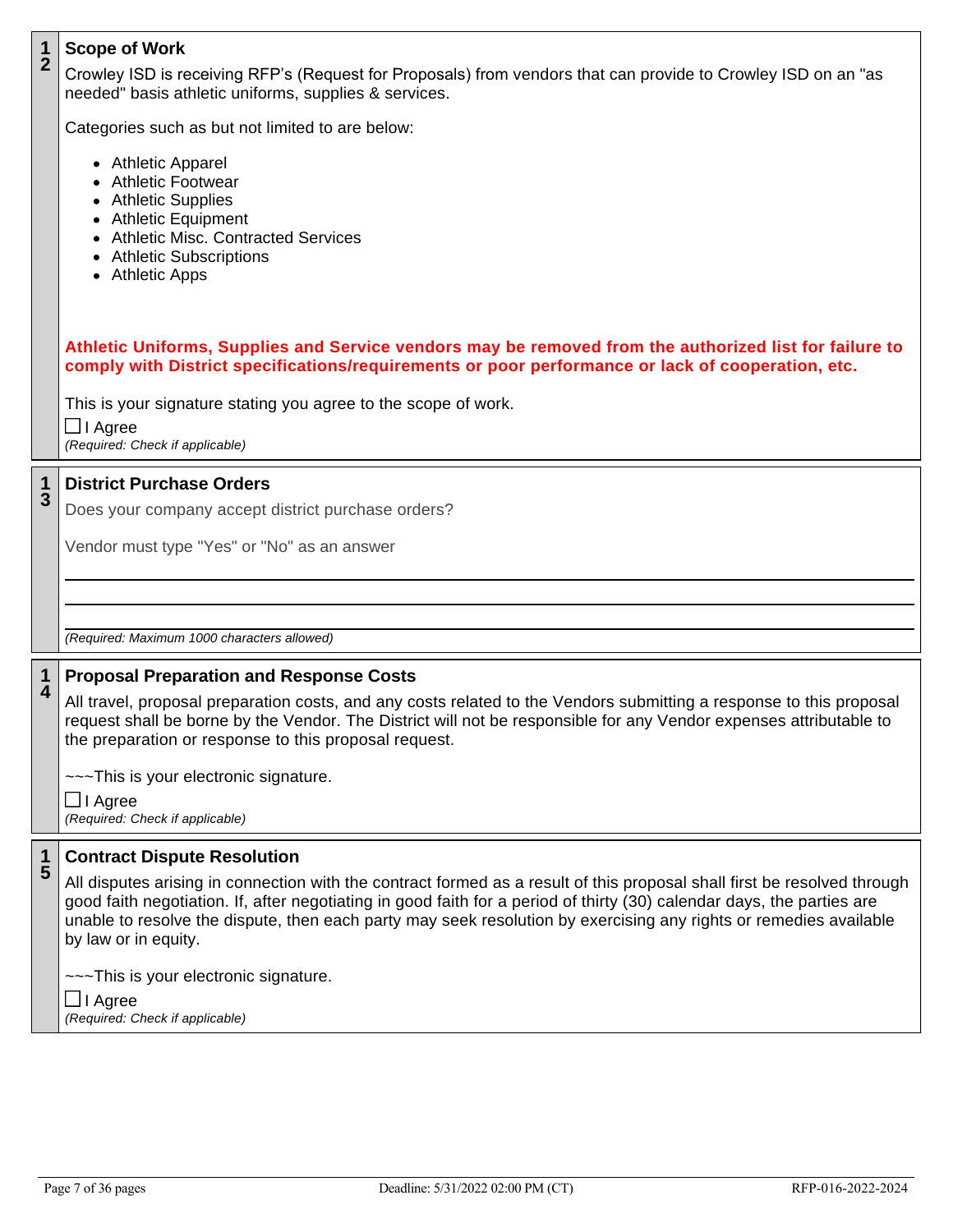| 1             | <b>District Checks</b>                                                                                                                                                                                                                                                                                                                                                                                        |
|---------------|---------------------------------------------------------------------------------------------------------------------------------------------------------------------------------------------------------------------------------------------------------------------------------------------------------------------------------------------------------------------------------------------------------------|
| 6             | Does your company accept district purchase checks for payment?                                                                                                                                                                                                                                                                                                                                                |
|               | Vendor must type "Yes" or "No" as an answer                                                                                                                                                                                                                                                                                                                                                                   |
|               |                                                                                                                                                                                                                                                                                                                                                                                                               |
|               |                                                                                                                                                                                                                                                                                                                                                                                                               |
|               | (Required: Maximum 1000 characters allowed)                                                                                                                                                                                                                                                                                                                                                                   |
| $\frac{1}{7}$ | <b>Advance Payment/Deposit</b>                                                                                                                                                                                                                                                                                                                                                                                |
|               | Does your company require advance payment or deposit before goods/services are provided?                                                                                                                                                                                                                                                                                                                      |
|               | Vendor must answer "Yes" or "No" to this attribute.                                                                                                                                                                                                                                                                                                                                                           |
|               |                                                                                                                                                                                                                                                                                                                                                                                                               |
|               |                                                                                                                                                                                                                                                                                                                                                                                                               |
|               | (Required: Maximum 1000 characters allowed)                                                                                                                                                                                                                                                                                                                                                                   |
| $\mathbf 1$   | W-9 Form                                                                                                                                                                                                                                                                                                                                                                                                      |
| 8             | Crowley ISD requires W-9's to be on file for all vendors from whom we purchase from. Please make sure to attach                                                                                                                                                                                                                                                                                               |
|               | your current W9 to this advertised RFP prior to submitting your response. You may upload the document under the<br>"Response Attachments" tab. Please indicate that you have read and will comply.                                                                                                                                                                                                            |
|               | ---This is your electronic signature.                                                                                                                                                                                                                                                                                                                                                                         |
|               | $\Box$ I Agree                                                                                                                                                                                                                                                                                                                                                                                                |
|               | (Required: Check if applicable)                                                                                                                                                                                                                                                                                                                                                                               |
| $\frac{1}{9}$ | <b>Original Invoice Submission</b>                                                                                                                                                                                                                                                                                                                                                                            |
|               | All invoices for products and or services must include the processed purchase order number associated with that                                                                                                                                                                                                                                                                                               |
|               | purchase. All invoices must be emailed to accounts.payable@crowley.k12.tx.us.                                                                                                                                                                                                                                                                                                                                 |
|               | If vendor selects to mail paper copies of invoices, please send to the below:                                                                                                                                                                                                                                                                                                                                 |
|               | <b>Crowley ISD</b>                                                                                                                                                                                                                                                                                                                                                                                            |
|               | Attention: Accounts Payable                                                                                                                                                                                                                                                                                                                                                                                   |
|               | <b>PO Box 688</b><br>Crowley TX. 76036                                                                                                                                                                                                                                                                                                                                                                        |
|               |                                                                                                                                                                                                                                                                                                                                                                                                               |
|               | This is your signature stating you agree.                                                                                                                                                                                                                                                                                                                                                                     |
|               | $\Box$ I Agree<br>(Required: Check if applicable)                                                                                                                                                                                                                                                                                                                                                             |
|               |                                                                                                                                                                                                                                                                                                                                                                                                               |
|               |                                                                                                                                                                                                                                                                                                                                                                                                               |
|               | CISD shall furnish applicable tax exemptions that the District holds. The District may dispute an invoice by providing                                                                                                                                                                                                                                                                                        |
|               |                                                                                                                                                                                                                                                                                                                                                                                                               |
|               | to over priced items, incorrect shipping charges, standard returns, or any charges not in accordance with this                                                                                                                                                                                                                                                                                                |
| $\frac{2}{0}$ | <b>Payments for Goods and Services</b><br>Payment for goods and services shall be governed by Texas Government Code 2251. Upon the Vendor's request,<br>an explanation of the basis for the dispute. The Vendor shall be responsible in securing credit memos, as may be<br>needed, for any problems that may occur during the length of this proposal for any reason, including but not limited<br>proposal. |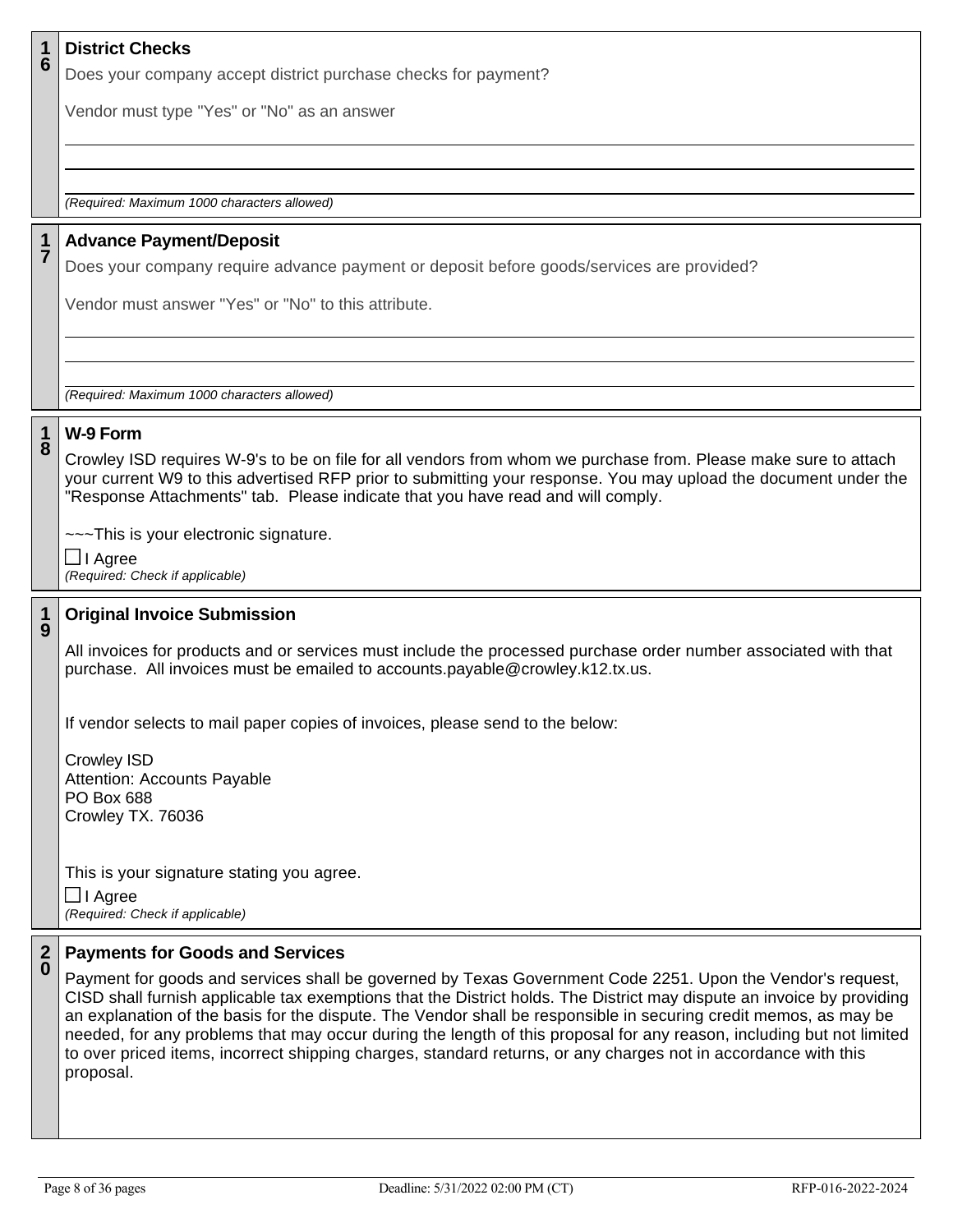### **2 1 Credit Memos**

CISD expects awarded vendor's sales representative and/or customer service department to be responsible in securing credit memos, as may be needed, for any miscellaneous problems that may occur during the length of this proposal such as over priced items, shipping charges etc.

#### **2 2 Tax Exempt Status**

The Crowley Independent School District is exempt from Federal Excise Tax. DO NOT INCLUDE TAX IN PROPOSAL PRICES. Excise Tax Exemption Certificate will be furnished upon request. CISD Federal ID Number is 75-1247307.

This is your signature stating you agree. **□** I Agree *(Required: Check if applicable)*

### **2 3 No Deviations**

I certify that there are **NO** deviations from the attached Special Terms, Conditions, and Specifications.  $\Box$  I Certify

*(Optional: Check if applicable)*

#### **2 4 Deviations**

If your Firm intends to deviate from the Specifications listed in the attached documents, all such deviations must be listed here, with complete and detailed conditions and information included. The District will consider any deviations in its bid award decisions, and the District reserves the right to accept or reject any bids based upon any deviations indicated below. If none, please enter N/A (not applicable).

*(Required: Maximum 4000 characters allowed)*

#### **2 5 Dun & Bradstreet Number (DUNS #)**

The Data Universal Numbering System, abbreviated as DUNS or D-U-N-S, is a system developed and regulated by Dun & Bradstreet (D&B) that assigns a unique numeric identifier, referred to as a DUNS number, to a single business entity. The DUNS number is a nine-digit number issued by D&B assigned to each business location in the D&B database having a unique, separate, and distinct operation for the purpose of identifying them. Please enter your DUNS #. If you do not have one, please enter N/A (not applicable).

*(Required: Maximum 1000 characters allowed)*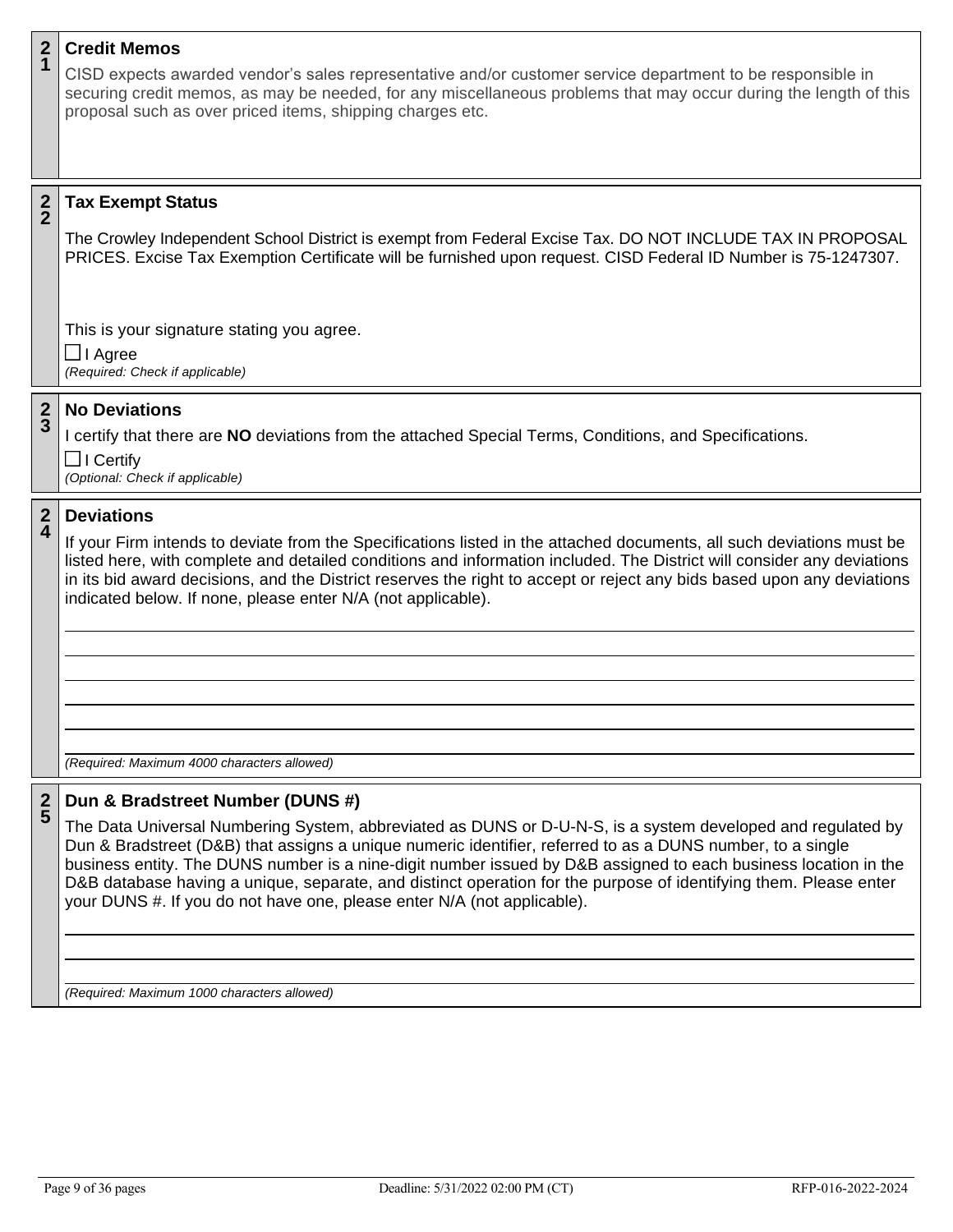#### **2 6 Covid-19 Vaccine Passport Prohibition**

Vendor certifies that it does not require its customers to provide any documentation certifying the customer's COVID-19 vaccination or post-transmission recovery on entry to gain access to, or to receive service from the Vendor's business. Vendor acknowledges that such a vaccine or recovery requirement would make Vendor ineligible for a state-funded contract.

~~~This is your electronic signature.

I Agree *(Required: Check if applicable)*

### **2 7 Debts and Delinquencies Affirmation**

Vendor agrees that any payments due under the contract shall be applied towards any debt or delinquency that is owed to the State of Texas.

~~~This is your electronic signature.

**□** I Agree *(Required: Check if applicable)*

#### **2 8 Non-Collusive Bidding Certificate**

NON-COLLUSIVE BIDDING CERTIFICATE- By submission of this bid or proposal, the vendor certifies that: a) This bid or proposal has been independently arrived at without collusion with any other vendor/bidder or with any competitor. b) This bid or proposal has not been knowingly disclosed and will not knowingly be disclosed, prior to the opening of bids or proposals for this project, to any other bidder, competitor or potential competitor; c) No attempt has been or will be made to induce any other person, partnership or corporation to submit or not to submit a bid or proposal; d) The person signing this bid or proposal certifies that he has fully informed himself regarding the accuracy of the statements contained in this certification under the penalties being applicable to the bidder as well as to the person signing on its behalf. FAILURE TO SIGN THIS CERTIFICATE MAY BE CAUSE FOR YOUR BID OR PROPOSAL TO BE REJECTED. Please check if you agree to the Non-Collusive Bidding statements above. ~~~This is your electronic signature.

I Agree *(Required: Check if applicable)*

### **2 9 Criminal Background Check Requirement**

If an employee of a contractor is covered under SB 9 the contractor must bear the burden of obtaining a national, fingerprint-based criminal history check. Under Section 22.0834 of the Education Code, the contractor is then required to certify to the district that the criminal history check has been performed. The contractor, not the district, is responsible for contacting DPS directly to set up an account for the purposes of obtaining criminal history record information. Under the statute SB 9, a contractor is required to conduct a criminal history review on an employee only when the following criteria has been met: • The employer has contracted with the district to provide services. • The particular employee will have continuing duties relating to the contract with the district. • The particular employee will have contact with students. A contractor or sub-contractor may not work on District property or any location the District deems a place where students are regularly present when: • they have been convicted of a felony or misdemeanor involving moral turpitude, as defined by Texas law they have charges pending, they have been convicted, received probation or deferred adjudication of any of the following: 1. Any offense against a child 2. Any sex offense 3. Any felony offense involving controlled substances 4. Any felony offense against property 5. Any other offense the District believes might compromise the safety of student, staff or property. A Bidder/Proposer's violation of this section shall constitute substantial failure. If the Bidder/Proposer is the person or owner or operator of the business entity, that individual may not self-certify regarding the criminal history record information and its review, and must submit original evidence acceptable to the district with this Agreement showing compliance. Possession of fire arms, alcohol and/or drugs, even in vehicles, is strictly prohibited on school property. The use of tobacco products are not allowed on school district property. ~~~This is your electronic signature.

# $\Box$  I will comply with SB 9

*(Required: Check if applicable)*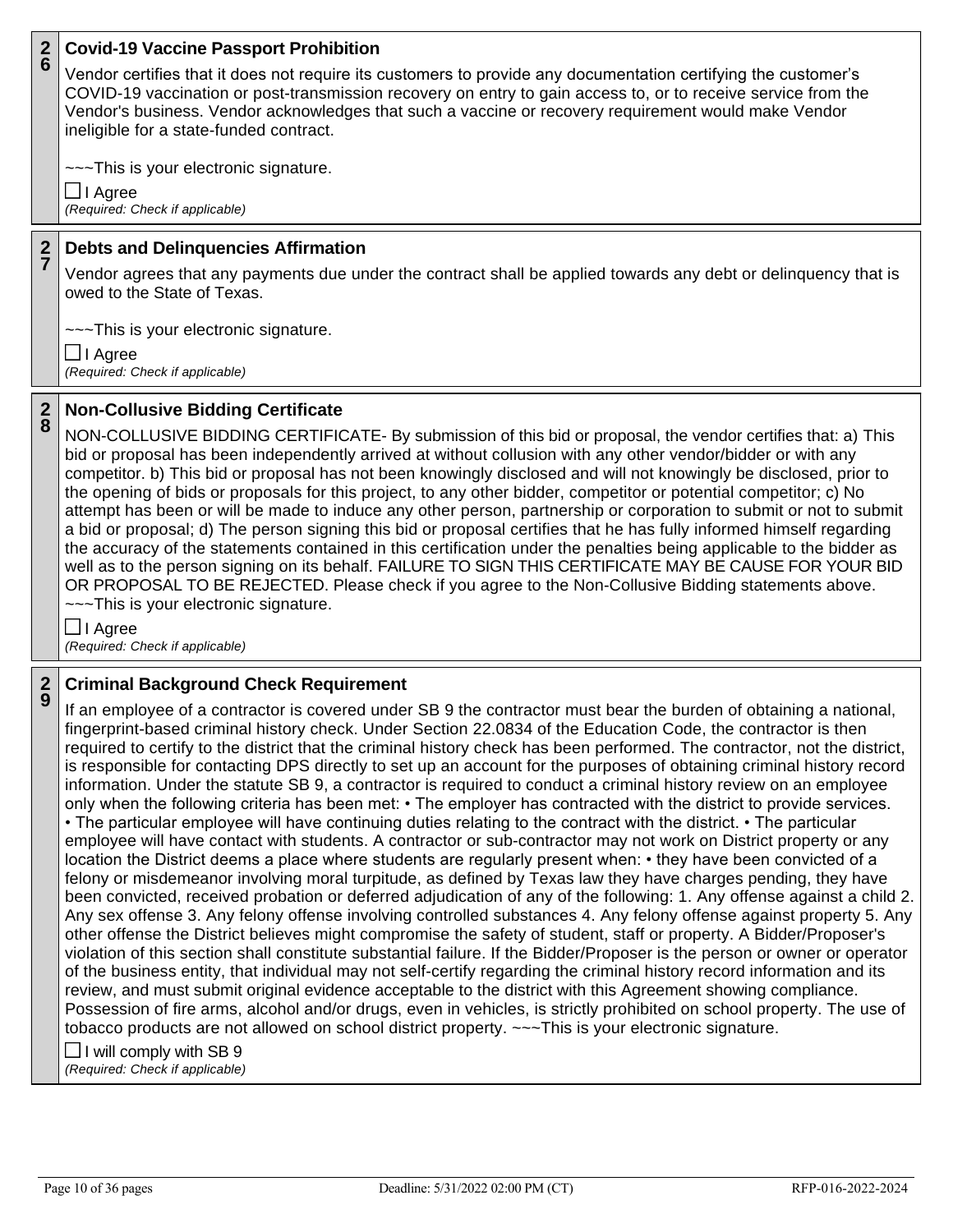### **3 0 Crowley ISD Indemnification/Fingerprinting Info**

Crowley ISD Indemnification/Fingerprinting Info are listed in an attachment. Please check if you agree to CISD Indemnification/Fingerprinting Info. ~~~This is your electronic signature.

**□** I Agree

*(Required: Check if applicable)*

### **3 1 Crowley ISD Insurance Provisions**

Crowley ISD Insurance Provisions are listed in an attachment. If vendor's staff will be on a school site while students will be present, vendor must comply with Texas Education Code Chapter 22. This is required for all Texas Public Schools. If vendor staff will be on school site while students will be present, you must attach copy of insurance to your bid response.

If your staff will not be on campus when students are present, you MAY not have covered employees. Crowley ISD recommends all vendors consult their legal counsel for guidance in compliance with this law. Please check if you agree to CISD Insurance Provisions.

~~~This is your electronic signature.

I Agree *(Required: Check if applicable)*

### **3 2 Felony Conviction Notification**

Texas Education Code, Section 44.034, Notification of Criminal History, Subsection (a), states, "a person or business entity that enters into a contract with a school district must give advance notice to the District if the person or owner or operator of the business entity has been convicted of a felony." The notice must include a general description of the conduct resulting in the conviction of a felony. Subsection (b) states, "a school district may terminate a contract with a person or business entity if the district determines that the person or business entity failed to give notice as required by Subsection (a) or misrepresented the conduct resulting in the conviction." The district must compensate the person or business entity for services performed before the termination of the contract.~~~Please select the statement that applies to your company regarding the Felony Conviction Notification Publicly held corporation-N/A = My firm is a publicly-held corporation; therefore, this reporting requirement is not applicable. No = My firm is not owned nor operated by anyone who has been convicted of a felony. Yes = My firm is owned or operated by the following individual(s) who has/have been convicted of a felony.

 $\Box$  Publicly held corporation-N/A  $\Box$  No  $\Box$  Yes *(Required: Check only one)*

### **3 3 Felony Conviction Details**

If your firm is owned or operated by a convicted felon, please list the name of the felon and the details of the conviction. If not applicable, please enter N/A (not applicable).

*(Required: Maximum 4000 characters allowed)*

#### **3 4 Disclosure of Interested Parties**

House Bill 1295 - Disclosure of Interested Parties: CISD may not enter into certain contracts with a business entity that is in excess of \$50,000 or more in one transaction unless the business entity submits a disclosure of interested parties to CISD at the time the business entity submits the signed contract. The Texas Ethics Commission website https://www.ethics.state.tx.us/whatsnew/elf\_info\_form1295.htm provides the appropriate instructions on how to file Form 1295. CISD Purchasing Department will request the form 1295 as needed.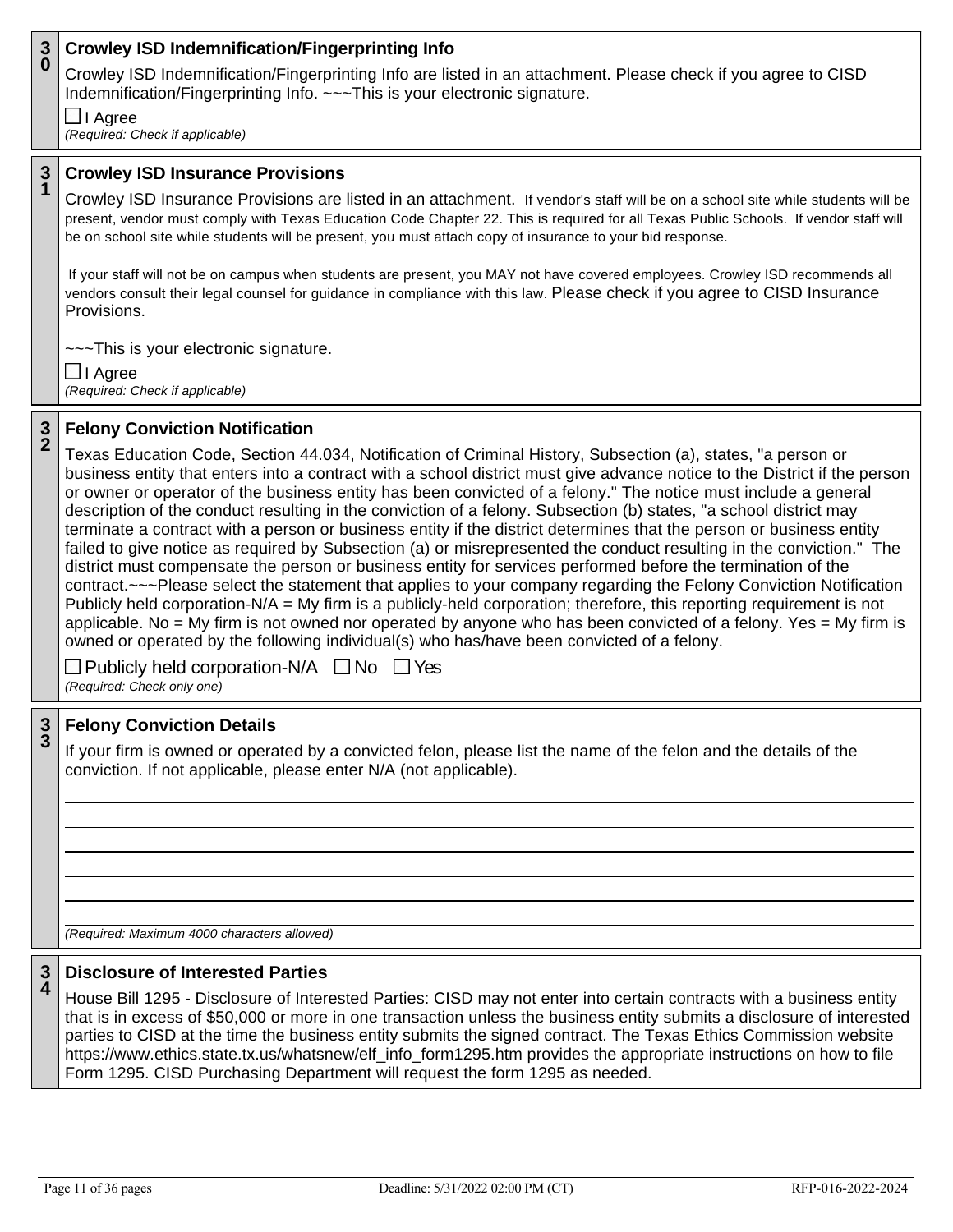## **3 5 Conflict of Interest**

| ა      | Conflict of Interest: It is the vendor's responsibility to notify the school district if there is a conflict of interest. The<br>following website will provide the appropriate form to be completed and submitted with the vendor's proposal.<br>Website: https://www.ethics.state.tx.us/filinginfo/conflict_forms.htm. By law this questionnaire must be filed with the<br>records administrator of the local government not later than the 7th business day after the date the person<br>becomes aware of facts that require the statement to be filed. See Section 176.006, Local Government Code. A<br>person commits an offense if the person violates Section 176.006, Local Government Code. An offense under this<br>section is a Class C misdemeanor. (Ref H.B. 23.) |
|--------|--------------------------------------------------------------------------------------------------------------------------------------------------------------------------------------------------------------------------------------------------------------------------------------------------------------------------------------------------------------------------------------------------------------------------------------------------------------------------------------------------------------------------------------------------------------------------------------------------------------------------------------------------------------------------------------------------------------------------------------------------------------------------------|
|        | Officers of the Crowley Independent School District are as follows:                                                                                                                                                                                                                                                                                                                                                                                                                                                                                                                                                                                                                                                                                                            |
|        | Dr. Michael McFarland, Superintendent of Schools                                                                                                                                                                                                                                                                                                                                                                                                                                                                                                                                                                                                                                                                                                                               |
|        | June Davis, Board of Trustee Member                                                                                                                                                                                                                                                                                                                                                                                                                                                                                                                                                                                                                                                                                                                                            |
|        | Mia Hall, Board of Trustee President                                                                                                                                                                                                                                                                                                                                                                                                                                                                                                                                                                                                                                                                                                                                           |
|        | TBD, Board of Trustee Member                                                                                                                                                                                                                                                                                                                                                                                                                                                                                                                                                                                                                                                                                                                                                   |
|        | Gary Grassia, Board of Trustee Vice President                                                                                                                                                                                                                                                                                                                                                                                                                                                                                                                                                                                                                                                                                                                                  |
|        | Ryan Ray, Board of Trustee Assistant Secretary<br>$\cdot$                                                                                                                                                                                                                                                                                                                                                                                                                                                                                                                                                                                                                                                                                                                      |
|        | Nedra Robinson, Board of Trustee Secretary<br>$\cdot$                                                                                                                                                                                                                                                                                                                                                                                                                                                                                                                                                                                                                                                                                                                          |
|        | Dr. Latonya Mayfield, Board of Trustee Member                                                                                                                                                                                                                                                                                                                                                                                                                                                                                                                                                                                                                                                                                                                                  |
|        | The Conflict of Interest Questionnaire can be located under the "Attachments Tab" of this advertised RFP. If you<br>are required to file, attach your completed conflict of interest questionnaire under the "Response Attachments" Tab<br>of this RFP.                                                                                                                                                                                                                                                                                                                                                                                                                                                                                                                        |
| 3<br>6 | Prohibition on Contracts with Companies Boycotting Israel (HB 89)                                                                                                                                                                                                                                                                                                                                                                                                                                                                                                                                                                                                                                                                                                              |
|        | Pursuant to Texas Government Code, Chapter 2270, as amended, if Proposer is a for-profit organization,<br>association, corporation, partnership, joint venture, limited partnership, limited liability partnership, or limited liability<br>company, including a wholly owned subsidiary, majority-owned subsidiary, parent company, or affiliate of those<br>entities or business associations (specifically excluding sole proprietorships) that exists to make a profit which has<br>ten (10) or more full-time employees and the value of the contract with Owner is \$100,000 or more, the Proposer<br>represents and warrants to the Owner that the Proposer does not boycott Israel and will not boycott Israel during<br>the term of this Agreement.                   |
|        | Note: On April 25, 2019, the U.S. District Court for the Western District of Texas entered a preliminary injunction enjoining the<br>enforcement of the above clause in any state contract. Texas Government Code, Chapter 2270 has been amended since the date of<br>the injunction and the requirement of the statute is included above in its amended form. As the statute may not cure the entire breadth<br>of issues addressed by injunction, the Owner does not intend to seek enforcement of this this statute until further order of this or<br>higher court having jurisdiction over the issue.                                                                                                                                                                      |
|        | ---This is your electronic signature.<br>$\Box$ I verify                                                                                                                                                                                                                                                                                                                                                                                                                                                                                                                                                                                                                                                                                                                       |

*(Required: Check if applicable)*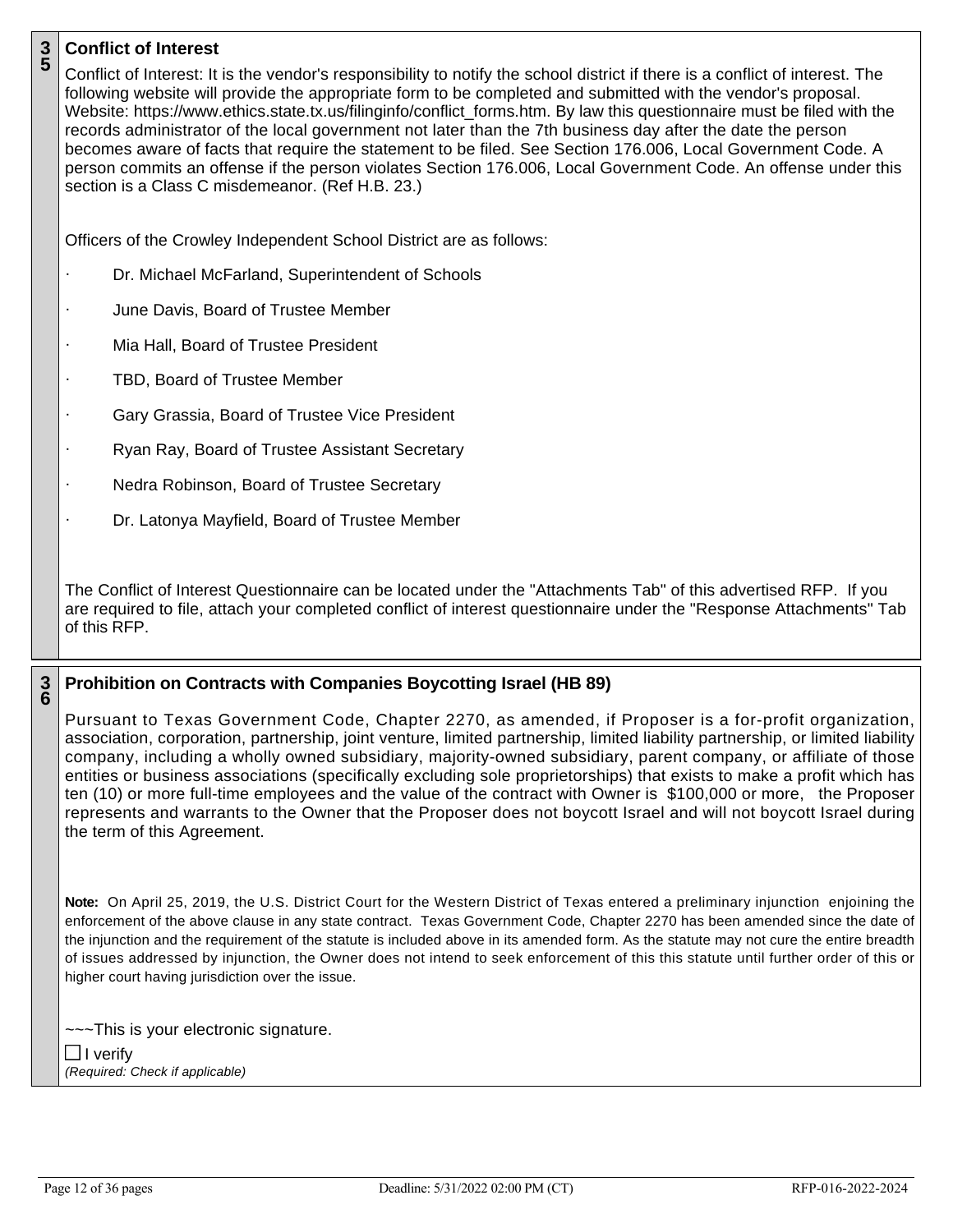### **3 7 Prohibition on Contracts with Certain Companies (SB 252)**

The Proposer verifies that neither the company, nor any subsidiaries, nor entities under common control, are included in or identified on a list maintained by the Texas Comptroller's Office as a "terrorist organization". ~~~This is your electronic signature.

 $\Box$  I verify *(Required: Check if applicable)*

### **3 8 Prohibition from Contracting with Abortion Providers**

Pursuant to Texas Government Code Chapter 2272, Vendor certifies by its signature below that it is not an abortion provider or an affiliate of an abortion provider whereby the provider or affiliate receives something of value derived from state or local tax revenue. Any contract entered into by the District is void if the vendor has such a prohibited affiliation or contractual relationship. ~~~ This is your electronic signature.

 $\Box$  I certify *(Required: Check if applicable)*

### **3 9 Contract with person indebted to school district Texas Education Code 44.044**

Sec. 44.044. CONTRACT WITH PERSON INDEBTED TO SCHOOL DISTRICT.

a) The board of trustees of a school district by resolution may establish regulations permitting the school district to refuse to enter into a contract or other transaction with a person indebted to the school district.

b) It is not a violation of this subchapter for a school district, under regulations adopted under Subsection (a), to refuse to award a contract to or enter into a transaction with an apparent low bidder or successful proposer that is indebted to the school district.

c) In this section, "person" includes an individual, sole proprietorship, corporation, nonprofit corporation, partnership, joint venture, limited liability company, and any other entity that proposes or otherwise seeks to enter into a contract or other transaction with the school district requiring approval by the board.

I certify I am not indebted to Crowley ISD. ~~~This is your electronic signature.

 $\Box$  I certify

*(Required: Check if applicable)*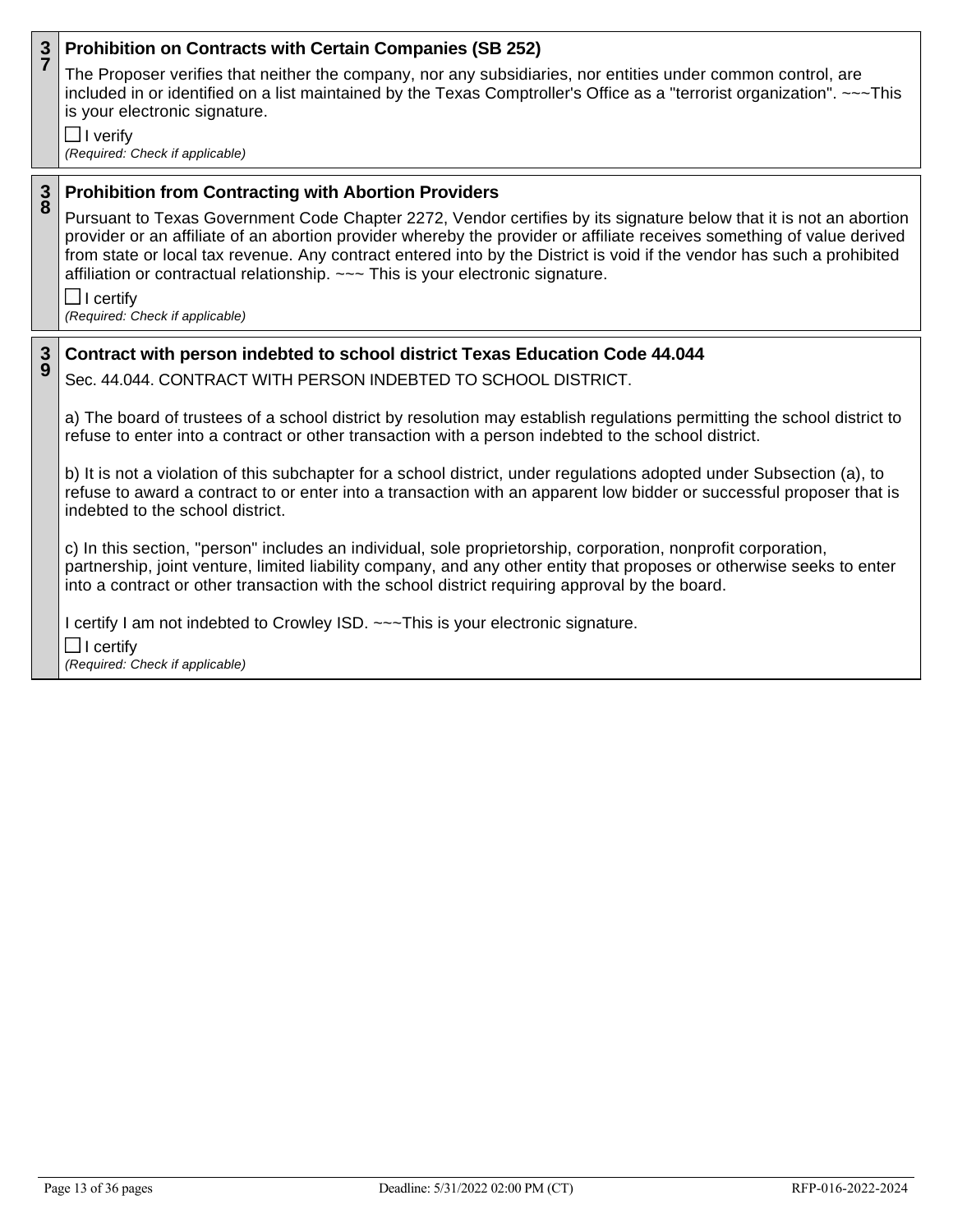### **4 0 Code of Conduct**

Vendors and their suppliers, installers and all others working on CISD schools/projects are required to understand and comply with the following rules and responsibilities. Failure to comply with the following rules and responsibilities may result in a worker's removal from the schools/projects and/or the termination of the subcontractor's contract. Vendors are responsible for their suppliers and installers adherence to these policies. All personnel working on schools/projects will be required to indicate their understanding and agreement to comply with these rules and responsibilities by signing this document. 1. Vendors employees, installers and suppliers who will be entering the district site should check in with the CISD designated representative. 2. Vendors employees, installers and supplier must wear picture ID badges while on CISD property. See Criminal Background Check Notification attribute included in this proposal. 3. The use of any tobacco products are PROHIBITED on school property. These prohibited items include but are not limited to cigarettes, cigars, chewing tobacco and snuff. 4. Drugs and alcoholic beverages are PROHIBITED. 5. The use of vulgar or improper language is PROHIBITED. CISD will determine on a case by case basis what constitutes vulgar or improper language. 6. Unacceptable behavior including physical or verbal intimidation, horseplay, or fighting by any individual on school property/projects will result in immediate removal from site. CISD staff will determine unacceptable behavior. 7. School requirements will occasionally result in the untimely termination of a subcontractor's daily activities. Vendors are expected to anticipate and understand these circumstances and also work with CISD to make up any scheduling. 8. ALL CONTACT WITH STUDENTS IS STRICTLY PROHIBTED. 9. Vendor's employees, installers and suppliers must be properly dressed in work attire which includes the use of proper work shoes and any personal protection equipment that is needed. 10. Vendor's employees, installers and suppliers will promptly leave the school campus at the end of each work shift. 11. Weapons of any type are not allowed on the job site or parking area. Vendor's employees will comply with all state and district rules regarding weapon free zones. 12. Vendor's employees, installers and suppliers shall submit such background information as may be requested by CISD to perform criminal background evaluations/investigations. 13. No person who has charges pending or who has been convicted, received probation or deferred adjudication for the following shall be engaged to work on CISD property where students are present:  $\cdot$  Any offense against a child.  $\cdot$  Any sex offense.  $\cdot$  Any crimes against persons involving weapons or violence.  $\cdot$  Any felony offense against property; or  $\cdot$  Any other offense that CISD believes might compromise the safety of students, staff or property. I understand and agree to comply with the rules and responsibilities as stated in the Job Site Code of Conduct. Additionally, I certify that neither I nor any of my employees are currently in violation or in the future will violate the rules and responsibilities stated above. ~~~This is your electronic signature.

**□** I Agree *(Required: Check if applicable)*

### **4 1 Resident Bidder's Certification**

Texas Government Code Chapter 2252 relates to bids by nonresident contractors. The pertinent portions of the Act are as follows: Section 2252.001(3) "Nonresident bidder" means a bidder who is not a resident. Section 2252.001(4) "Resident bidder" means a bidder whose principal place of business is in this state, including a contractor whose ultimate parent company or majority owner has its principal place of business in this state. Section 2252.002 A governmental entity may not award a governmental contract to a nonresident bidder unless the nonresident underbids the lowest bid submitted by a responsible resident bidder by an amount that is not less than the amount by which a resident bidder would be required to underbid the nonresident bidder to obtain a comparable contract in the state in which the nonresident's principal place of business is located. ~~~Is the vendor a Resident Bidder of Texas as defined in Texas Government Code Section 2252.001(4)?

 $\Box$  Yes  $\Box$  No

*(Required: Check only one)*

### **4 2 Non-Resident Bidder's Certification**

Nonresident Bidder of Texas as defined in Texas Government Code Section 2252.001(3) ~~~If your firm is not a Resident Bidder of Texas as defined in Texas Government Code Section 2252.001(4), indicate your firm's principal place of business City and State. If not applicable, please enter N/A (not applicable).

*(Required: Maximum 1000 characters allowed)*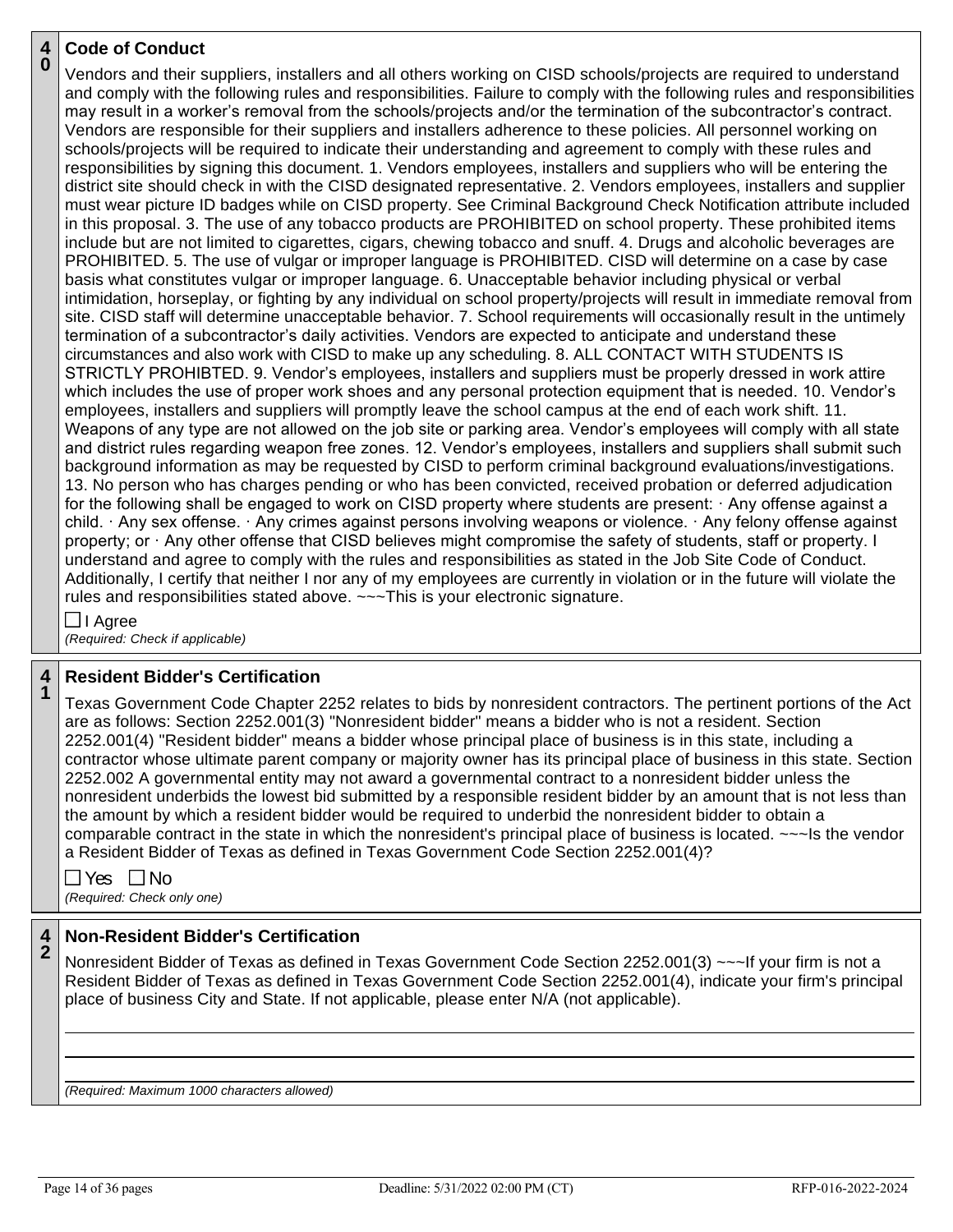| For the contract for goods and services, other than goods and services related to telecommunications and<br><b>BUSINESS?</b><br>□ Yes □ No<br>(Required: Check only one)<br>4<br># of Employees<br>$\overline{\mathbf{4}}$<br>For the contract for goods and services, other than goods and services related to telecommunications and<br>2. Employs at least 500 persons in this state. ~~~ IF YOU ARE NOT A TEXAS BASED BUSINESS, DO YOU HAVE<br>MORE THAN 500 EMPLOYEES IN TEXAS?<br>$\Box$ Yes $\Box$ No $\Box$ We are a Texas based business.<br>(Required: Check only one)<br>4<br><b>Public Information Act</b><br>5<br>The requirements of Subchapter J, Chapter 552, Government Code, may apply to this bid or proposal and the<br>bidder or proposer agrees that the bid or proposal can be terminated if the bidder or proposer knowingly or<br>intentionally fails to comply with the requirements of that subchapter. $\sim\sim\sim$ This is your electronic signature.<br>$\Box$ I agree<br>(Required: Check if applicable)<br><b>Public Records Notification</b><br>4<br>$\ddot{6}$<br>third party notice but assumes no other liability or obligation to protect from disclosure third party information or<br>records. Tex. Gov't Code § 552.305. I acknowledge and agree. ~~~ This is your electronic signature.<br>$\Box$ I agree<br>(Required: Check if applicable)<br><b>Objections to the Public Records Notification</b><br>4<br>your objections below. Only those organizations providing objections below will receive third party notification.<br>the Attorney General of the State of Texas. If no objections, please enter N/A (not applicable). | $\frac{4}{3}$ | <b>Place of Business</b>                                                                                                                                                                                                                                                                                                                            |
|-------------------------------------------------------------------------------------------------------------------------------------------------------------------------------------------------------------------------------------------------------------------------------------------------------------------------------------------------------------------------------------------------------------------------------------------------------------------------------------------------------------------------------------------------------------------------------------------------------------------------------------------------------------------------------------------------------------------------------------------------------------------------------------------------------------------------------------------------------------------------------------------------------------------------------------------------------------------------------------------------------------------------------------------------------------------------------------------------------------------------------------------------------------------------------------------------------------------------------------------------------------------------------------------------------------------------------------------------------------------------------------------------------------------------------------------------------------------------------------------------------------------------------------------------------------------------------------------------------------------------------------------------------------------------------|---------------|-----------------------------------------------------------------------------------------------------------------------------------------------------------------------------------------------------------------------------------------------------------------------------------------------------------------------------------------------------|
|                                                                                                                                                                                                                                                                                                                                                                                                                                                                                                                                                                                                                                                                                                                                                                                                                                                                                                                                                                                                                                                                                                                                                                                                                                                                                                                                                                                                                                                                                                                                                                                                                                                                               |               | information services, building construction and maintenance, or instructional materials, whether the vendor or the<br>vendors ultimate parent company or majority owner: 1. Has its principal place of business in this state of Texas; OR<br>2. Employs at least 500 persons in this state ~~~ IS YOUR PARENT COMPANY OR MAJOR OWNER A TEXAS BASED |
|                                                                                                                                                                                                                                                                                                                                                                                                                                                                                                                                                                                                                                                                                                                                                                                                                                                                                                                                                                                                                                                                                                                                                                                                                                                                                                                                                                                                                                                                                                                                                                                                                                                                               |               |                                                                                                                                                                                                                                                                                                                                                     |
|                                                                                                                                                                                                                                                                                                                                                                                                                                                                                                                                                                                                                                                                                                                                                                                                                                                                                                                                                                                                                                                                                                                                                                                                                                                                                                                                                                                                                                                                                                                                                                                                                                                                               |               |                                                                                                                                                                                                                                                                                                                                                     |
|                                                                                                                                                                                                                                                                                                                                                                                                                                                                                                                                                                                                                                                                                                                                                                                                                                                                                                                                                                                                                                                                                                                                                                                                                                                                                                                                                                                                                                                                                                                                                                                                                                                                               |               | information services, building construction and maintenance, or instructional materials, whether the vendor or the<br>vendors ultimate parent company or majority owner: 1. Has its principal place of business in this state of Texas; OR                                                                                                          |
|                                                                                                                                                                                                                                                                                                                                                                                                                                                                                                                                                                                                                                                                                                                                                                                                                                                                                                                                                                                                                                                                                                                                                                                                                                                                                                                                                                                                                                                                                                                                                                                                                                                                               |               |                                                                                                                                                                                                                                                                                                                                                     |
|                                                                                                                                                                                                                                                                                                                                                                                                                                                                                                                                                                                                                                                                                                                                                                                                                                                                                                                                                                                                                                                                                                                                                                                                                                                                                                                                                                                                                                                                                                                                                                                                                                                                               |               |                                                                                                                                                                                                                                                                                                                                                     |
|                                                                                                                                                                                                                                                                                                                                                                                                                                                                                                                                                                                                                                                                                                                                                                                                                                                                                                                                                                                                                                                                                                                                                                                                                                                                                                                                                                                                                                                                                                                                                                                                                                                                               |               |                                                                                                                                                                                                                                                                                                                                                     |
|                                                                                                                                                                                                                                                                                                                                                                                                                                                                                                                                                                                                                                                                                                                                                                                                                                                                                                                                                                                                                                                                                                                                                                                                                                                                                                                                                                                                                                                                                                                                                                                                                                                                               |               |                                                                                                                                                                                                                                                                                                                                                     |
|                                                                                                                                                                                                                                                                                                                                                                                                                                                                                                                                                                                                                                                                                                                                                                                                                                                                                                                                                                                                                                                                                                                                                                                                                                                                                                                                                                                                                                                                                                                                                                                                                                                                               |               | District is subject to the Texas Public Information Act and its limited exceptions. When applicable, District will provide                                                                                                                                                                                                                          |
|                                                                                                                                                                                                                                                                                                                                                                                                                                                                                                                                                                                                                                                                                                                                                                                                                                                                                                                                                                                                                                                                                                                                                                                                                                                                                                                                                                                                                                                                                                                                                                                                                                                                               |               |                                                                                                                                                                                                                                                                                                                                                     |
|                                                                                                                                                                                                                                                                                                                                                                                                                                                                                                                                                                                                                                                                                                                                                                                                                                                                                                                                                                                                                                                                                                                                                                                                                                                                                                                                                                                                                                                                                                                                                                                                                                                                               |               | If your Firm has any objections to the release of information provided and contained in this solicitation, please list<br>Objections to the release of information are subject to the applicable statutes and the interpretations of the office of                                                                                                  |
|                                                                                                                                                                                                                                                                                                                                                                                                                                                                                                                                                                                                                                                                                                                                                                                                                                                                                                                                                                                                                                                                                                                                                                                                                                                                                                                                                                                                                                                                                                                                                                                                                                                                               |               |                                                                                                                                                                                                                                                                                                                                                     |
|                                                                                                                                                                                                                                                                                                                                                                                                                                                                                                                                                                                                                                                                                                                                                                                                                                                                                                                                                                                                                                                                                                                                                                                                                                                                                                                                                                                                                                                                                                                                                                                                                                                                               |               |                                                                                                                                                                                                                                                                                                                                                     |
|                                                                                                                                                                                                                                                                                                                                                                                                                                                                                                                                                                                                                                                                                                                                                                                                                                                                                                                                                                                                                                                                                                                                                                                                                                                                                                                                                                                                                                                                                                                                                                                                                                                                               |               |                                                                                                                                                                                                                                                                                                                                                     |
| (Required: Maximum 4000 characters allowed)                                                                                                                                                                                                                                                                                                                                                                                                                                                                                                                                                                                                                                                                                                                                                                                                                                                                                                                                                                                                                                                                                                                                                                                                                                                                                                                                                                                                                                                                                                                                                                                                                                   |               |                                                                                                                                                                                                                                                                                                                                                     |

### **4 8 Confidential Information Attached**

If any of a respondent's information is considered to be confidential or a trade secret belonging to the respondent and, if released would give advantage to a competitor or respondent, that information should be submitted with the proposal in a separate attachment marked 'CONFIDENTIAL.' The release of information marked 'Confidential' is subject to the applicable statutes and the interpretations of the office of the Attorney General of the State of Texas.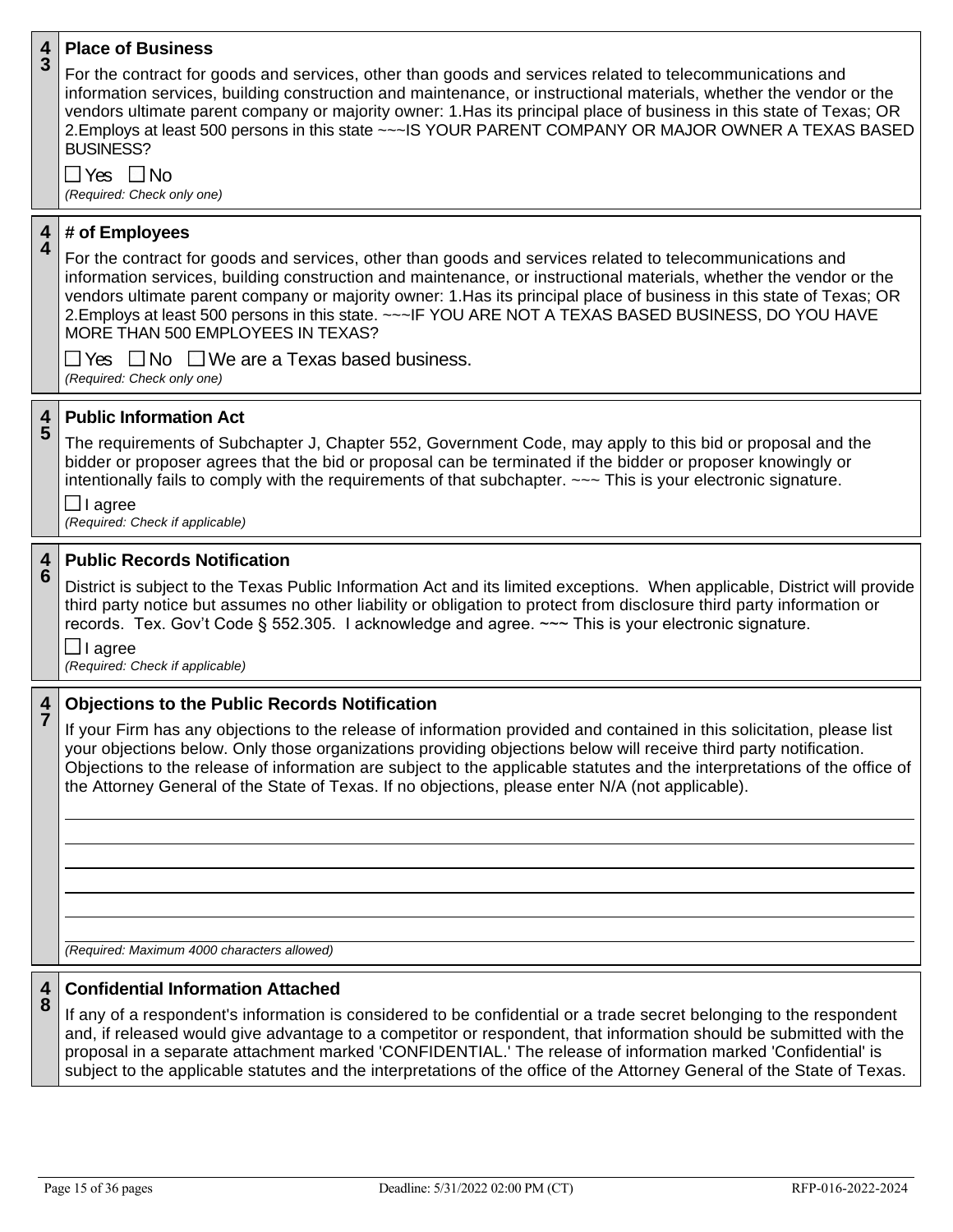### **4 9 Compliance with Texas Family Code Provision**

Pursuant to Texas Family Code, Section 231.006, a child support obligor who is more than thirty (30) days delinquent in paying child support or a business entity in which the child support obligor is a sole proprietor, partner, shareholder, or owner with an ownership interest of at least twenty-five percent (25%) is not eligible to receive payments from State funds under a contract to provide property, materials, or services until all arrearages have been paid; the obligor is in compliance with a written repayment agreement or court order as to the existing delinquency; or a court of continuing jurisdiction over the child support order has granted the obligor an exemption as part of a court-supervised effort to improve earnings and child support payments. Select applicable certification:

# Certification 1:

Person(s) certify that each owns least twenty-five percent (25%) of the business entity submitting this proposal (whether partnership, corporation or other entity) and that each of them is not ineligible, under Section 231.006 of the Texas Family Code, to receive the payments of State funds which may be disbursed in connection with a contract arising from this solicitation. Each of the signatories further acknowledge that a contract resulting from this solicitation may be terminated and payment may be withheld if the certification provided herein is found to be inaccurate. Please attach sheet of names and signatures in the Response Attachments tab. NOTE: Owners not owning at least twenty-five percent (25%) of the business entity submitting this proposal need not execute this certification and acknowledgement, check not applicable.

# Certification 2:

Proposer certifies that he or she, is the proposing individual, or the sole proprietor of the proposing business, and is not ineligible under Section 231.006 of the Texas Family Code, to receive the payments of State funds which may be disbursed in connection with a contract arising from this solicitation, The undersigned each further acknowledges that a contract resulting from this solicitation may be terminated and payment may be withheld if the certification provided herein is found to be inaccurate.

~~~This is your electronic signature.

 $\Box$  I certify *(Required: Check if applicable)*

### **5 0 American With Disabilities Act**

Vendor represents and warrants its compliance with the requirements of the American with Disabilities Act (ADA) and its implementing regulations, as each may be amended.

~~~This is your electronic signature.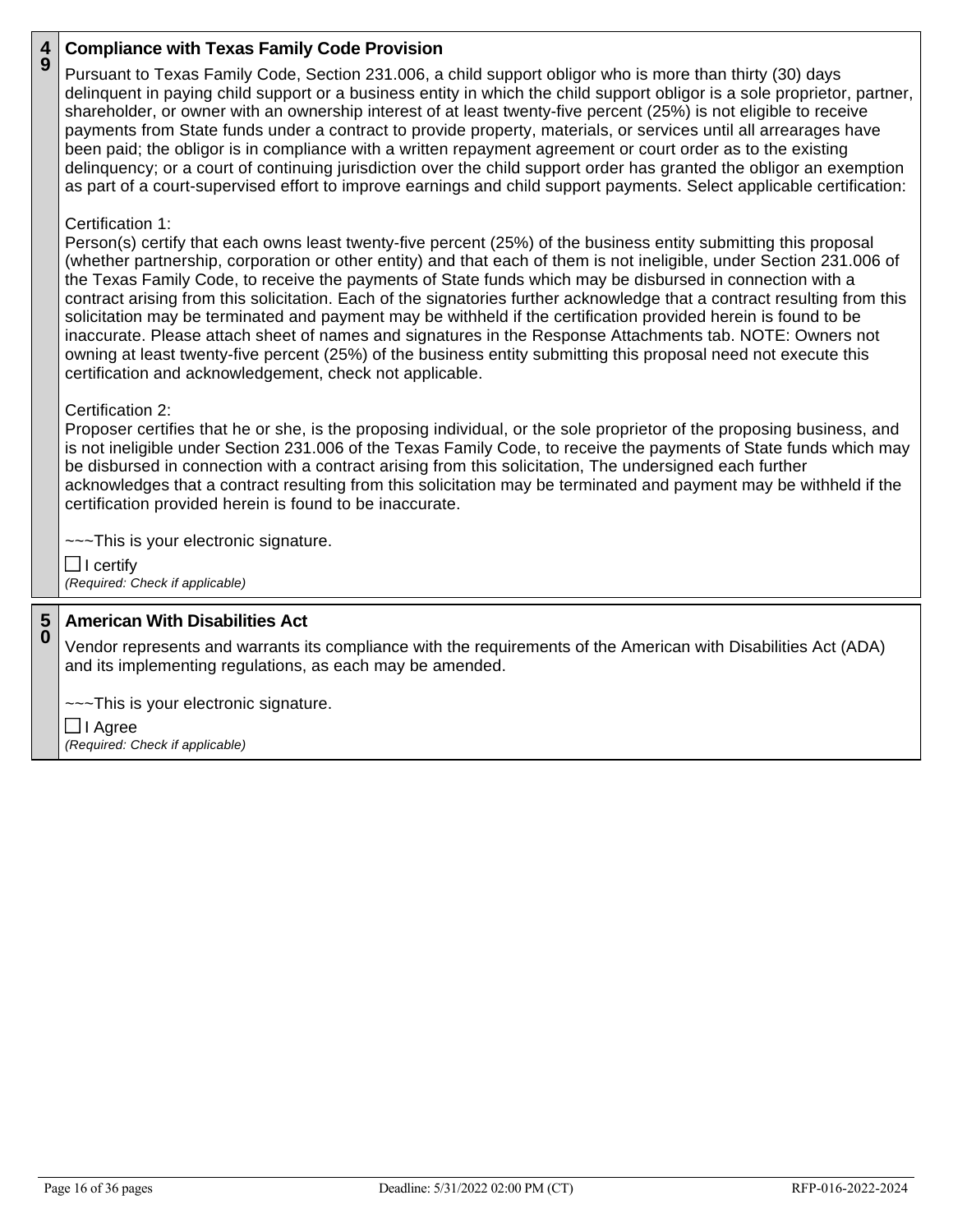### **5 1 TRS Retiree Reporting**

In accordance with TRS requirements, TRS retirees engaged with a Texas public school district, or a 3rd Party Entity (an entity retained by a Texas public educational institution to provide personnel to the institution to perform duties or provide services that employees of the institution would normally perform or provide), must be reported by the Texas Public school district to TRS with the name and identifying requirements of each retiree for recording purposes. Employment by a third-party entity is considered employment by a Texas public educational institution subject to the employment after retirement laws and rules. For purposes of employment after retirement, retirees are considered employees during the first 12 consecutive-calendar-months following retirement, if they are performing duties or providing services for an educational institution that an employee of the institution would otherwise perform, and waiving, deferring, or foregoing compensation for those duties or services; working as independent contractors; working as a volunteer but performing duties or providing services that the retiree performed immediately before retiring and has an agreement to perform or provide those same services or duties after the first 12 full, consecutive-calendar-months after retirement. Employers are required to report these retirees, as if they were employees, each month during the first 12 calendar months after the retiree's effective date of retirement. If an Independent Contractor, Are you a TRS retiree, or as a Vendor, are any of your staff who are providing services to Crowley ISD TRS retirees? (If yes, please provide a separate attachment listing details within the "response attachment tab")

If this attribute does not apply to your company, please note "N/A."

~~~This is your electronic signature.

*(Required: Maximum 1000 characters allowed)*

### **5 2 Change in Law and Compliance with Laws**

Any alterations, additions, or deletions to the terms of the contract that are required by changes in federal or state law or regulations are automatically incorporated into the contract without written amendment hereto, and shall become effective on the date designated by such law or by regulation.

~~~This is your electronic signature.

**□** I Agree *(Required: Check if applicable)*

### **5 3 Critical Infrastructure Subcontracts**

For purposes of this Paragraph, the designated countries are China, Iran, North Korea, Russia, and any countries lawfully designated by the Governor as a threat to critical infrastructure. Pursuant to Section 113.002 of the Business and Commercial Code, vendor shall not enter into a subcontract that will provide direct or remote access to or control of critical infrastructure, as defined by Section 113.001 of the Texas Business and Commerce Code, in this state, other than access specifically allowed for product warranty and support purposes to any subcontractor unless (i) neither the subcontractor nor its parent company, nor any affiliate of the subcontractor or its parent company, is majority owned or controlled by citizens or governmental entities of a designated country; and (ii) neither the subcontractor nor its parent company, nor any affiliate of the subcontractor or its parent company, is headquartered in a designated country. Vendor will notify CISD before entering into any subcontract that will provide direct or remote access to or control of critical infrastructure, as defined by Section 113.001 of the Texas Business & Commerce Code, in this state.

~~~This is your electronic signature.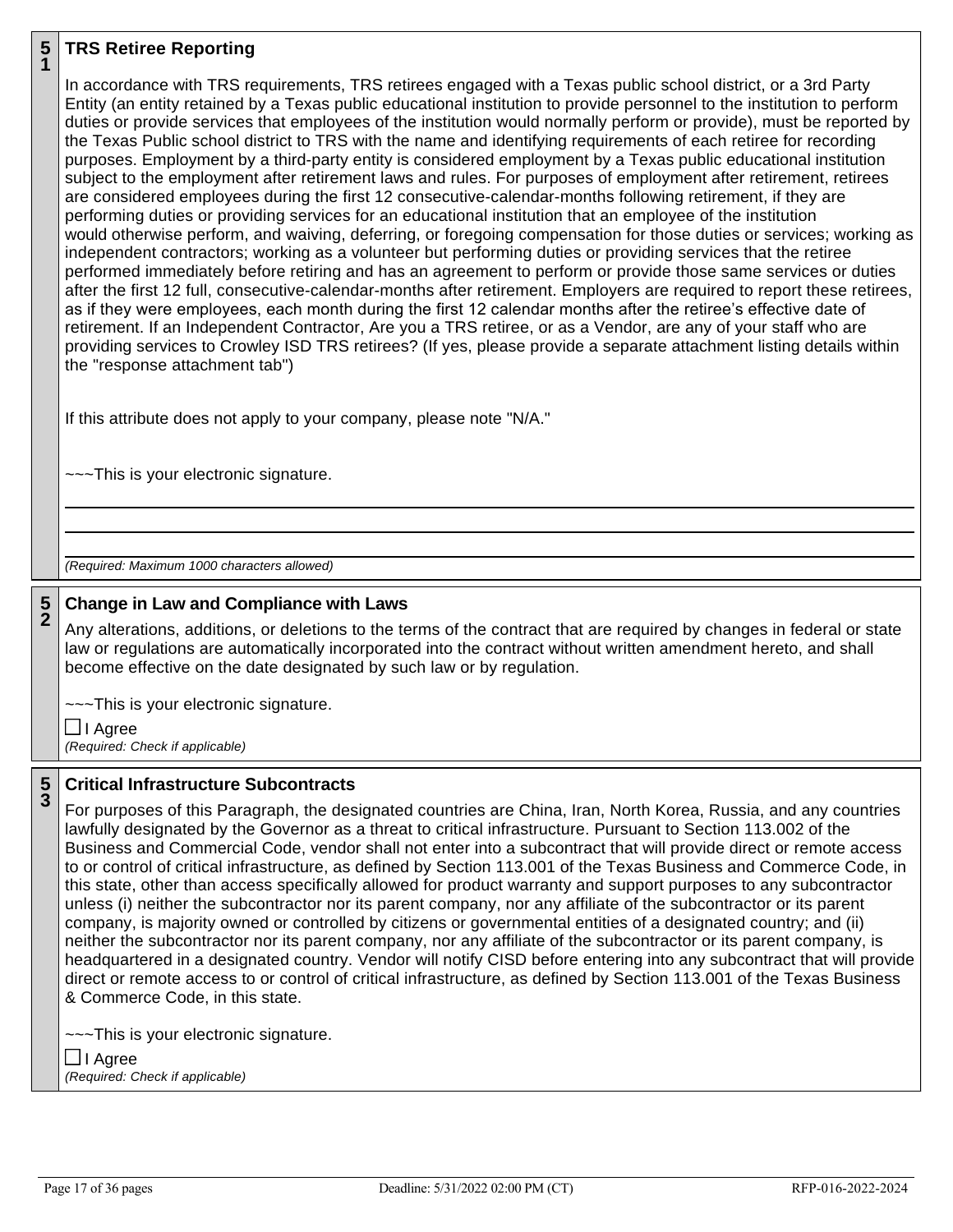### **5 4 Electrical Items**

All electrical items must meet all applicable OSHA standards and regulations, and bear the appropriate listing from Underwriters Laboratory (UL), Factory Mutual Resource Corporation (FMRC), or National Electrical Manufacturers Association (NEMA).

~~~This is your electronic signature.

I Agree *(Required: Check if applicable)*

### **5 5 Federal Occupational Safety and Health Law**

Vendor represents and warrants that all articles and services shall meet or exceed the safety standards established and promulgated under the Federal Occupational Safety and Health Act of 1970, as amended (29 U.S.C. Chapter 15).

~~~This is your electronic signature.

**□** I Agree *(Required: Check if applicable)*

#### **5 6 Buy American Provision**

The District/State agency/Territory participates in the National School Lunch Program and School Breakfast Program and is required to use the nonprofit food service funds, to the maximum extent practicable, to buy domestic commodities or products for Program meals. A 'domestic commodity or product' is defined as one that is either produced in the U.S. or is processed in the U.S. substantially using agricultural commodities that are produced in the U.S. as provided in 7 CFR 210.21(d).

Section 104(d) of the William F. Goodling Child Nutrition Reauthorization Act of 1998 (Public Law 105-336) added a provision, Section 12(n) to the National School Lunch Act (NSLA) (42 USC 1760(n)), requiring school food authorities (SFAs) to purchase, to the maximum extent practicable, domestic commodities or products. This Buy American provision supports the mission of the Child Nutrition Programs, which is to serve children nutritious meals and support American agriculture.

Pursuant to Federal Law, when federal funds are expended by Crowley ISD, CISD requires that the proposer certifies that during the term of an award by CISD resulting for this procurement process the vendor will be in compliance.

Does Vendor Agree?

~~~This is your electronic signature.

I Agree *(Required: Check if applicable)*

### **5 7 Civil Rights/Discrimination**

The vendor will be in compliance with mandatory standards and policies relating to Title VI of the Education Amendments of 1972; Section 504 of the Rehabilitation Act of 1973; the Age Discrimination Act of 1975; Title 7 CFR Parts 15, 15a, and 15b; the Americans with Disabilities Act; and FNS Instruction 113-1, Civil Rights Compliance and Enforcement – Nutrition Programs and Activities. Pursuant to Federal Law, when federal funds are expended by Crowley ISD, CISD requires that the proposer certifies that during the term of an award by CISD resulting for this procurement process the vendor will be in compliance.

~~~This is your electronic signature.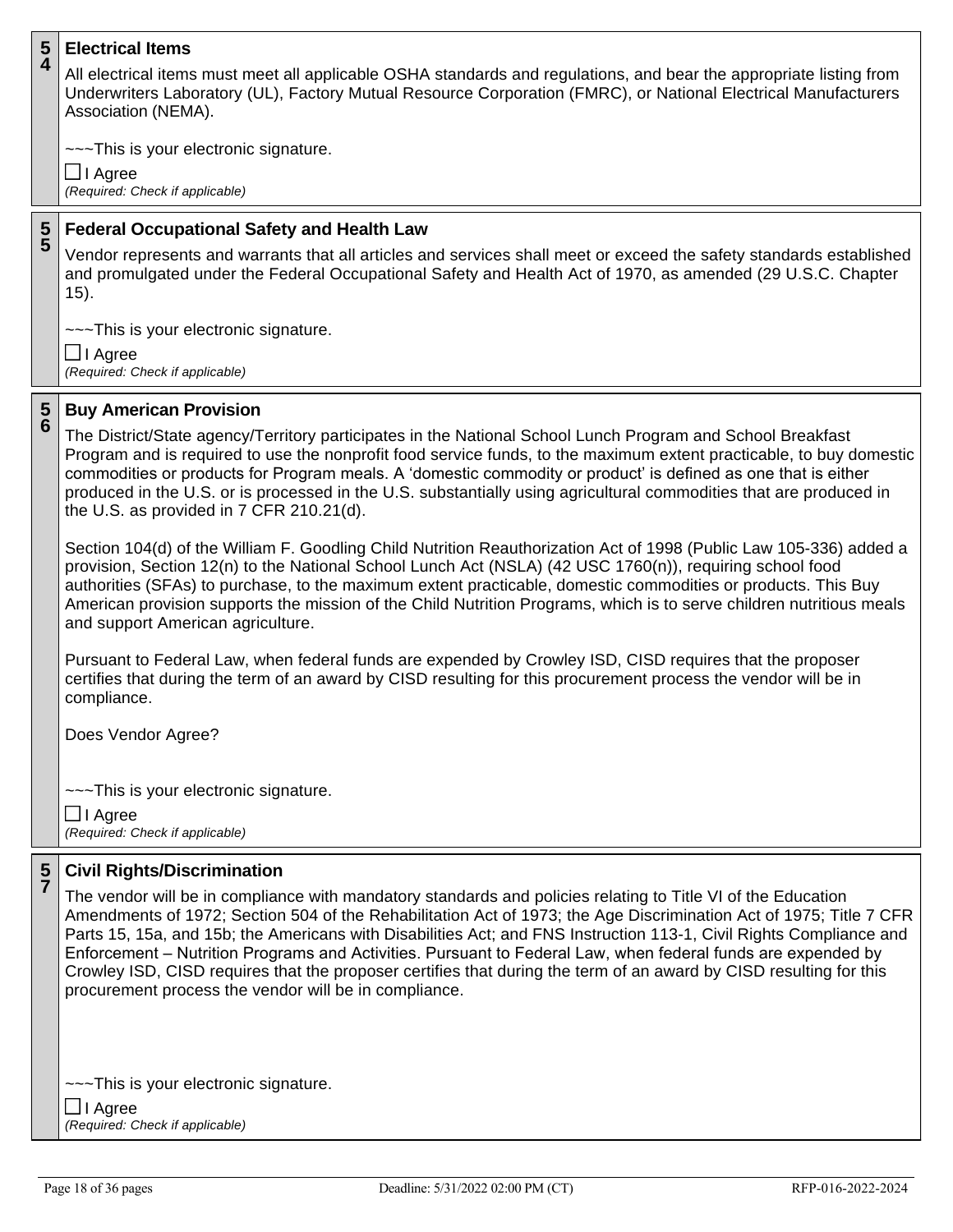#### **5 8 Immigration**

Vendor represents and warrants that it shall comply with the requirements of the Immigration and Nationality Act (8 U.S.C.§ 1101 et seq.) and all subsequent immigration laws and amendments.

~~~This is your electronic signature.

I Agree *(Required: Check if applicable)*

#### **5 9 Media Release**

Vendor shall not use CISD name, logo, or other likeness in any press release, marketing material, or other announcement without district prior written approval. CISD does not endorse any vendor, commodity, or service. Vendor is not authorized to make or participate in any media releases or public announcements pertaining to this procurement, the proposal or the services to which they relate without CISD prior written consent, and then only in accordance with explicit written instructions from the district.

~~~This is your electronic signature.

I Agree *(Required: Check if applicable)*

### **6 0 Buy Texas Affirmation**

In accordance with Section 2155.4441 of the Texas Government Code, Vendor agrees that during the performance of a contract for services it shall purchase products and materials produced in Texas when they are available at a price and time comparable to products and materials produced outside this state.

~~~This is your electronic signature.

I Agree *(Required: Check if applicable)*

#### **6 1 Antitrust Affirmation**

The undersigned affirms under penalty of perjury of the laws of the State of Texas that (1) in connection with this proposal, neither I nor any representative of the bidder has violated any provision of the Texas Free Enterprise and Antitrust Act, Tex. Bus. & Comm. Code Chapter 15; (2) in connection with this proposal, neither I nor any representative of the bidder has violated any federal antitrust law; and (3) neither I nor any representative of the Respondent have directly or indirectly communicated any of the contents of this proposal to a competitor of the bidder or any other company, corporation, firm, partnership or individual engaged in the same line of business as the bidder.

~~~This is your electronic signature.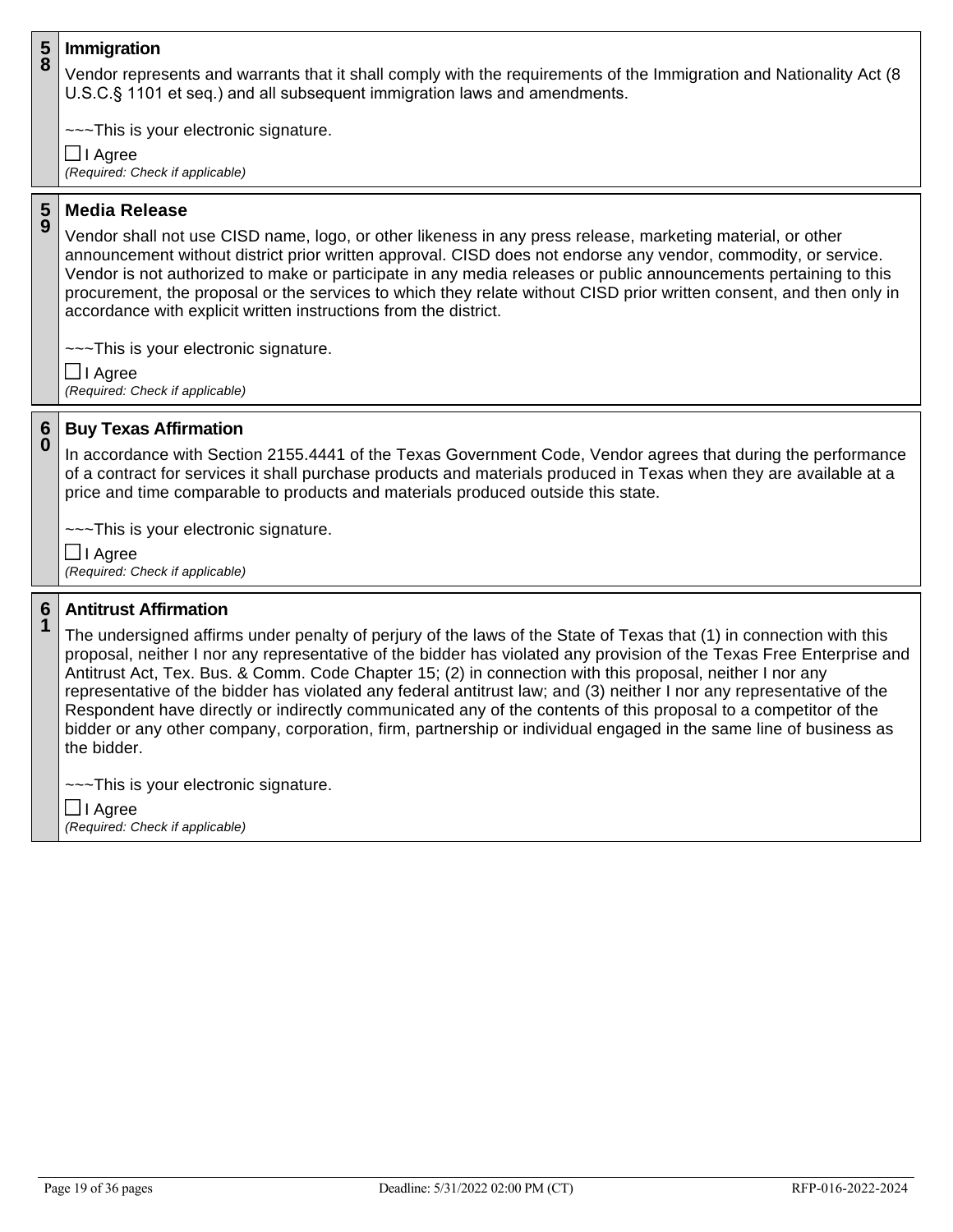| $\frac{6}{2}$ | <b>Technology Access Clause</b>                                                                                                                                                                                                                                                                                                                                                                                                                                                                                                                                                                                                                                                                          |  |
|---------------|----------------------------------------------------------------------------------------------------------------------------------------------------------------------------------------------------------------------------------------------------------------------------------------------------------------------------------------------------------------------------------------------------------------------------------------------------------------------------------------------------------------------------------------------------------------------------------------------------------------------------------------------------------------------------------------------------------|--|
|               | Vendor expressly acknowledges that state funds may not be expended in connection with the purchase of an<br>automated information system unless that system meets certain statutory requirements relating to accessibility by<br>persons with visual impairment. Accordingly, Vendor represents and warrants to CISD that the technology provided<br>to the district for purchase is capable, either by virtue of features included within the technology or because it is<br>readily adaptable by use with other technology, of:                                                                                                                                                                        |  |
|               | • providing equivalent access for effective use by both visual and non-visual means;<br>• presenting information, including prompts used for interactive communications, in formats intended for nonvisual<br>use; and<br>• being integrated into networks for obtaining, retrieving, and disseminating information used by individuals who are<br>not blind or visually impaired.                                                                                                                                                                                                                                                                                                                       |  |
|               | For purposes of this Section, the phrase "equivalent access" means a substantially similar ability to communicate<br>with or make use of the technology, either directly by features incorporated within the technology or by other<br>reasonable means such as assistive devices or services which would constitute reasonable accommodations under<br>the Americans With Disabilities Act or similar state or federal laws. Examples of methods by which equivalent access<br>may be provided include, but are not limited to, keyboard alternatives to mouse commands and other means of<br>navigating graphical displays, and customizable display appearance.                                       |  |
|               | In accordance with Section 2157.005 of the Texas Government Code, the Technology Access Clause contract<br>provision remains in effect for any contract entered into before September 1, 2006.                                                                                                                                                                                                                                                                                                                                                                                                                                                                                                           |  |
|               | ---This is your electronic signature.<br>$\Box$ I Agree<br>(Required: Check if applicable)                                                                                                                                                                                                                                                                                                                                                                                                                                                                                                                                                                                                               |  |
|               |                                                                                                                                                                                                                                                                                                                                                                                                                                                                                                                                                                                                                                                                                                          |  |
|               |                                                                                                                                                                                                                                                                                                                                                                                                                                                                                                                                                                                                                                                                                                          |  |
| $\frac{6}{3}$ | <b>Prior Disaster Relief Contract Violation</b><br>Under Sections 2155.006 and 2261.053 of the Texas Government Code, the Vendor certifies that the individual or<br>business entity named in this proposal or contract is not ineligible to receive the specified contract and<br>acknowledges that this contract may be terminated and payment withheld if this certification is inaccurate.                                                                                                                                                                                                                                                                                                           |  |
|               | ---This is your electronic signature.                                                                                                                                                                                                                                                                                                                                                                                                                                                                                                                                                                                                                                                                    |  |
|               | $\Box$ I Agree<br>(Required: Check if applicable)                                                                                                                                                                                                                                                                                                                                                                                                                                                                                                                                                                                                                                                        |  |
|               | <b>Dispute Resolution</b>                                                                                                                                                                                                                                                                                                                                                                                                                                                                                                                                                                                                                                                                                |  |
| 6<br>4        | The dispute resolution process provided for in Chapter 2260 of the Texas Government Code must be used to<br>attempt to resolve any dispute arising under the contract.                                                                                                                                                                                                                                                                                                                                                                                                                                                                                                                                   |  |
|               | ---This is your electronic signature.<br><b>]I Agree</b><br>(Required: Check if applicable)                                                                                                                                                                                                                                                                                                                                                                                                                                                                                                                                                                                                              |  |
|               |                                                                                                                                                                                                                                                                                                                                                                                                                                                                                                                                                                                                                                                                                                          |  |
| $rac{6}{5}$   | <b>Financial Participation Prohibited Affirmation</b><br>Pursuant to Section 2155.004(a) of the Texas Government Code, Vendor certifies that neither Vendor nor any<br>person or entity represented by Vendor has received compensation from CISD to participate in the preparation of<br>the specifications or solicitation on which this proposal or contract is based. Under Section 2155.004(b) of the Texas<br>Government Code, Vendor certifies that the individual or business entity named in this Response or contract is not<br>ineligible to receive the specified contract and acknowledges that the contract may be terminated and payment<br>withheld if this certification is inaccurate. |  |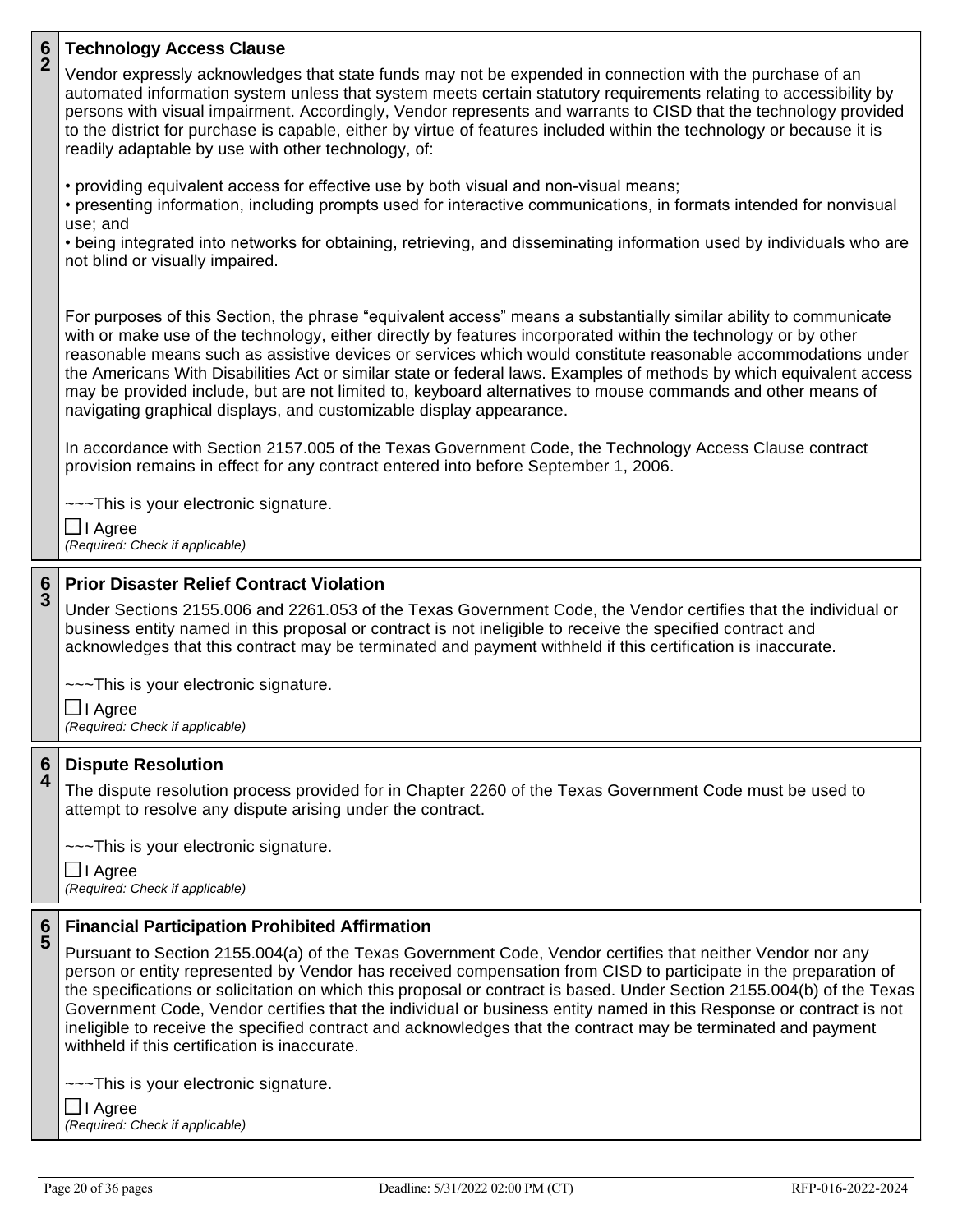#### **6 6 Disaster Recovery Plan**

Upon request of the district, Vendor shall provide the descriptions of its business continuity and disaster recovery plans.

~~~This is your electronic signature.

I Agree *(Required: Check if applicable)*

### **6 7 Dealings with Public Servants Affirmation**

Pursuant to Section 2155.003 of the Texas Government Code, Vendor represents and warrants that it has not given, offered to give, nor intends to give at any time hereafter any economic opportunity, future employment, gift, loan, gratuity, special discount, trip, favor, or service to a public servant in connection with the contract.

~~~This is your electronic signature.

I Agree *(Required: Check if applicable)*

#### **6 8 Firearm Entity/Trade Association Nondiscrimination**

If VENDOR is not a sole proprietorship, has ten (10) or more employees, and the value of VENDOR's bid or proposal has a value of \$100,000 or more, VENDOR certifies by submitting VENDOR's bid or proposal that it does not have a practice, policy, guidance, or directive that discriminates against a firearm entity or firearm trade association, as defined by Texas Government Code Ann. Chapter 2274, and will not during the term of any contract with the DISTRICT, unless excepted from that law.

~~~This is your electronic signature.

I Agree *(Required: Check if applicable)*

#### **6 9 Energy Company Boycott**

As required by Texas Government Code Ann. Chapter 2274, if VENDOR has ten (10) or more employees, is not a sole proprietorship, and if the value of VENDOR's bid or proposal has a value of \$100,000 or more, VENDOR certifies by submitting VENDOR's bid or proposal that it does not boycott energy companies and will not during the term of any contract with the DISTRICT, unless excepted by that law.

~~~This is your electronic signature.

**□** I Agree *(Required: Check if applicable)*

#### **7 0 Equal Employment Opportunity**

Vendors shall not discriminate against any employee or applicant for employment because of race, religion, color, sex, or national origin. Bidder/proposer must certify that the company complies with Executive Order 11246, entitled "Equal Employment Opportunity," as amended by Executive Order 11375 and as supplemented in Department of Labor Regulations. ~~~This is your electronic signature.

 $\Box$  I certify *(Required: Check if applicable)*

#### **7 1 Davis Bacon Act**

Davis-Bacon Act wage rates for construction projects, 40 U.S.C. §3141 – §3144 and §3146 – §3148 as supplemented by Department of Labor regulation in 29 C.F.R. Part 5. If applicable to this contract, a copy of the current prevailing wage rate will be attached.

~~~This is your electronic signature.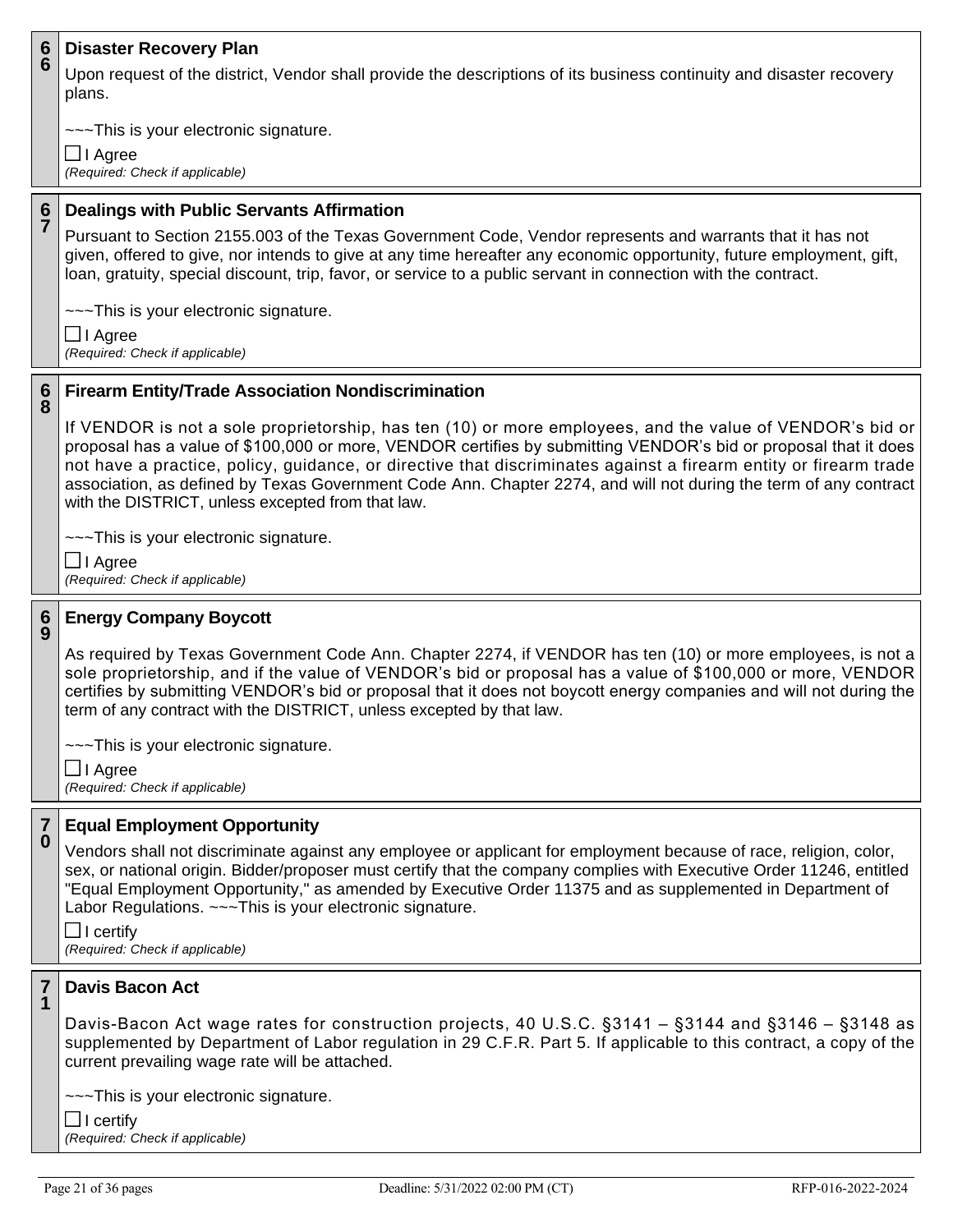### **7 2 Copeland Anti-Kickback Act**

The Copeland Anti-Kickback Act, 40 U.S.C. §3145, and Department Of Labor regulations, 29 C.F.R. Part 3, prohibiting kickbacks in exchange for employment on the project.

~~~This is your electronic signature.

 $\Box$  I certify *(Required: Check if applicable)*

**7 3**

# **Certification Regarding Lobbying**

Applicable to Grants, Sub-grants, Cooperative Agreements, and Contracts Exceeding \$100,000 in Federal Funds Submission of this certification is a prerequisite for making or entering into this transaction and is imposed by section 1352, Title 31, U.S. Code. This certification is a material representation of fact upon which reliance was placed when this transaction was made or entered into. Any person who fails to file the required certification shall be subject to a civil penalty of not less than \$10,000 and not more than \$100,000 for each such failure. The undersigned certifies, to the best of his or her knowledge and belief, that: (1) No Federal appropriated funds have been paid or will be paid by or on behalf of the undersigned, to any person for influencing or attempting to influence an officer or employee of any agency, a Member of Congress, an officer or employee of congress, or an employee of a Member of Congress in connection with the awarding of a Federal contract, the making of a Federal grant, the making of a Federal loan, the entering into a cooperative agreement, and the extension, continuation, renewal, amendment, or modification of a Federal contract, grant, loan, or cooperative agreement. (2) If any funds other than Federal appropriated funds have been paid or will be paid to any person for influencing or attempting to influence an officer or employee of any agency, a Member of Congress, an officer or employee of congress, or an employee of a Member of Congress in connection with this Federal grant or cooperative agreement, the undersigned shall complete and submit Standard Form-LLL, "disclosure Form to Report Lobbying," in accordance with its instructions. (3) The undersigned shall require that the language of this certification be included in the award documents for all covered sub-awards exceeding \$100,000 in Federal funds at all appropriate tiers and that all sub-recipients shall certify and disclose accordingly. ~~~ This is your electronic signature.

 $\Box$  I certify *(Required: Check if applicable)*

#### **7 4 Certificate Regarding Debarment Suspension**

Non-Federal entities are prohibited from contracting with or making sub-awards under covered transaction to parties that are suspended or debarred or whose principals are suspended or debarred. Covered transactions include procurement of goods or services equal to or in excess of \$100,000. Contractors receiving individual awards of \$100,000 or more and all sub-recipients must certify that the organizations and its principals are not suspended or debarred. By submitting this offer and signing this certificate you (the Vendor): (1) Certifies that no suspension or debarment is in place, which would preclude receiving a federally funded contract under the Federal OMB, A-102, common rule. ~~Please check if you agree to the Certificate Regarding Debarment Suspension. ~~~ This is your electronic signature.

 $\Box$  I Certify *(Required: Check if applicable)*

#### **7 5 Disclosure of Lobbying Activities**

Disclosure of Lobbying Activities (Form SF-LLL) and instructions for completion of the form are found under the "Attachments" tab. You must complete the form and attach it to your submission. If nothing to disclose, enter "N/A" and sign the form prior to attaching it.

#### **7 6 Certification of Applicability to Sub-Contractors**

Vendor agrees that all contracts it awards pursuant to the Contract shall be bound by the foregoing terms and conditions.

~~~ This is your electronic signature.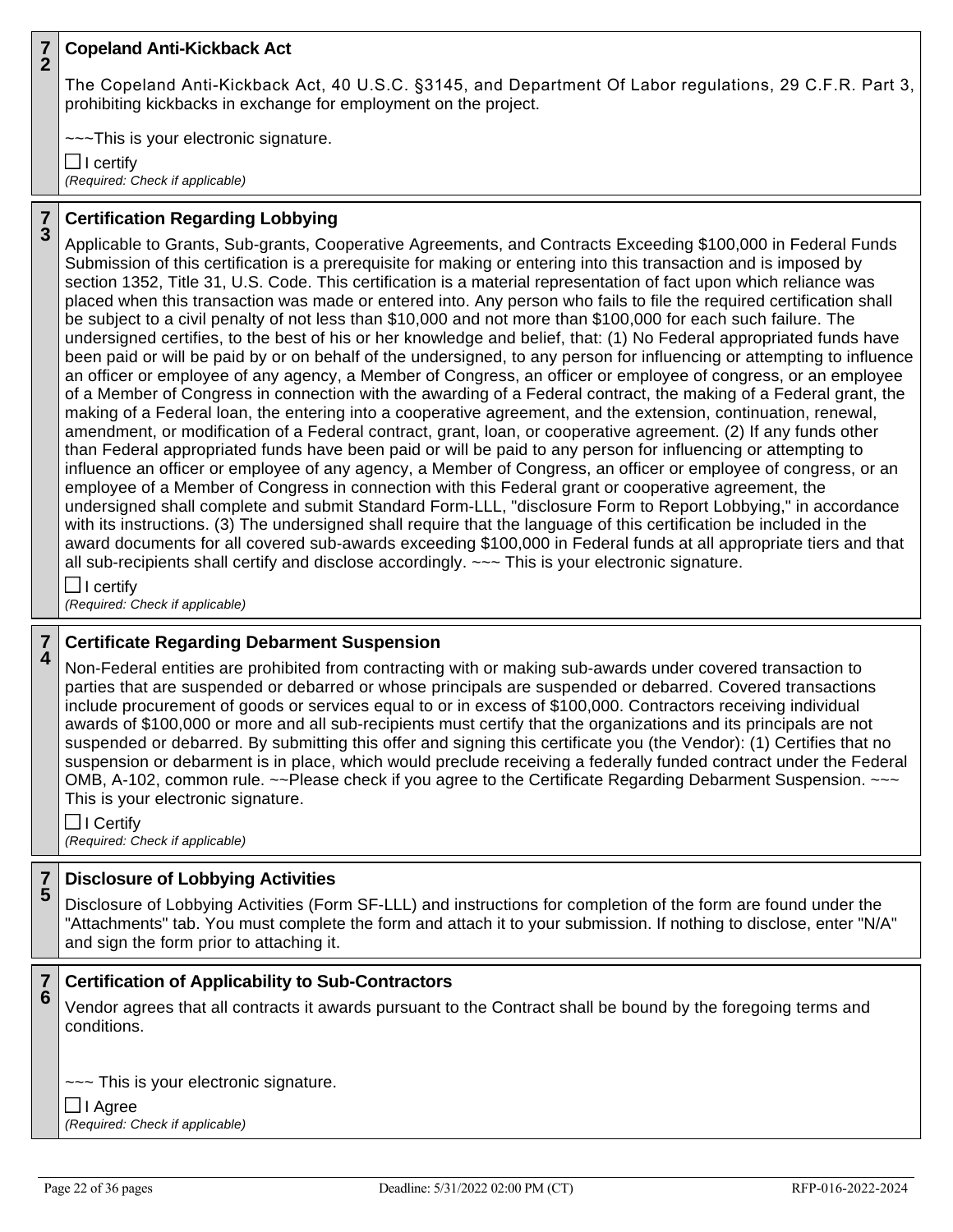### **7 7 PR/Award # or Project Name Regarding Debarment**

Please enter your PR/Award # or Project Name regarding debarment IF YOU HAVE ONE. If you don't have a #, please enter N/A (not applicable).

*(Required: Maximum 1000 characters allowed)*

#### **7 8 Clean Air and Clean Water Act**

Proposer must be in compliance with all applicable standards, orders or regulations issued pursuant to the Clean Air Act (42 U.S.C. 7401-7671q.) and the Federal Water Pollution Control Act as amended (33 U.S.C. 1251-1387), as amended. Violations must be reported to the Federal awarding agency and the Regional Office of the Environmental Protection Agency (EPA). ~~~ This is your electronic signature.

**□** I Agree *(Required: Check if applicable)*

**7 9**

## **Energy Policy and Conservation Act**

When federal funds are expended by Crowley ISD for any contract resulting from this procurement process, the vendor certifies that the vendor will be in compliance with mandatory standards and policies relating to energy efficiency which are contained in the state energy conservation plan issued in compliance with the Energy Policy and Conservation Act (42 U.S.C. 6321, et seq.; 49 C.F.R. Part 18; Pub. L. 94-163, 89 Stat. 871). ~~~ This is your electronic signature.

 $\Box$  I certify *(Required: Check if applicable)*

#### **8 0 Solid Waste Disposal Act**

A non-Federal entity that is a state agency or agency of a political subdivision of a state and its contractors must comply with section 6002 of the Solid Waste Disposal Act, as amended by the Resource Conservation and Recovery Act. The requirements of Section 6002 include procuring only items designated in guidelines of the Environmental Protection Agency (EPA) at 40 CFR part 247 that contain the highest percentage of recovered materials practicable, consistent with maintaining a satisfactory level of competition, where the purchase price of the item exceeds \$10,000 or the value of the quantity acquired during the preceding fiscal year exceeded \$10,000; procuring solid waste management services in a manner that maximizes energy and resource recovery; and establishing an affirmative procurement program for procurement of recovered materials identified in the EPA guidelines. I agree to comply with this Federal Rule. ~~~ This is your electronic signature.

 $\Box$  I agree

*(Required: Check if applicable)*

#### **8 1 Rights to Inventions**

Rights to Inventions Made Under a Contract or Agreement. If the Federal award meets the definition of "funding agreement" under 37 CFR §401.2 (a) and the recipient or subrecipient wishes to enter into a contract with a small business firm or nonprofit organization regarding the substitution of parties, assignment or performance of experimental, developmental, or research work under that "funding agreement," the recipient or subrecipient must comply with the requirements of 37 CFR Part 401, "Rights to Inventions Made by Nonprofit Organizations and Small Business Firms Under Government Grants, Contracts and Cooperative Agreements," and any implementing regulations issued by the awarding agency. Pursuant to this Federal Rule, when federal funds are expended by Crowley ISD, the vendor certifies that during the term of an award for all contracts by Crowley ISD resulting from this procurement process, the vendor agrees to comply with all applicable requirements as referenced in this Federal Rule. ~~~ This is your electronic signature.

 $\Box$  I agree

*(Required: Check if applicable)*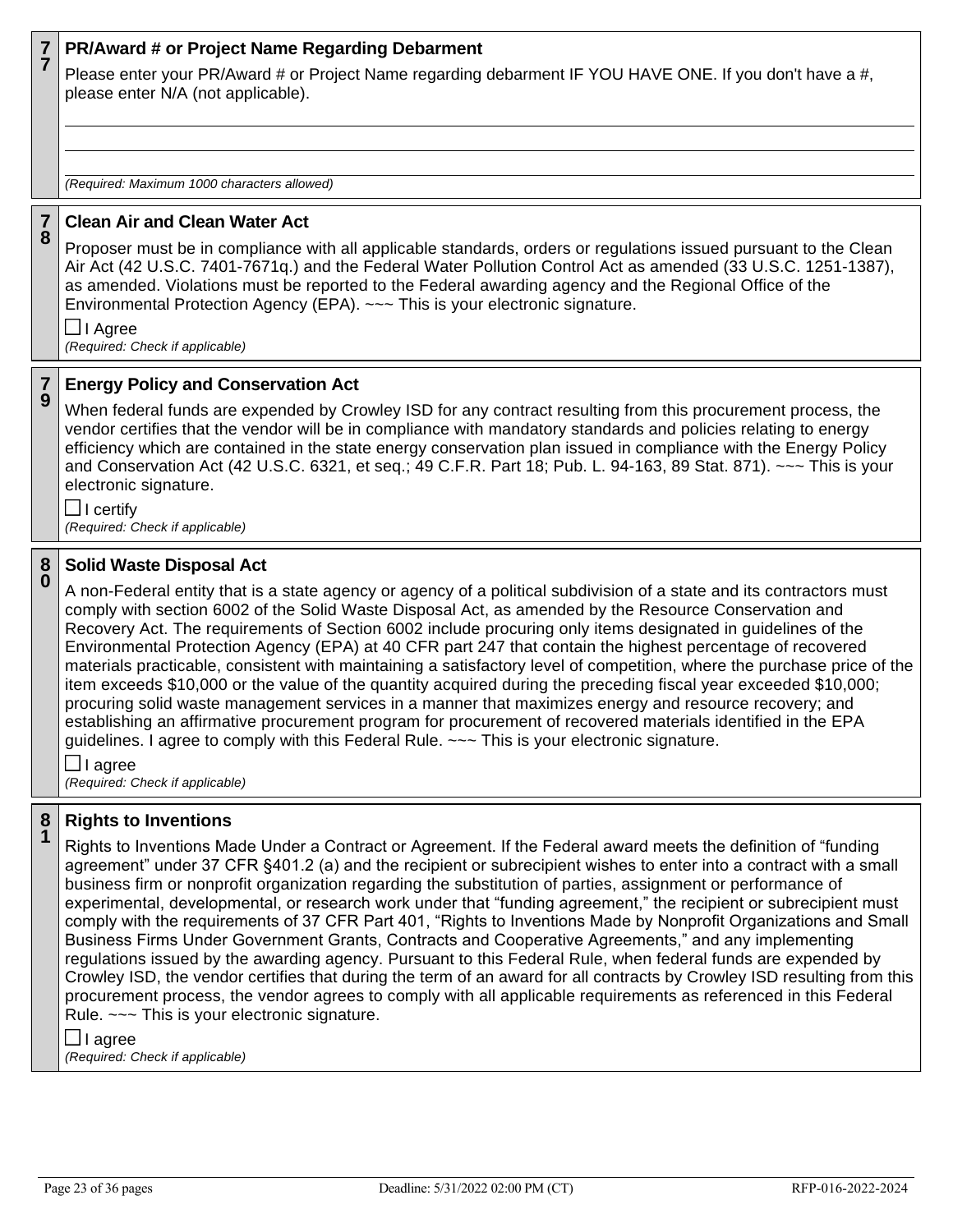### **8 2 Contract Work Hours and Safety Standards Act (40 U.S.C. 3701-3708)**

Where applicable, all contracts awarded by the non-Federal entity in excess of \$100,000 that involve the employment of mechanics or laborers must include a provision for compliance with 40 U.S.C. 3702 and 3704, as supplemented by Department of Labor regulations (29 CFR Part 5). Under 40 U.S.C. 3702 of the Act, each contractor must be required to compute the wages of every mechanic and laborer on the basis of a standard work week of 40 hours. Work in excess of the standard work week is permissible provided that the worker is compensated at a rate of not less than one and a half times the basic rate of pay for all hours worked in excess of 40 hours in the work week. The requirements of 40 U.S.C. 3704 are applicable to construction work and provide that no laborer or mechanic must be required to work in surroundings or under working conditions which are unsanitary, hazardous or dangerous. These requirements do not apply to the purchases of supplies or materials or articles ordinarily available on the open market, or contracts for transportation or transmission of intelligence.

Pursuant to Federal Rule above, when federal funds are expended by Crowley ISD, the vendor certifies that during the term of an award for all contracts by Crowley ISD resulting from this procurement process, the vendor will be in compliance with all applicable provisions of the Contract Work Hours and Safety Standards Act.

**Vendor must type "Agree" or "Disagree."**

*(Required: Maximum 1000 characters allowed)*

### **8 3 Byrd Anti-Lobbying Amendment (31 U.S.C. 1352)**

Contractors that apply or bid for an award exceeding \$100,000 must file the required certification. Each tier certifies to the tier above that it will not and has not used Federal appropriated funds to pay any person or organization for influencing or attempting to influence an officer or employee of any agency, a member of Congress, officer or employee of Congress, or an employee of a member of Congress in connection with obtaining any Federal contract, grant or any other award covered by 31 U.S.C. 1352. Each tier must also disclose any lobbying with non-Federal funds that takes place in connection with obtaining any Federal award. Such disclosures are forwarded from tier to tier up to the non-Federal award.

Pursuant to Federal Rule above, when federal funds are expended Crowley ISD, the vendor certifies that during the term and after the awarded term of an award for all contracts by Crowley ISD resulting from this procurement process, the vendor certifies that it is in compliance with all applicable provisions of the Byrd Anti-Lobbying Amendment (31 U.S.C. 1352). The undersigned further certifies that:

(1) No Federal appropriated funds have been paid or will be paid for on behalf of the undersigned, to any person for influencing or attempting to influence an officer or employee of any agency, a Member of Congress, an officer or employee of congress, or an employee of a Member of Congress in connection with the awarding of a Federal contract, the making of a Federal grant, the making of a Federal loan, the entering into a cooperative agreement, and the extension, continuation, renewal, amendment, or modification of a Federal contract, grant, loan, or cooperative agreement.

(2) If any funds other than Federal appropriated funds have been paid or will be paid to any person for influencing or attempting to influence an officer or employee of any agency, a Member of Congress, an officer or employee of congress, or an employee of a Member of Congress in connection with this Federal grant or cooperative agreement, the undersigned shall complete and submit Standard Form-LLL, "Disclosure Form to Report Lobbying", in accordance with its instructions.

(3) The undersigned shall require that the language of this certification be included in the award documents for all covered sub-awards exceeding \$100,000 in Federal funds at all appropriate tiers and that all sub-recipients shall certify and disclose accordingly.

~~~This is your electronic signature.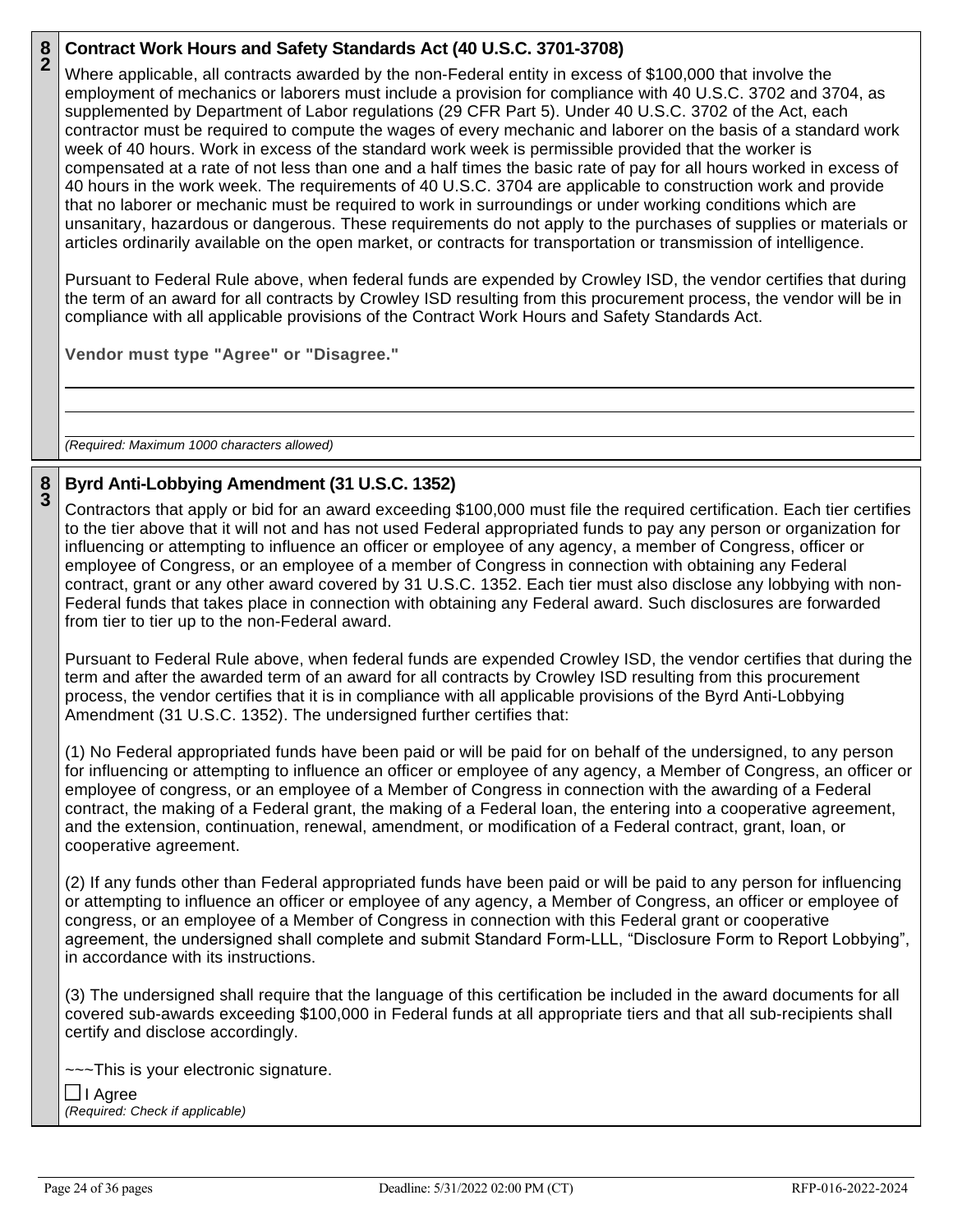### **8 4 Encouragement of Historically Underutilized Business and Minority-and Women-Owned Businesses**

The District establishes the following minimum percentage goals for District work to be performed by HUBs or M/WBEs as prime contractors or as subcontractors for work valued at or above \$50,000 and advertised for competitive bid or competitive sealed proposals:

- 1. 20 percent of general purchases;
- 2. 25 percent of professional services
- 3. 20 percent of construction contracts

However, nothing in CH(Local) board policy shall operate in violation of law, including the provisions of the revised civil statutes of Texas, Texas Education Code 44.031, or any other provision of state or federal law.

#### **8 5 MWBE/WBE/HUB Compliance**

If vendor will be subcontracting any work under this award, if successful, vendor must agree to comply with federal requirements stated on 2 CFR §200.321 Contracting with small and minority businesses, women's business enterprises, and labor surplus area firms. Please make sure to attach proper certification(s) in the response upload area.

~~~ This is your electronic signature.

 $\Box$  I agree *(Required: Check if applicable)*

#### **8 6 Record Retention**

When federal funds are expended by Crowley ISD for any contract resulting from this procurement process, the vendor certifies that it will comply with the record retention requirements detailed in 2 CFR § 200.333. The vendor further certifies that vendor will retain all records as required by 2 CFR § 200.333 for a period of five (5) years after grantees or sub-grantees submit final expenditure reports or quarterly or annual financial reports, as applicable, and all other pending matters are closed. I agree to comply with this Federal Rule. ~~~ This is your electronic signature.

 $\Box$  I agree *(Required: Check if applicable)*

#### **8 7 Subcontractor Information**

If your company will have subcontractors for the duration of this contract, please list them here. If none, please enter N/A (not applicable).

Changes to the List of Subcontractors must be reviewed and approved in writing by the Crowley ISD Purchasing Department prior to any changes being made. This ensures that there is no conflict of interest involved during the duration of this agreement.

*(Required: Maximum 4000 characters allowed)*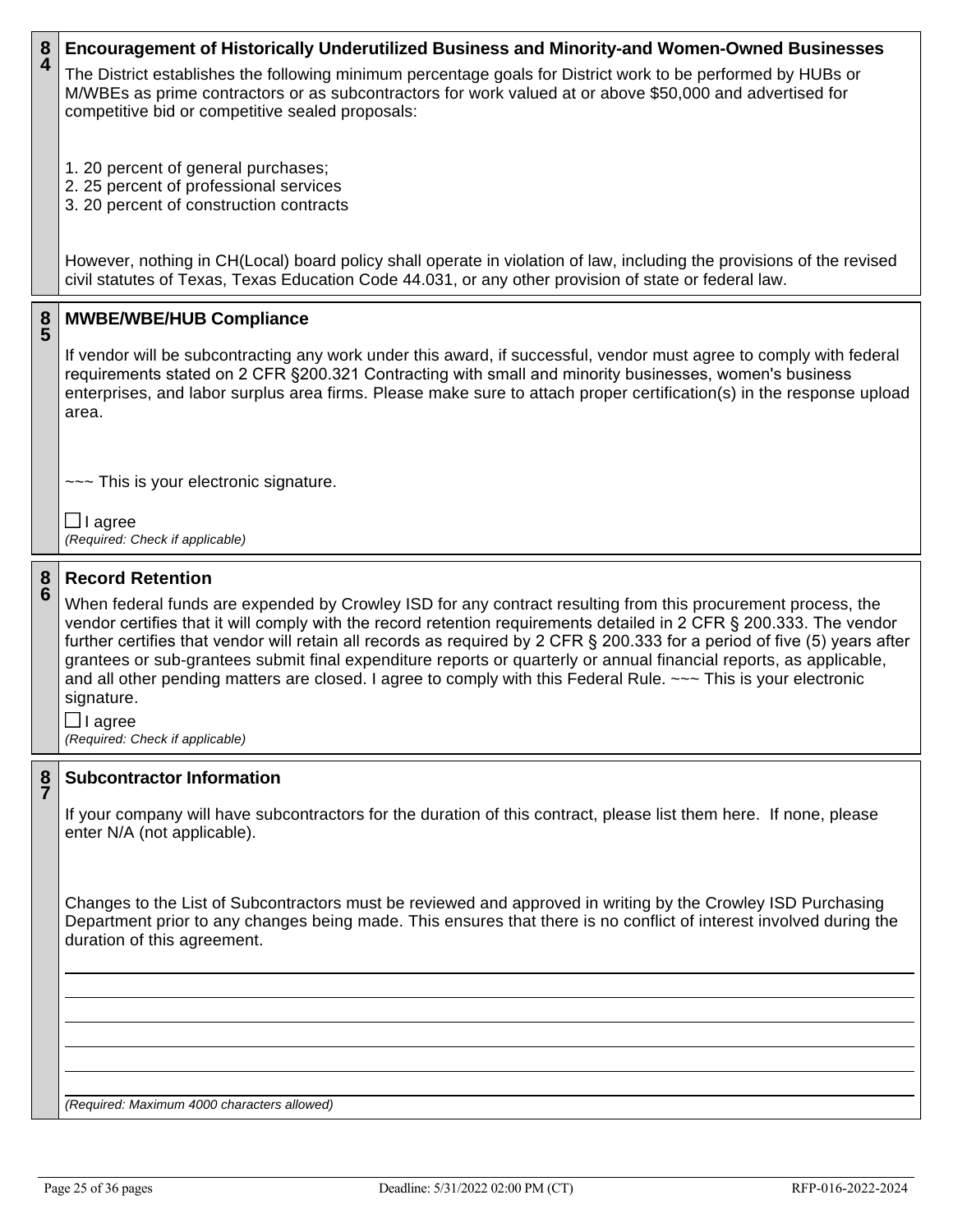#### **8 8 Breach of Contract**

Contracts for more than the simplified acquisition threshold currently set at \$250,000, which is the inflation adjusted amount determined by the Civilian Agency Acquisition Council and the Defense Acquisition Regulations Council (Councils) as authorized by 41 U.S.C. 1908, must address administrative, contractual, or legal remedies in instances where contractors violate or breach contract terms, and provide for such sanctions and penalties as appropriate. Pursuant to this Federal Rule, when federal funds are expended by Crowley ISD, Crowley ISD reserves all rights and privileges under the applicable laws and regulations with respect to this procurement in the event of breach of contract by either party. I agree with this Federal Rule. ~~~ This is your electronic signature.

 $\Box$  I agree *(Required: Check if applicable)*

#### **8 9 Termination for Cause and Convenience**

Termination for cause and for convenience by the grantee or sub grantee including the manner by which it will be affected and the basis for settlement. (All contracts in excess of \$10,000) Pursuant to this Federal Rule, when federal funds are expended by Crowley ISD, Crowley ISD reserves the right to immediately terminate any agreement in excess of \$10,000 resulting from this procurement process in the event of a breach or default of the agreement by Vendor, in the event vendor fails to: (1) meet schedules, deadlines, and/or delivery dates within the time specified in the procurement solicitation, contract, and/or a purchase order; (2) make any payments owed; or (3) otherwise perform in accordance with the contract and/or the procurement solicitation. Crowley ISD also reserves the right to terminate the contract immediately, with written notice to vendor, for convenience, if Crowley ISD believes, in its sole discretion that it is in the best interest of Crowley ISD to do so. The vendor will be compensated for work performed and accepted and goods accepted by Crowley ISD as of the termination date if the contract is terminated for convenience of Crowley ISD. Any award under this procurement process is not exclusive and Crowley ISD reserves the right to purchase goods and services from other vendors when it is in the best interest of Crowley ISD. I agree to abide by this Federal Rule. ~~~ This is your electronic signature.

 $\Box$  I agree

*(Required: Check if applicable)*

## **9 0**

# **Prohibition on Telecommunications/Video Services or Equipment, 2 C.F.R. §200.216**

All recipients of federal funding are prohibited from procuring, obtaining, extending, or renewing a contract to procure or obtain any equipment, system, or service that uses prohibited telecommunications equipment services as a substantial or essential component of any system, unless an exception is made in the regulation.

The prohibited equipment is any telecommunications equipment produced by Huawei Technologies Company or ZTE Corporation, or any subsidiary or affiliate of those entities **OR** video surveillance and telecommunications equipment produced by Hytera Communications Corporation, Hangzhou Hikvision Digital Technology Company, or Dahua Technology Company, or any subsidiary or affiliate of such entities.

~~~This is your electronic signature.

 $\Box$  I certify *(Required: Check if applicable)*

### **9 1 Domestic Preference for Procurement**

VENDOR will, as appropriate and consistent with law, to the greatest extent possible, provide a preference for the purchase, acquisition, or use of goods, products, or materials produced in the United States (including, but not limited to, iron, aluminum, steel, concrete, and other manufactured products). These requirements must also be included in all sub-awards and contracts under VENDOR's contract. 2 C.F.R. §200.322.

~~~This is your electronic signature.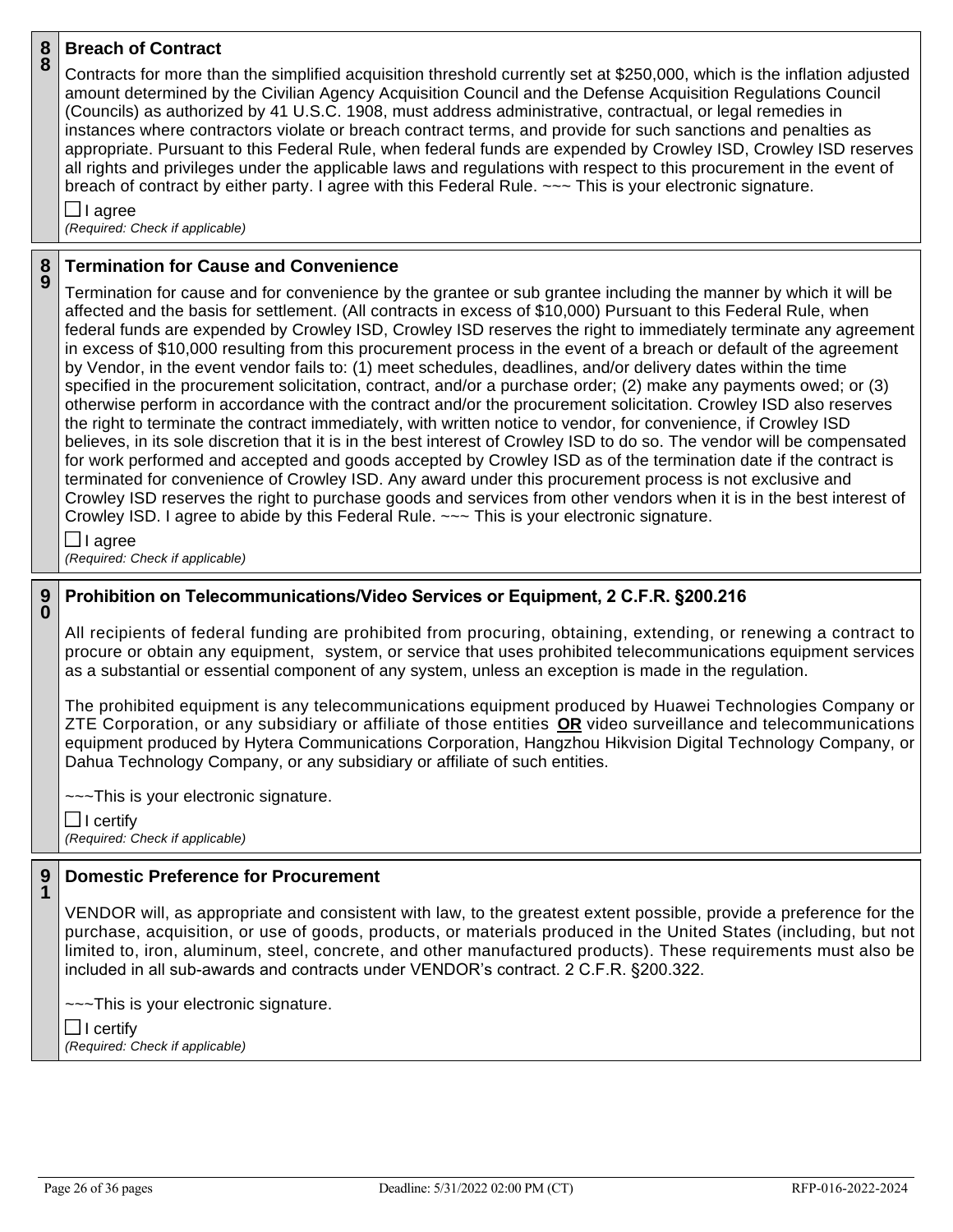### **9 2 Profit As a Separate Element**

For purchases using federal funds in excess of \$150,000, a Cooperative Member may be required to negotiate profit as a separate element of the price. [See, 2 CFR 200.323(b).] When required by a Cooperative Member, Proposer agrees and certifies that it will provide information and negotiate with the Cooperative Member regarding profit as a separate element of the price for a particular purchase. However, Proposer agrees that the total price, including profit, charged by Proposer to the Cooperative Member shall not exceed the awarded pricing, including any applicable discount, under Proposer's Cooperative Contract.

~~~This is your electronic signature.  $\Box$  I certify

*(Required: Check if applicable)*

#### **9 3 Intangible Property**

All contracts paid from State or Federal grants must retain copyright for the State and Federal government (if a federally funded contract) unless otherwise negotiated in writing with the State and Federal government. Pursuant to the provisions in 2 CFR § 200.315, title to intangible property vets in the school district and/or purchasing cooperative, as long as such property is used for authorized purposes. However, the State and Federal awarding agency reserve a royalty-free, nonexclusive and irrevocable right to reproduce, publish, or otherwise use the work for Federal purposes when authorized to do so.

~~~This is your electronic signature.

 $\Box$  I certify *(Required: Check if applicable)*

#### **9 4 Prohibited Employee Assistance**

Vendor certifies and agrees that it shall not assist an employee, contractor, or agent of the purchasing cooperative and/or of any other school district in obtaining a new job, if the Vendor knows or has probable cause to believe that the individual engaged in sexual misconduct regarding a minor or student in violation of the law. Routine transmission of an administrative or personnel file does not violate this prohibition.

~~~This is your electronic signature.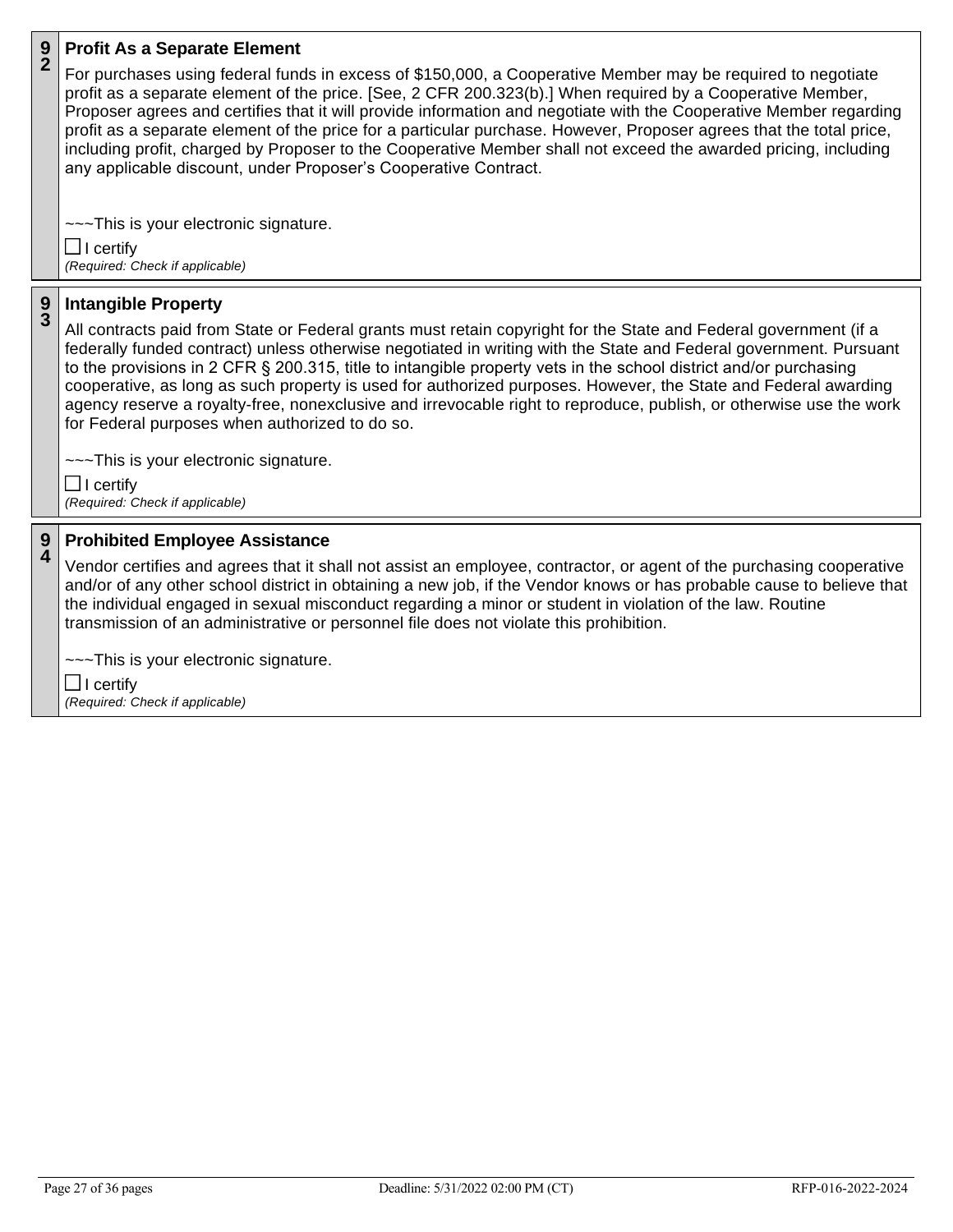### **9 5 Iran Contracting Act**

Pursuant to Public Contract Code 2204. (a) A public entity shall require a person that submits a proposal or proposal to, or otherwise proposes to enter into or renew a contract with, a public entity with respect to a contract for goods or services of one million dollars (\$1,000,000) or more to certify, at the time the proposal is submitted or the contract is renewed, that the person is not identified on a list created pursuant to subdivision (b) of Section 2203 as a person engaging in investment activities in Iran described in subdivision (a) of Section 2202.5, or as a person described in subdivision (b) of Section 2202.5, as applicable. A state agency shall submit the certification information to the Department of General Services. To comply with this requirement, please insert your vendor or financial institution name and Federal ID Number (if available) and complete one of the options below. Please note: California law establishes penalties for providing false certifications, including civil penalties equal to the greater of \$250,000 or twice the amount of the contract for which the false certification was made; contract termination; and three-year ineligibility to proposal on contracts.

(Public Contract Code section 2205.)

# OPTION #1 - CERTIFICATION

I, the official named below, certify I am duly authorized to execute this certification on behalf of the vendor/financial institution identified below, and the vendor/financial institution identified below is not on the current list of persons engaged in investment activities in Iran created by DGS and is not a financial institution extending twenty million dollars (\$20,000,000) or more in credit to another person/vendor, for 45 days or more, if that other person/vendor will use the credit to provide goods or services in the energy sector in Iran and is identified on the current list of persons engaged in investment activities in Iran created by DGS.

## OPTION #2 – EXEMPTION

Pursuant to Public Contract Code sections 2203(c) and (d), a public entity may permit a vendor/financial institution engaged in investment activities in Iran, on a case-by-case basis, to be eligible for, or to proposal on, submit a proposal for, or enters into or renews, a contract for goods and services.

If you have obtained an exemption from the certification requirement under the Iran Contracting Act, please attach documentation demonstrating the exemption approval.

~~~This is your electronic signature.

 $\Box$  I certify *(Required: Check if applicable)*

**9 6**

# **Certificate Regarding Alcoholic Beverages and Tobacco-Free Campus Policy**

The VENDOR agrees that it will abide by and implement the DISTRICT's Alcoholic Beverage and Tobacco-Free Campus Policy, which prohibits the use of alcoholic beverages and tobacco products, at any time, on DISTRICTowned or leased buildings, on DISTRICT property and in DISTRICT vehicles.

~~~This is your electronic signature.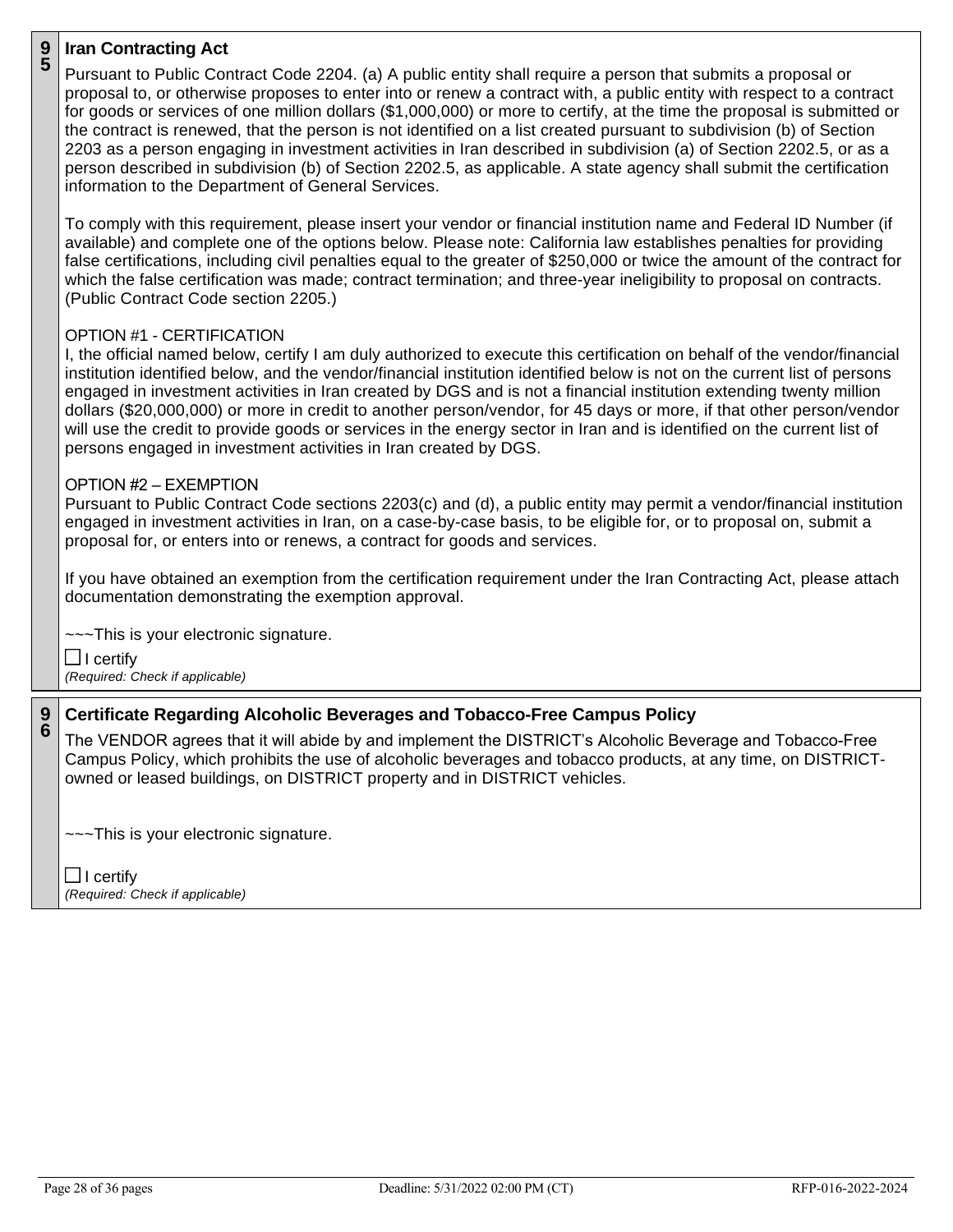### **9 7 Certificate Regarding Drug-Free Workplace**

This Drug-Free Workplace Certification form is required from all successful Proposers pursuant to the requirements mandated by Government Code sections 8350 et. seq., the Drug-Free Workplace Act of 1990. The Drug-Free Workplace Act of 1990 requires that every person or organization awarded a contract or grant for the procurement of any property or service from any State agency must certify that it will provide a drug-free workplace by performing certain specified acts. In addition, the Act provides that each contract or grant awarded by a State agency may be subject to suspension of payments or termination of the contract or grant, and the CONTRACTOR or grantee may be subject to debarment from future contracting, if the contracting agency determines that specified acts have occurred.

Pursuant to Government Code section 8355, every person or organization awarded a contract or grant from a State agency shall certify that it will provide a drug-free workplace by doing all of the following:

1) Publishing a statement, notifying employees that the unlawful manufacture, distribution, dispensation, possession, or use of a controlled substance is prohibited in the person's or organization's workplace, and specifying actions which will be taken against employees for violations of the prohibition;

2) Establishing a drug-free awareness program to inform employees about all of the following:

a) The dangers of drug abuse in the workplace;

- b) The person's or organization's policy of maintaining a drug-free workplace;
- c) The availability of drug counseling, rehabilitation and employee-assistance programs; and
- d) The penalties that may be imposed upon employees for drug abuse violations;

3) Requiring that each employee engaged in the performance of the contract or grant be given a copy of the statement required by subdivision

(a) and that, as a condition of employment on the contract or grant, the employee agrees to abide by the terms of the statement. I, agree to fulfill the terms and requirements of Government Code section 8355 listed above and will

(a) publish a statement notifying employees concerning the prohibition of controlled substance at the workplace, (b) establish a drug-free awareness program, and

(c) require each employee engaged in the performance of the contact be given a copy of the statement required by section 8355(a) and require such employee agree to abide by the terms of that statement.

I also understand that if the DISTRICT determines that I have either

(a) made a false certification herein, or

(b) violated this certification by failing to carry out the requirements of section 8355, that the contract awarded herein is subject to termination, suspension of payments, or both. I further understand that, should I violate the terms of the Drug-Free Workplace Act of 1990, I may be subject to debarment in accordance with the requirements of sections 8350 et. seq.

I acknowledge that I am aware of the provisions of Government Code sections 8350 et. seq. and hereby certify that I will adhere to the requirements of the Drug-Free Workplace Act of 1990.

~~~This is your electronic signature.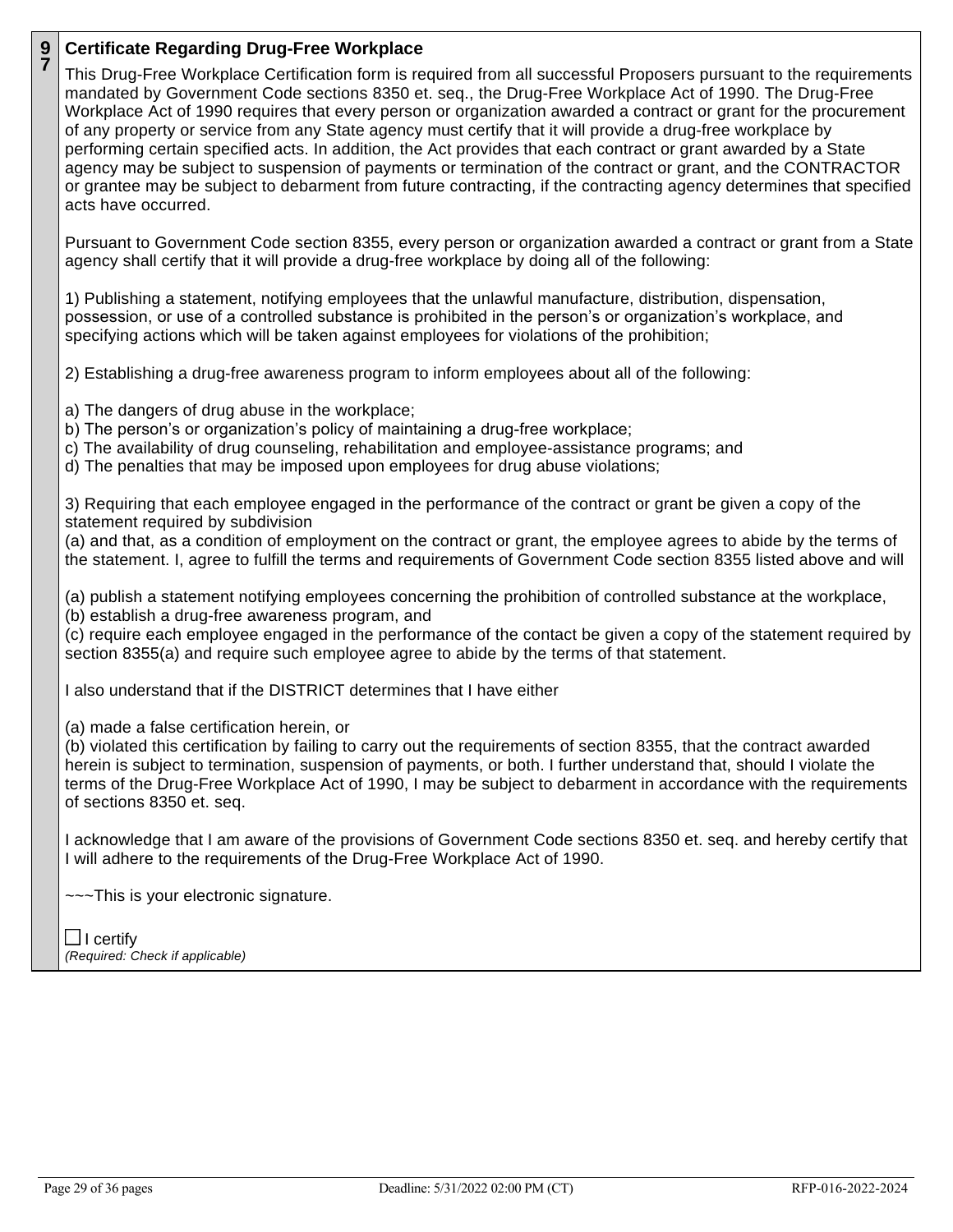| $\frac{9}{8}$ | Companies Engaged in Business with Iran, Sudan, or a Foreign Terrorist Organization                                                                                                                                                                                                                                                                                                                                                                                                                                                                                                                                                                                                                                                                           |  |
|---------------|---------------------------------------------------------------------------------------------------------------------------------------------------------------------------------------------------------------------------------------------------------------------------------------------------------------------------------------------------------------------------------------------------------------------------------------------------------------------------------------------------------------------------------------------------------------------------------------------------------------------------------------------------------------------------------------------------------------------------------------------------------------|--|
|               | In accordance with Texas Government Code, Chapter 2252, Subchapter F, school districts in the State of Texas, are<br>prohibited from entering into a contract with a company that is identified on a list prepared and maintained by the<br>Texas Comptroller or the State Pension Review Board under Texas Government Code Sections 806.051, 807.051,<br>or 2252.153. By execution of this Agreement, Vendor certifies that it is not a listed company under any of those<br>Texas Government Code provisions. Vendor hereby voluntarily and knowingly acknowledges and agrees that this<br>Agreement shall be null and void should facts arise leading our organization to believe that the Vendor was a listed<br>company at the time of this procurement. |  |
|               | --~This is your electronic signature.                                                                                                                                                                                                                                                                                                                                                                                                                                                                                                                                                                                                                                                                                                                         |  |
|               | $\Box$ I certify                                                                                                                                                                                                                                                                                                                                                                                                                                                                                                                                                                                                                                                                                                                                              |  |
|               | (Required: Check if applicable)                                                                                                                                                                                                                                                                                                                                                                                                                                                                                                                                                                                                                                                                                                                               |  |
|               |                                                                                                                                                                                                                                                                                                                                                                                                                                                                                                                                                                                                                                                                                                                                                               |  |
| $\frac{9}{9}$ | <b>Certificate Regarding Worker's Compensation</b>                                                                                                                                                                                                                                                                                                                                                                                                                                                                                                                                                                                                                                                                                                            |  |
|               | Labor Code section 3700 in relevant part provides: Every employer except the State shall secure the payment of<br>compensation in one or more or the following ways:                                                                                                                                                                                                                                                                                                                                                                                                                                                                                                                                                                                          |  |
|               | (a) By being insured against liability to pay compensation in one or more insurers duly authorized to write<br>compensation insurance in this State.                                                                                                                                                                                                                                                                                                                                                                                                                                                                                                                                                                                                          |  |
|               | (b) By securing from the Director of Industrial Relations a certificate of consent to self-insure, which may be given<br>upon furnishing proof satisfactory to the Director of Industrial Relations of ability to self-insure and to pay any<br>compensation that may become due to his employees.                                                                                                                                                                                                                                                                                                                                                                                                                                                            |  |
|               | I am aware of the provisions of section 3700 of the Labor Code, which require every employer to be insured against<br>liability for worker's compensation or to undertake self-insurance in accordance with the provisions of that code,<br>and I will comply with such provisions before commencing the performance of work of this contract.                                                                                                                                                                                                                                                                                                                                                                                                                |  |
|               | ---This is your electronic signature.                                                                                                                                                                                                                                                                                                                                                                                                                                                                                                                                                                                                                                                                                                                         |  |
|               | $\Box$ Loomify                                                                                                                                                                                                                                                                                                                                                                                                                                                                                                                                                                                                                                                                                                                                                |  |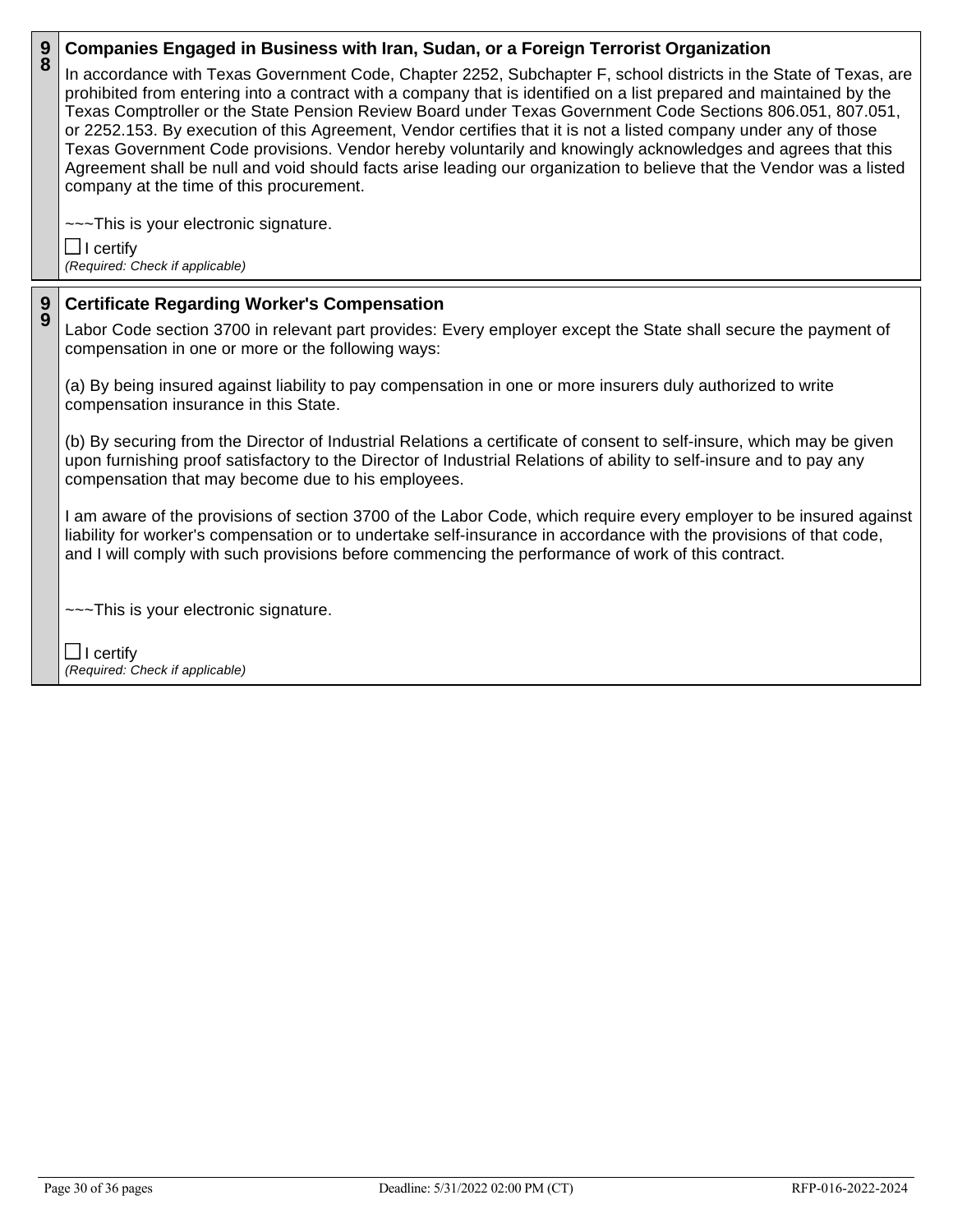# **1**

| 1                         | <b>E-Verify Programs</b>                                                                                                                                                                                                                                                                                                                                                                                                                                                                                                                                                                                                                                                                                                            |
|---------------------------|-------------------------------------------------------------------------------------------------------------------------------------------------------------------------------------------------------------------------------------------------------------------------------------------------------------------------------------------------------------------------------------------------------------------------------------------------------------------------------------------------------------------------------------------------------------------------------------------------------------------------------------------------------------------------------------------------------------------------------------|
| $\overset{\mathbf{0}}{0}$ | Employment Eligibility Verification: (as amended at 74 FR 2731) requires, as applicable, a condition for the award of<br>any Federal contract at \$250,000 or greater, for Vendor to certify they are enrolled in, and is currently participating<br>in, E-Verify or any other equivalent electronic verification of work authorization program operated by the U.S.<br>Department of Homeland Security and does not knowingly employ any person who is an unauthorized alien in<br>conjunction with the contracted services. A breach in compliance with immigration laws and regulations shall be<br>deemed a material breach of the contract and may be subject to penalties up to and including termination of the<br>contract. |
|                           | Declaration<br>1. I have reviewed 48 CFR 52.222-54 and have sufficient knowledge of the personnel practices of the Business<br>Entity to execute this Declaration on behalf of the Business Entity.                                                                                                                                                                                                                                                                                                                                                                                                                                                                                                                                 |
|                           | 2. The Business Entity has legal counsel and has had the opportunity to consult that counsel, and accordingly it<br>has not relied on the Governmental Entity's advice or counsel in complying with the legal requirements addressed in<br>this Declaration.                                                                                                                                                                                                                                                                                                                                                                                                                                                                        |
|                           | 3. The Business Entity is enrolled in and uses the federal E-Verify program to verify the eligibility to work of all newly<br>hired employees of the Business Entity. Information on registration for and use of the E-Verify program can be<br>obtained via the Internet at the Department of Homeland Security Web site: http:// www.dhs.gov/E-Verify.                                                                                                                                                                                                                                                                                                                                                                            |
|                           | 4. The Business Entity does not knowingly employ applicants or retain in its employ a person whose immigration<br>status makes them ineligible to work for the Business Entity.                                                                                                                                                                                                                                                                                                                                                                                                                                                                                                                                                     |
|                           | 5. The Business Entity has verified that any subcontractors utilized to deliver services to the Governmental Entity<br>through the Business Entity's contract with the Governmental Entity use the E-Verify system and do not knowingly<br>employ persons whose immigration status makes them ineligible to work for the subcontractor.                                                                                                                                                                                                                                                                                                                                                                                             |
|                           | 6. As an authorized agent of the Business Entity, I acknowledge notice that 48 CFR 52.222-54 requires that the<br>Business Entity's compliance with the terms of this Declaration be incorporated into the Business Entity's contract<br>for services with the Governmental Entity, and if the Business Entity fails to remedy a violation of this provision of its<br>contract for services with the Governmental Entity within the thirty (30) day period prescribed in 48 CFR 52.222-<br>54, violation of this term of that contract for services requires termination of that contract and that the Business<br>Entity is liable to the Governmental Entity for actual damages.                                                 |
|                           | I declare under penalty of perjury, a Class D Felony, that the foregoing representations are true.                                                                                                                                                                                                                                                                                                                                                                                                                                                                                                                                                                                                                                  |
|                           | --~This is your electronic signature.<br>$\Box$ I certify<br>(Required: Check if applicable)                                                                                                                                                                                                                                                                                                                                                                                                                                                                                                                                                                                                                                        |
| 1                         | <b>Interlocal Agreement Clause - EPCNT</b>                                                                                                                                                                                                                                                                                                                                                                                                                                                                                                                                                                                                                                                                                          |
| 0                         | Several governmental entities around the Crowley Independent School District have indicated an interest in being<br>included in this contract. Should these governmental entities decide to participate in this contract, would, (the                                                                                                                                                                                                                                                                                                                                                                                                                                                                                               |
|                           | vendor) agree that all terms, conditions, specifications, and pricing would apply? ****If you (the Vendor) checked<br>yes, the following will apply: Government entities utilizing Internal Governmental contracts with the CISD will be                                                                                                                                                                                                                                                                                                                                                                                                                                                                                            |
|                           | eligible, but not obligated, to purchase materials/services under the contract(s) awarded as a result of this<br>solicitation. All purchases by governmental entity other than CISD will be billed directly to that government entity and<br>paid by that government entity. CISD will not be responsible for another government entity's debts. Each                                                                                                                                                                                                                                                                                                                                                                               |

governmental entity will order their own materials/services as needed.

 $\Box$  Yes  $\Box$  No *(Required: Check only one)*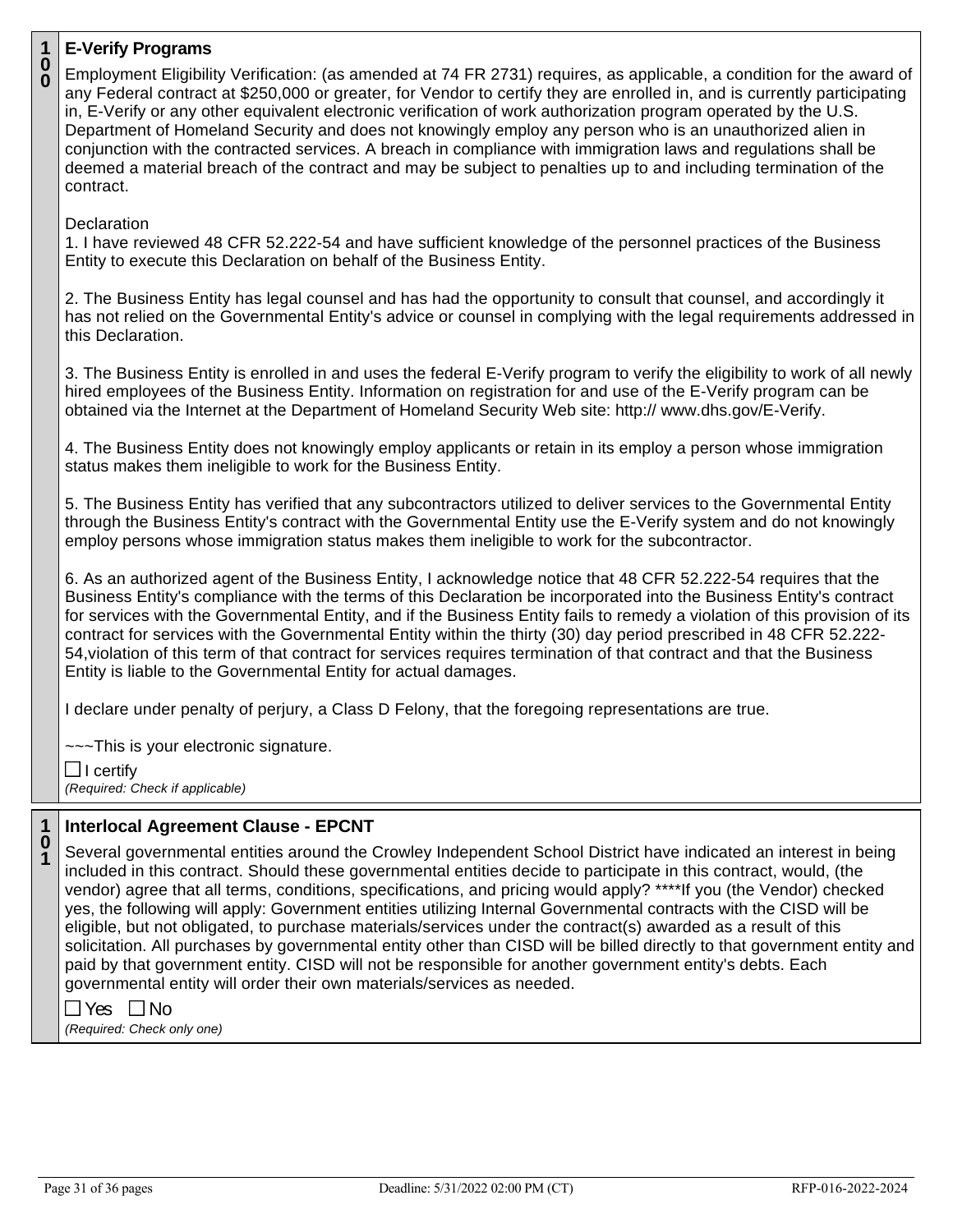#### **1 Purchasing Cooperative**

**0 2** Has your company been awarded a purchasing cooperative contract? If yes, list the names of the Cooperatives and the contract #(s) you have with each. If you have no cooperative contract award, please enter N/A (not applicable).

*(Required: Maximum 1000 characters allowed)*

#### **1 0 2.0**

**3**

# **SECTION 2.0 - REFERENCES**

#### **1 0 Reference Requirements**

**4** Please indicate below three business references that have contracted with your company to provide like products and/or services. Include: 1. Organization Name, 2. Address, 3. Contact Person, 4. Telephone number, 5. Email address, 6. Scope of project completed with this organization. Preferable references are school districts or other governmental entities. **Note: Failure to supply complete reference information may be grounds for bid/proposal disqualification. It is the vendor's responsibility to make appropriate assurance that the references provided are aware that CISD will be contacting them for a reference check. Failure of the references to timely respond to our reference check will directly impact the points assigned for this information on the selection process.**  $\sim$  I have read and understand the references requirements. This is my electronic signature.

 $\Box$  I agree *(Required: Check if applicable)*

#### **1 Reference 1**

**0 5** Reference Number 1. Include: 1. Organization Name, 2. Address, 3. Contact Person, 4. Telephone number, 5. Email address, 6. Scope of project completed with this organization. Preferable references are school districts or other governmental entities.

*(Required: Maximum 4000 characters allowed)*

#### **1 0 Reference 2**

**6** Reference Number 2. Include: 1. Organization Name, 2. Address, 3. Contact Person, 4. Telephone number, 5. Email address, 6. Scope of project completed with this organization. Preferable references are school districts or other governmental entities.

*(Required: Maximum 4000 characters allowed)*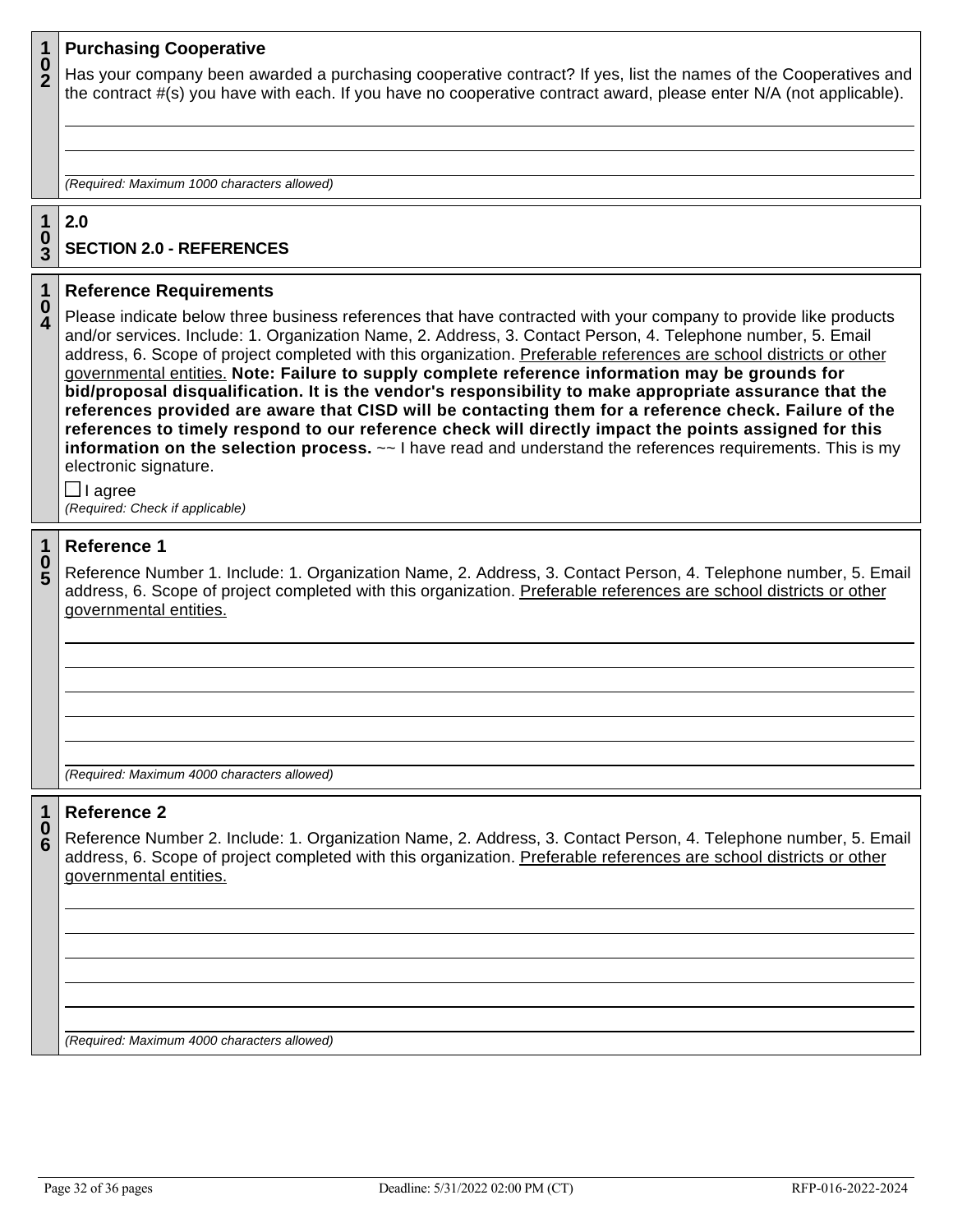|                                            |                | <b>Reference 3</b>                                                                                                                                                                                                                                                                     |                                               |
|--------------------------------------------|----------------|----------------------------------------------------------------------------------------------------------------------------------------------------------------------------------------------------------------------------------------------------------------------------------------|-----------------------------------------------|
| $\frac{0}{7}$                              |                | Reference Number 3. Include: 1. Organization Name, 2. Address, 3. Contact Person, 4. Telephone number, 5. Email<br>address, 6. Scope of project completed with this organization. Preferable references are school districts or other<br>governmental entities.                        |                                               |
|                                            |                |                                                                                                                                                                                                                                                                                        |                                               |
|                                            |                |                                                                                                                                                                                                                                                                                        |                                               |
|                                            |                |                                                                                                                                                                                                                                                                                        |                                               |
|                                            |                |                                                                                                                                                                                                                                                                                        |                                               |
|                                            |                |                                                                                                                                                                                                                                                                                        |                                               |
|                                            |                | (Required: Maximum 4000 characters allowed)                                                                                                                                                                                                                                            |                                               |
|                                            | 3.0            |                                                                                                                                                                                                                                                                                        |                                               |
| $\begin{array}{c} 1 \\ 0 \\ 8 \end{array}$ |                | <b>SECTION 3.0 - EVALUATION CRITERIA</b>                                                                                                                                                                                                                                               |                                               |
| $\mathbf 1$                                |                | <b>Evaluation Criteria</b>                                                                                                                                                                                                                                                             |                                               |
| $\boldsymbol{0}$<br>9                      |                | In evaluating Request for Proposals submitted and per the Texas Education Code 44.031(b), the<br>following considerations shall be taken into account to determine the best value for the District.                                                                                    |                                               |
|                                            |                | Factors                                                                                                                                                                                                                                                                                | Possible<br>Points or<br>Weighted<br>Averages |
|                                            | 1              | purchase price and or discount available                                                                                                                                                                                                                                               | 30                                            |
|                                            | 2              | the reputation of the vendor or of the vendor's goods or services                                                                                                                                                                                                                      | 15                                            |
|                                            | 3              | the quality of the vendor's goods or services                                                                                                                                                                                                                                          | 15                                            |
|                                            | $\overline{4}$ | the extent to which the goods or services meet the District's needs                                                                                                                                                                                                                    | 10                                            |
|                                            | 5              | the vendor's past relationship with the District                                                                                                                                                                                                                                       | 10                                            |
|                                            | 6              | the impact on the ability of the District to comply with laws and rules relating to historically<br>underutilized businesses                                                                                                                                                           | $\Omega$                                      |
|                                            | 7              | the total long-term cost to the District to acquire the vendor's goods or services                                                                                                                                                                                                     | 10                                            |
|                                            | 8              | for a contract for goods and services, other than goods and services related to<br>telecommunications and information services, building construction and maintenance, or<br>instructional materials, whether the vendor or the vendor's ultimate parent company or<br>majority owner: | $\Omega$                                      |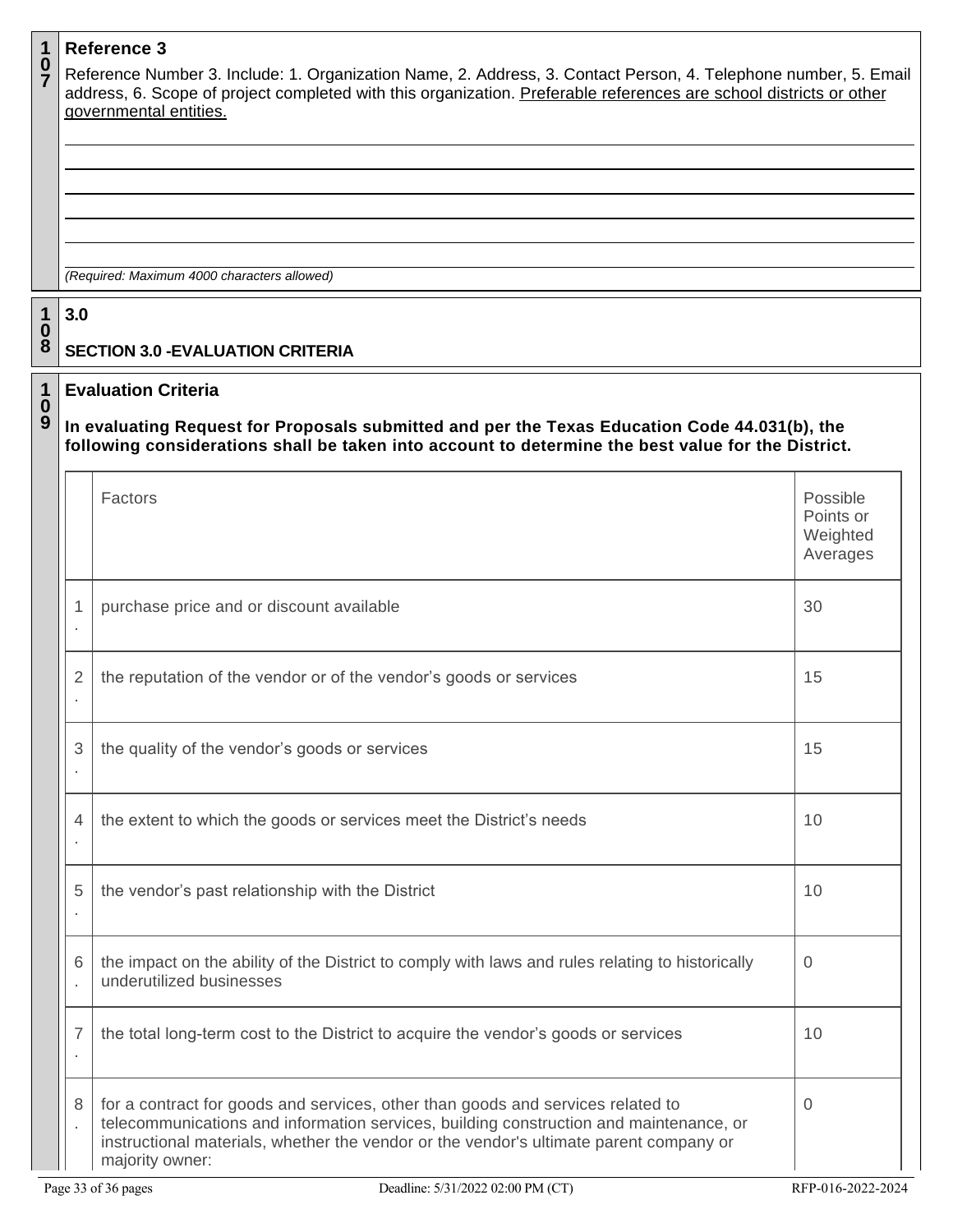|        | a. has its principal place of business in this state; or<br>b. employs at least 500 persons in this state.                 |    |
|--------|----------------------------------------------------------------------------------------------------------------------------|----|
| 9<br>٠ | the District will select the most highly qualified provider of this services on the basis of:<br>-demonstrated competence: | 10 |
|        | a. experience, etc.<br>-qualifications:                                                                                    |    |
|        | a. education<br>b. certification, licenses, etc.                                                                           |    |

# **Delivery Time**

**1**

**1 0** Indicate the number of days for normal delivery after receipt of order (ARO).

*(Required: Maximum 1000 characters allowed)*

#### **1 Re-stocking Fee**

**1 1** Does your company charge a re-stocking fee? If yes, please indicate the percentage (%) fee. If none, please enter N/A.

*(Required: Maximum 1000 characters allowed)*

#### **1 False Statements**

**1 2** Vendor represents and warrants that all statements and information prepared and submitted in this document are current, complete, true, and accurate. Submitting a proposal with a false statement or material misrepresentations made during the performance of a contract is a material breach of contract and may void the submitted proposal and any resulting contract.

~~~This is your electronic signature.

 $\Box$  I Agree *(Required: Check if applicable)*

# **Bid Lines**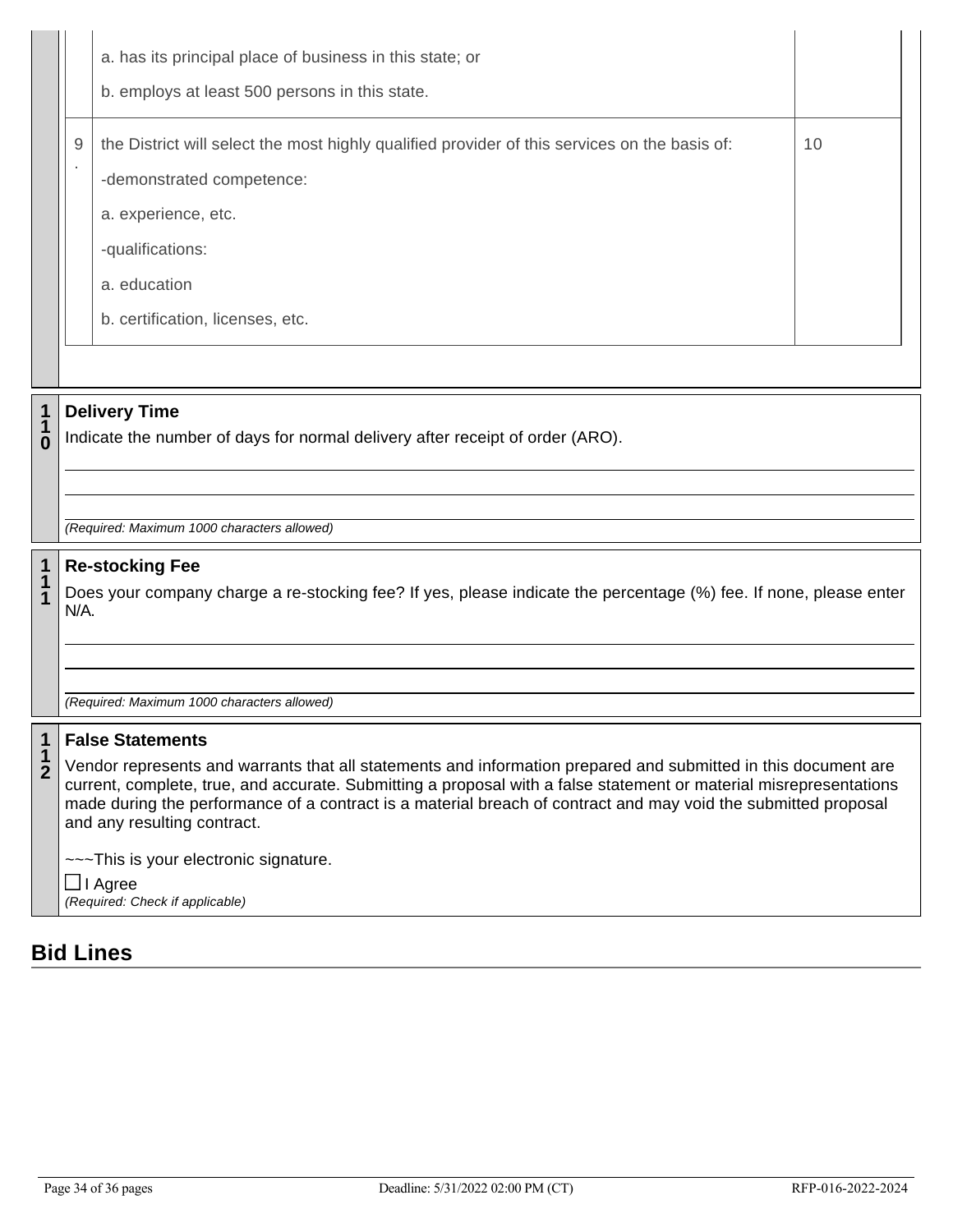|                 | Athletic Uniforms, Supplies & Services Percent Off                                                                                                                                                                                                                                                                                                                               |                                                                                         |
|-----------------|----------------------------------------------------------------------------------------------------------------------------------------------------------------------------------------------------------------------------------------------------------------------------------------------------------------------------------------------------------------------------------|-----------------------------------------------------------------------------------------|
| Item Notes:     | Please indicate percentage discount that can be offered by your<br>company for any as needed athletic uniforms, supplies & services. If<br>you cannot offer a discount, you may designate 0% in the space<br>provided. A bid response of 0% is valid and will allow Crowley ISD to<br>utilize your company for any as needed athletic uniforms, supplies &<br>service purchases. | $\frac{0}{0}$<br>Total:<br>No bid<br><b>Additional notes</b><br>(Attach separate sheet) |
| Supplier Notes: |                                                                                                                                                                                                                                                                                                                                                                                  |                                                                                         |